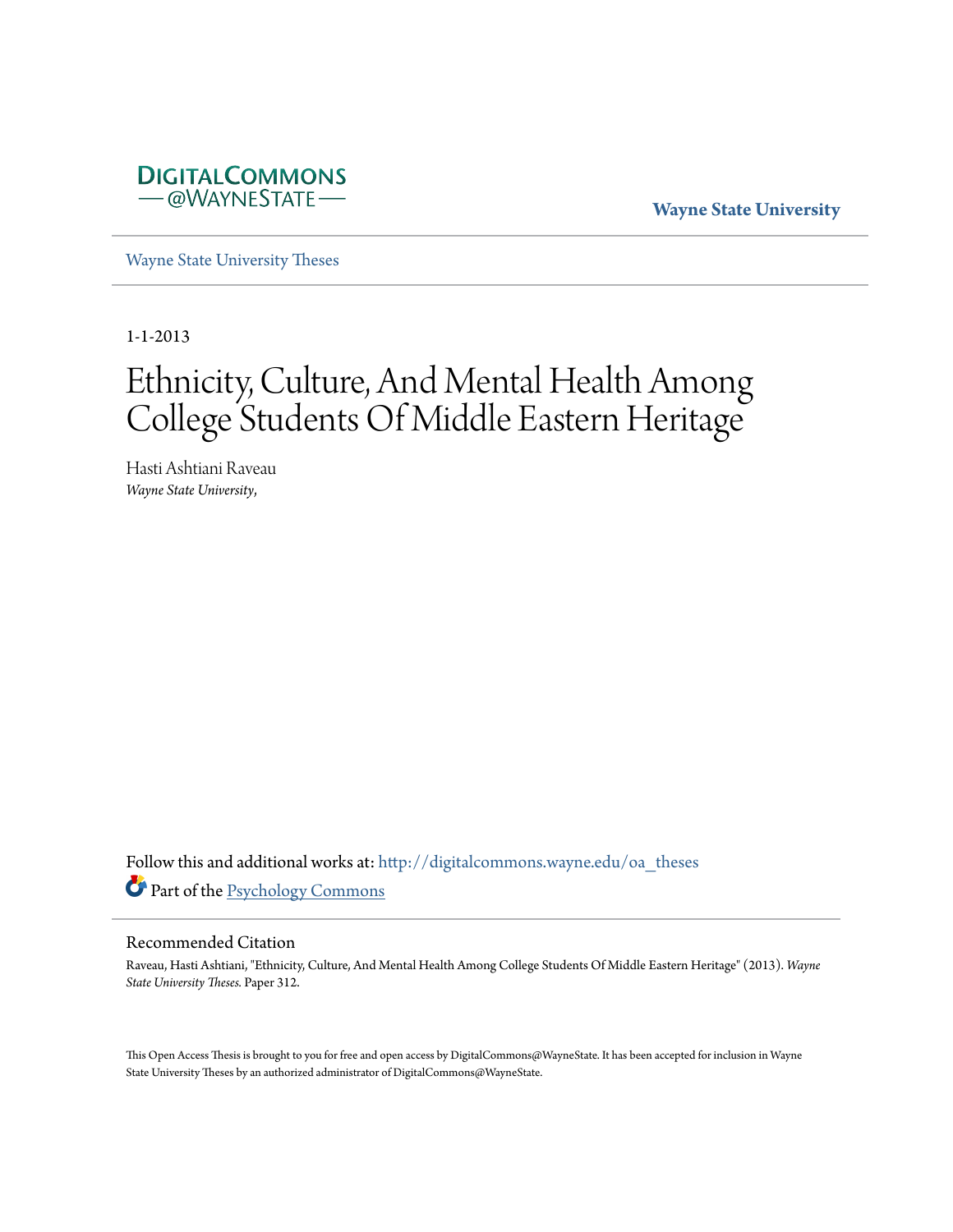## **ETHNICITY, CULTURE, AND MENTAL HEALTH AMONG COLLEGE STUDENTS OF MIDDLE EASTERN HERITAGE**

by

## **HASTI ASHTIANI RAVEAU**

#### **THESIS**

Submitted to the Graduate School

of Wayne State University,

Detroit, Michigan

in partial fulfillment of the requirements

of the degree of

## **MASTER OF ARTS**

2013

MAJOR: PSYCHOLOGY (Clinical)

Approved by: Rita J. Casey, Ph.D.

 $\overline{\phantom{a}}$  , which is a set of the set of the set of the set of the set of the set of the set of the set of the set of the set of the set of the set of the set of the set of the set of the set of the set of the set of th

Advisor Date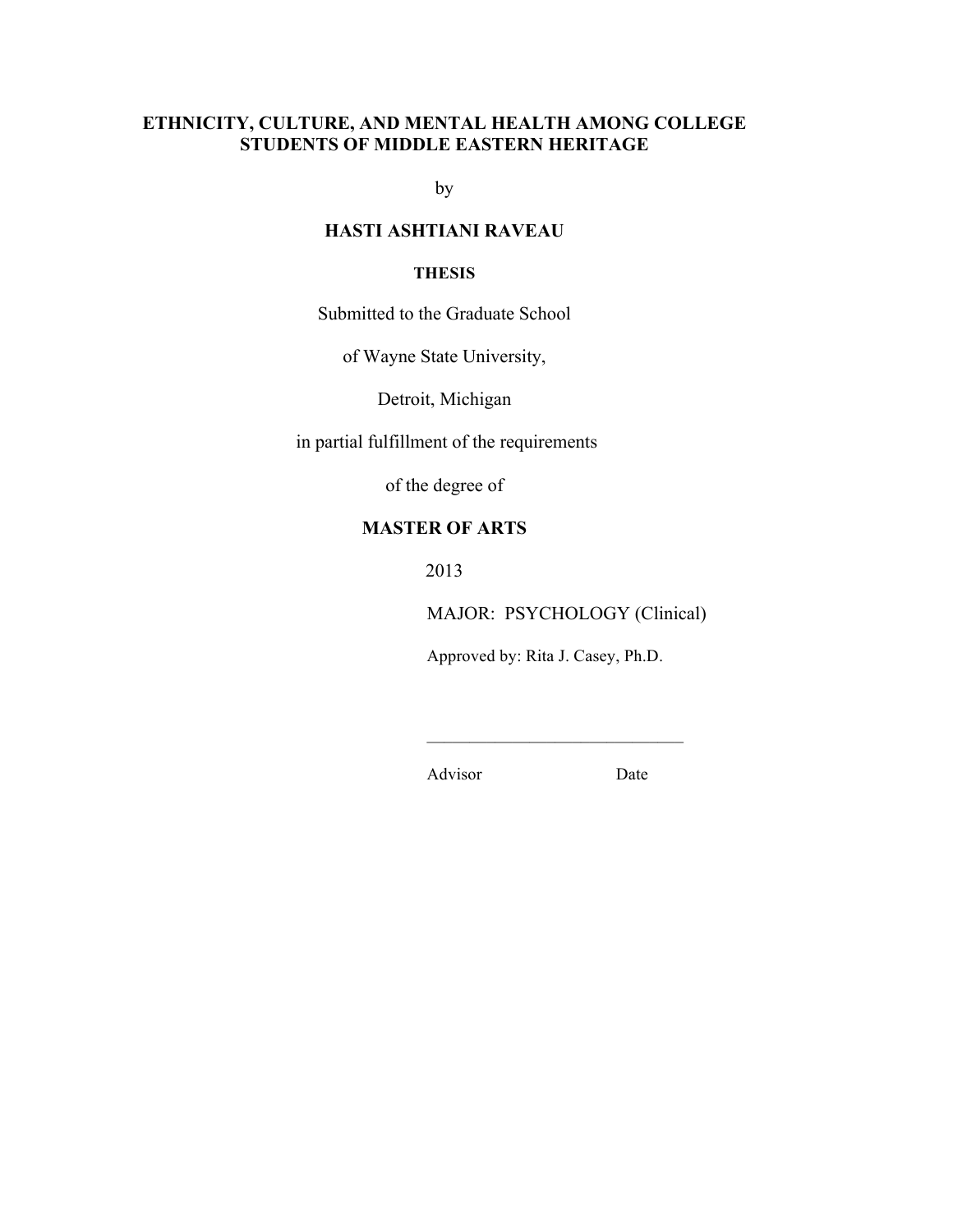## **COPYRIGHT BY**

# **HASTI ASHTIANI RAVEAU**

**2013**

# **ALL RIGHTS RESERVED**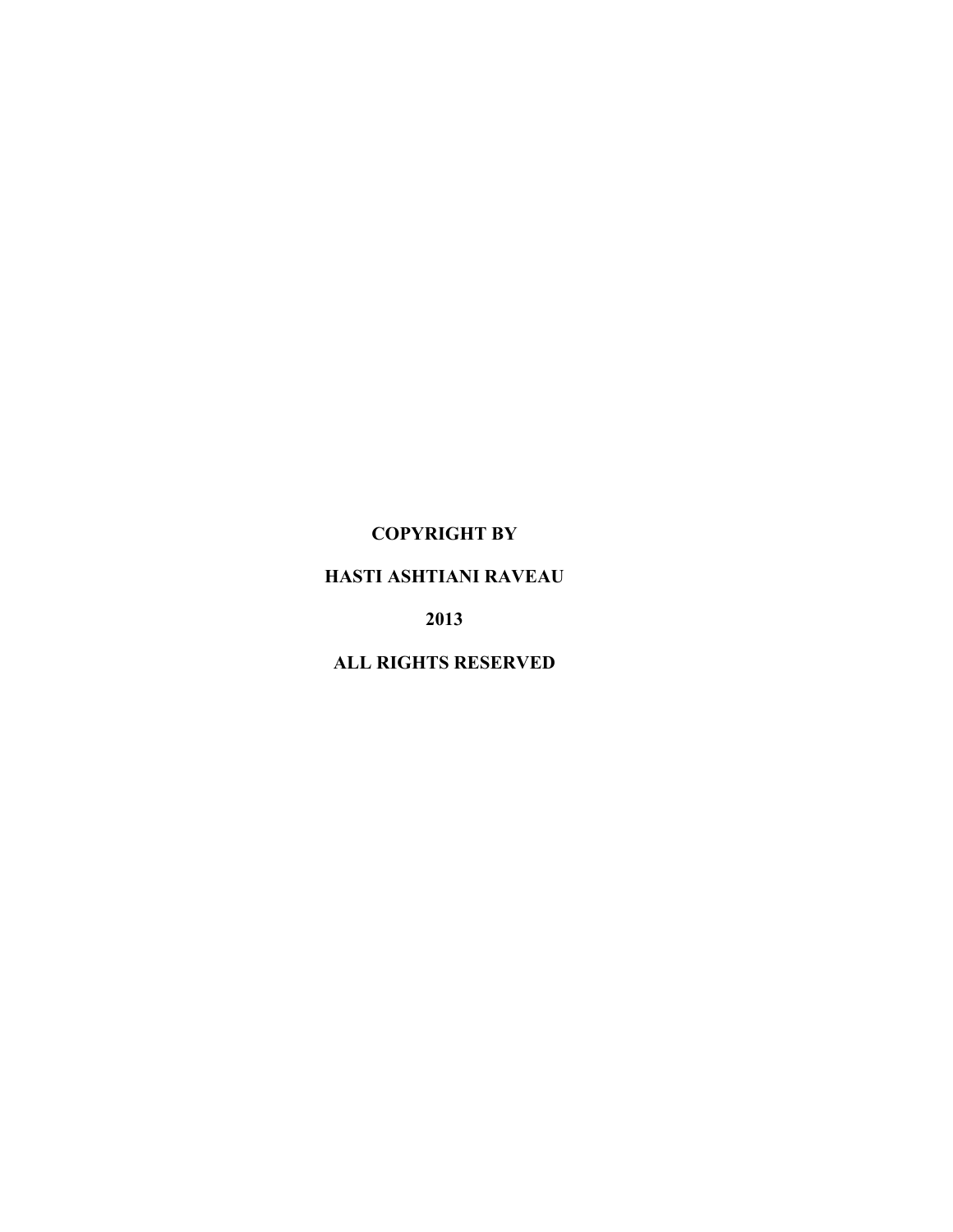#### **Acknowledgements**

I would like to acknowledge several people who have helped make this project possible. First, I would like to thank my advisor, Dr. Rita Casey for her continuous support and guidance. She has been an excellent role model, and her mentorship throughout the entire process has been instrumental. I would also like to thank my committee member: Dr. Emily Grekin and Dr. Jeffrey Kuentzel for their encouragement, support, and feedback. In addition, I would like to recognize all the help I received on this project from the undergraduate research assistants, Aya Muath, Shelley Quandt, Eric Gerbe, Katherine Neill, Karishma Kasad, and Elianna Lozoya.

I also want to thank my friends and family for their support. I want to thank Marty, Mariam, and Maisa for always being there no matter what, having so much faith in me, and helping me relax and stay calm. I want to thank my family for providing me with encouragement and emotional support, and never failing to remind me how proud I have made them with my hard work. Lastly, I want to thank Brian, for his unwavering support and unconditional love. He has been my rock, my sunshine, and everything in between.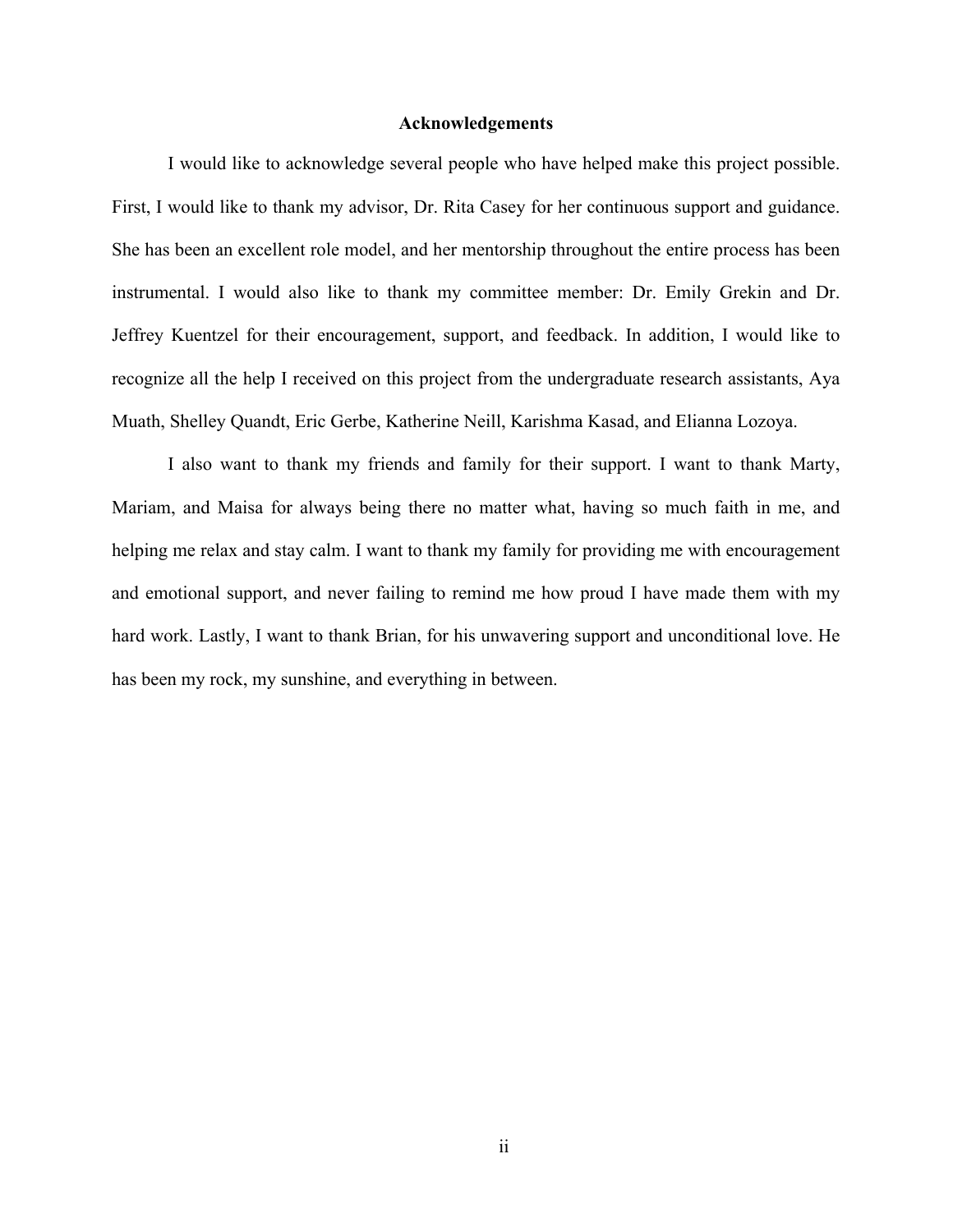|                                                                 | .20 |
|-----------------------------------------------------------------|-----|
| Ethnicity and Attitudes Toward Seeking Mental Health Services21 |     |
|                                                                 |     |
|                                                                 |     |
|                                                                 |     |
|                                                                 |     |
|                                                                 |     |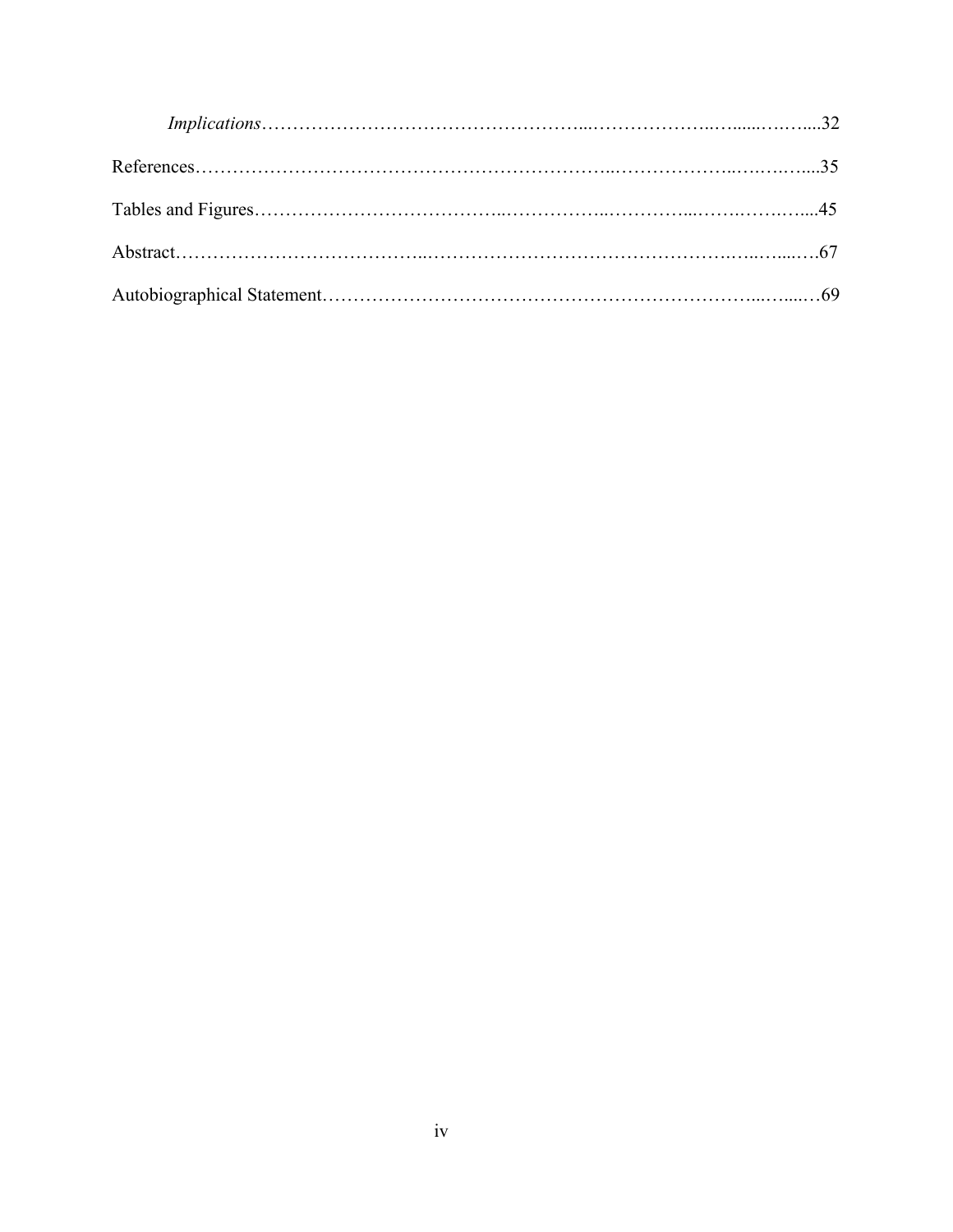## **LIST OF TABLES**

| Table 1  |                                                                                 |
|----------|---------------------------------------------------------------------------------|
| Table 2  | Means, Standard Deviations, and Cronbach's Alpha Coefficient of Measures46      |
| Table 3  | Means and Standard Deviation of MEIM-R by Ethnic Group x Gender47               |
| Table 4  | Means and Standard Deviation of ATSPPH-SF by Ethnic Group x Gender48            |
| Table 5  | Means and Standard Deviation of CES-D by Ethnic Group x Gender49                |
| Table 6  | Means and Standard Deviation of MEIM-R by Ethnic Group x Gender50               |
| Table 7  |                                                                                 |
| Table 8  | Correlations Between Central Variables Among Middle Eastern College Students52  |
| Table 9  | Correlations Between Central Variables Among African American College           |
| Table 10 | Correlations Between Central Variables Among the Caucasian College Student54    |
| Table 11 | Analysis of Covariance for Attitude Toward Seeking Mental Health Services by    |
| Table 12 | Pairwise Comparisons of Attitude Toward Seeking Mental Health Services by       |
| Table 13 |                                                                                 |
| Table 14 | Negative Attitudes Toward Seeking Mental Health Services Related to Symptoms of |
| Table 15 | Negative Attitudes Toward Seeking Mental Health Services Related to Symptoms of |
| Table 16 | Negative Attitudes Toward Seeking Mental Health Services Related to Symptoms of |
| Table 17 | Ethnic Identity Related to Symptoms of Depression in Middle Eastern College     |
| Table 18 | Ethnic Identity Related to Symptoms of Depression in African American College   |
| Table 19 | Ethnic Identity Related to Symptoms of Depression in Caucasian College          |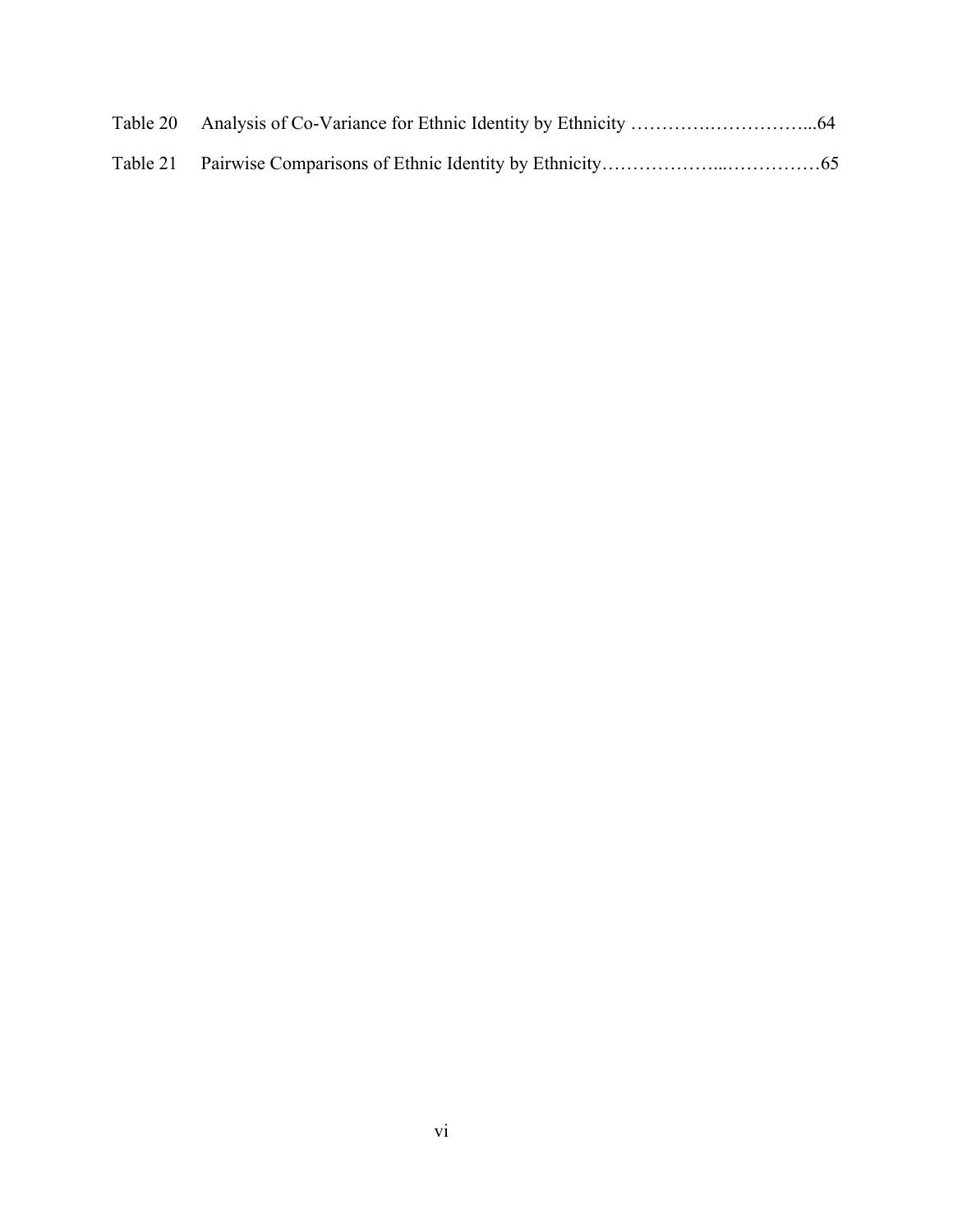# **List of Figures**

Figure 1 Hypothesis 1: Relationship between Ethnicity and Depression, Mediated by Negative Attitudes Toward Seeking Mental Health Services…………………………….…...66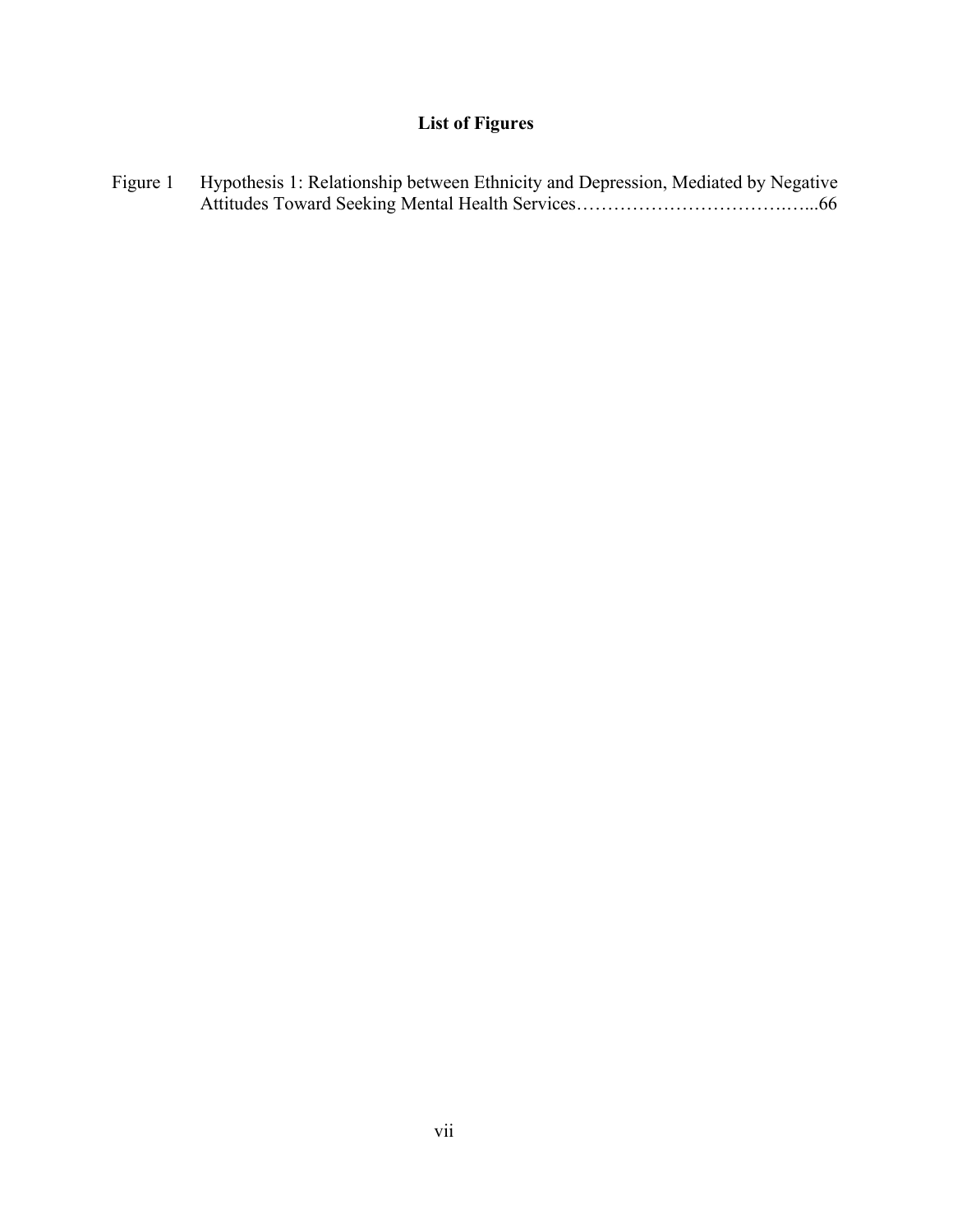#### **CHAPTER 1 INTRODUCTION**

#### **Introduction**

National surveys suggest that depression and suicide in college students are major and growing issues in the United States (ACHA-NCHA, 2009; Mahmoud et al., 2012; Twenge et al., 2010). Based on findings from the American College Health Association-National College Health Assessment (ACHA-NCHA, 2000, 2008), the rate of university students reporting a diagnosis of depression has increased from 10% in 2000 to 18% in 2008. In the 2009 ACHA-NCHA survey, comprised of 80,121 students in 206 North American postsecondary institutions, 43% acknowledged feeling so depressed at least once in the past school year that it was difficult for them to function, and 62.1% felt hopeless at least once in the past year. In addition to the rising depression rates, suicide is currently the third-leading cause of death for this population (Wilcox et al., 2010; NCHS, 2010). In 2009, 9.0% of college students reported that they had seriously considering suicide at least once in the past school year (ACHA-NCHA, 2009).

Depression, with its associated difficulties, does not exist in isolation from other aspects of students' lives. Students with psychological problems tend to underachieve in their classes (O'Connor, 2001). They are also more likely to smoke cigarettes, abuse alcohol, and use substances, which are destructive methods of coping with depression (Cranford, Eisenberg, & Serras, 2009; Weitzman, 2004). Clearly, mental health is a critical factor in university student academic performance and success (Eisenberg et al., 2007), thus mental health professionals at college campuses should make a greater attempt to educate college students about mental disorders, including how to detect a problem, and possible sources of help.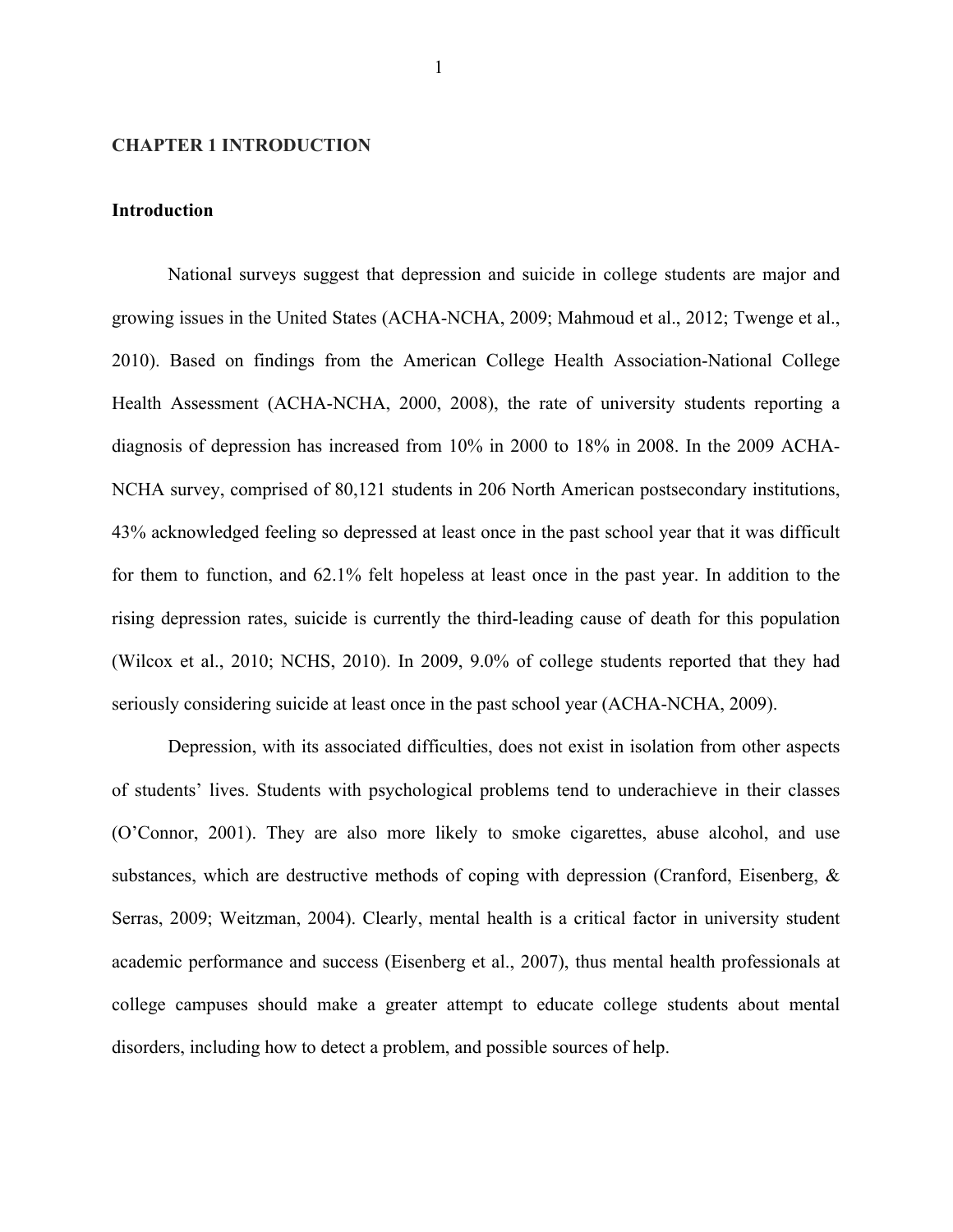Despite the evidence that depression is a significant mental health problem for college students, the lack of treatment and adequacy of what care is available are major problems for American colleges and universities (Eisenberg & Chung, 2012; Wang et al., 2005; Furr et al. 2001). Inadequate mental health services on college campuses could contribute to American university students' high rates of depression, and particularly explain why only a small portion of students with depression and other psychological disorders seek and utilize mental health services (Furr et al., 2001; Garlow et al., 2008). Studies of national college samples indicate that only 10 to 25% of students who are psychologically distressed obtain counseling (ACHA-NCHA, 2009; Gallagher, 2004; Eisenberg & Chung, 2012; Rosenthal & Wilson, 2008). Explanations for the gap between the need for services and the low rates of service seeking are varied. Common explanations are primarily thought to be the characteristics of the students, including a lack of perceived need among the students who are distressed, being unaware of availability of services, being doubtful about effectiveness of counseling, coming from low socioeconomic background, or belonging to a racial/ethnic minority group (Eisenberg, Golberstein, & Gollust, 2007). However, the paucity of research on the quality of care that colleges and universities offer to students and the lack of factual information about factors that contribute to students' underutilization of counseling services, make it challenging to implement and provide effective treatments that reduce or eliminate mental health problems.

The high rates of depression and suicide in American university students can be related to several factors. College students are typically under a great deal of stress and face many life changes, yet lack adequate coping skills due to their young age (Sun et al., 2010; Furr et al., 2001). The transition from home to college campus, being away from friends and family, can be a very challenging experience. Students often lose or are away from their previous support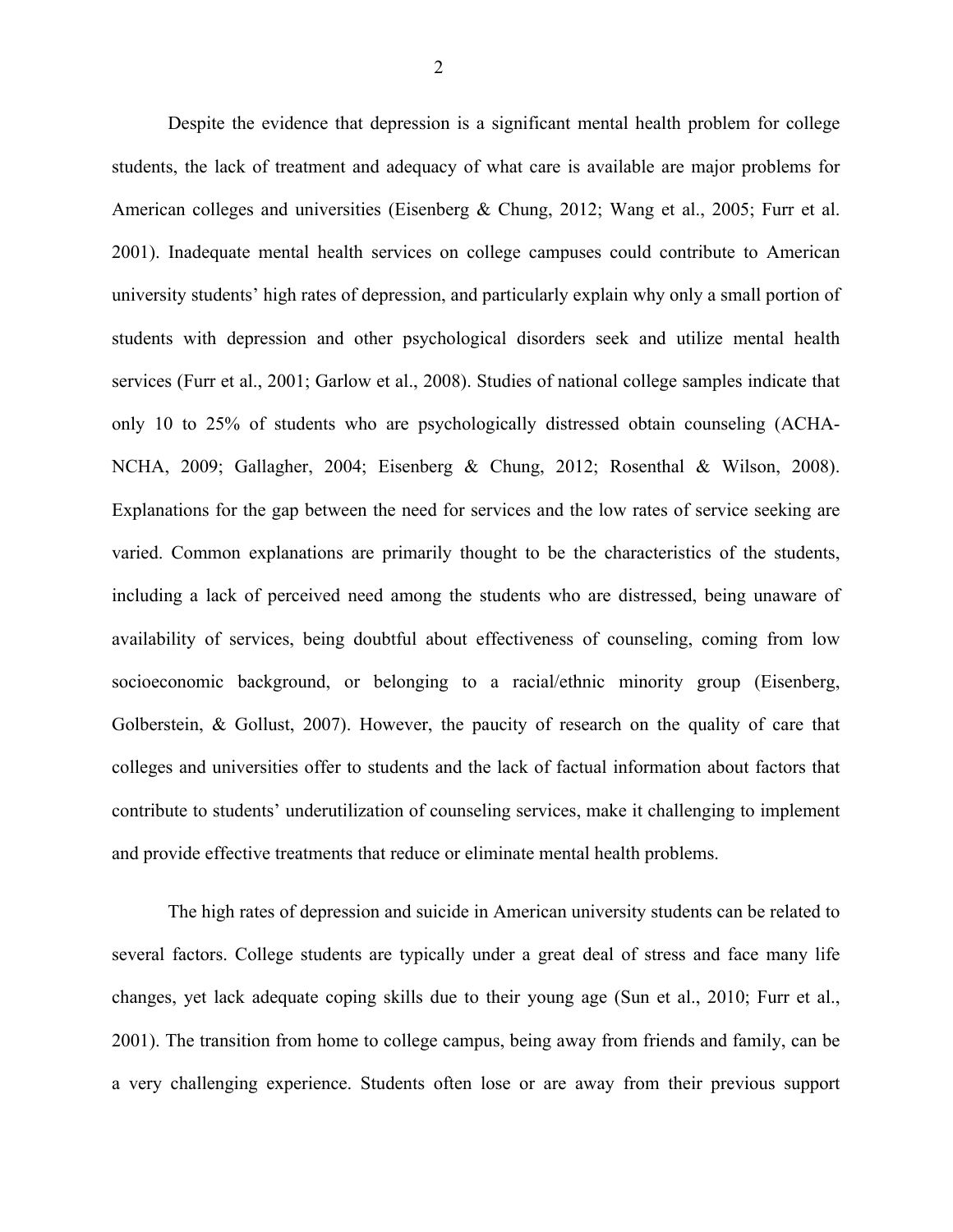systems and have to adapt to a new environment that is very different (Credé & Niehorster, 2012). Many young adults are struggling to explore and consolidate their identities (Dyson  $\&$ Renk, 2006). Furthermore, most students are under a great deal of pressure to perform well academically and feel a great deal of distress when they have problems in these areas. Unsuccessful adjustment to these life changes and stressors can lead to psychological problems (Mahmoud et al, 2012; Sun et al., 2010) such as depression, even to the point of suicidal ideation (Cukrowicz et. al, 2011; Furr et al., 2001; Garlow et al., 2008). Given that depression is an ongoing and rising problem in United States' college students, it is essential for researchers to study this population in order to find effective to of prevent depression in students and improve the treatment of depression when it cannot be prevented.

#### **Depression in Middle Eastern Descent College Students**

Although research on mental health and depression in college students is increasing, students of Middle Eastern descent have been given little attention in this research, similar to the low levels of attention given to other minority groups. In this study, the term "Middle Eastern descent" refers to individuals of Western Asia (e.g. Saudi Arabia, Lebanon, Iran, Jordan, etc.) and Northern Africa (e.g. Egypt, Libya, Morocco), including those of Arab, Persian, Turkish, and Berber descent. Unfortunately, the U.S. Department of Commerce, and thus the U.S. Census, considers Middle Eastern descent persons as Caucasian or White (U.S. Department of Commerce Bureau of the Census, 2011), which is a miscategorization. This often causes misleading research results (Abdullah & Brown, 2011), and has added to the lack of knowledge about this important group among U.S. college students. Although no published study to date has investigated prevalence of depression in this population in U.S, Amer and Hovey's (2012) study of 601 Arab Americans from 35 U.S. states found significantly higher levels of anxiety and depression within

3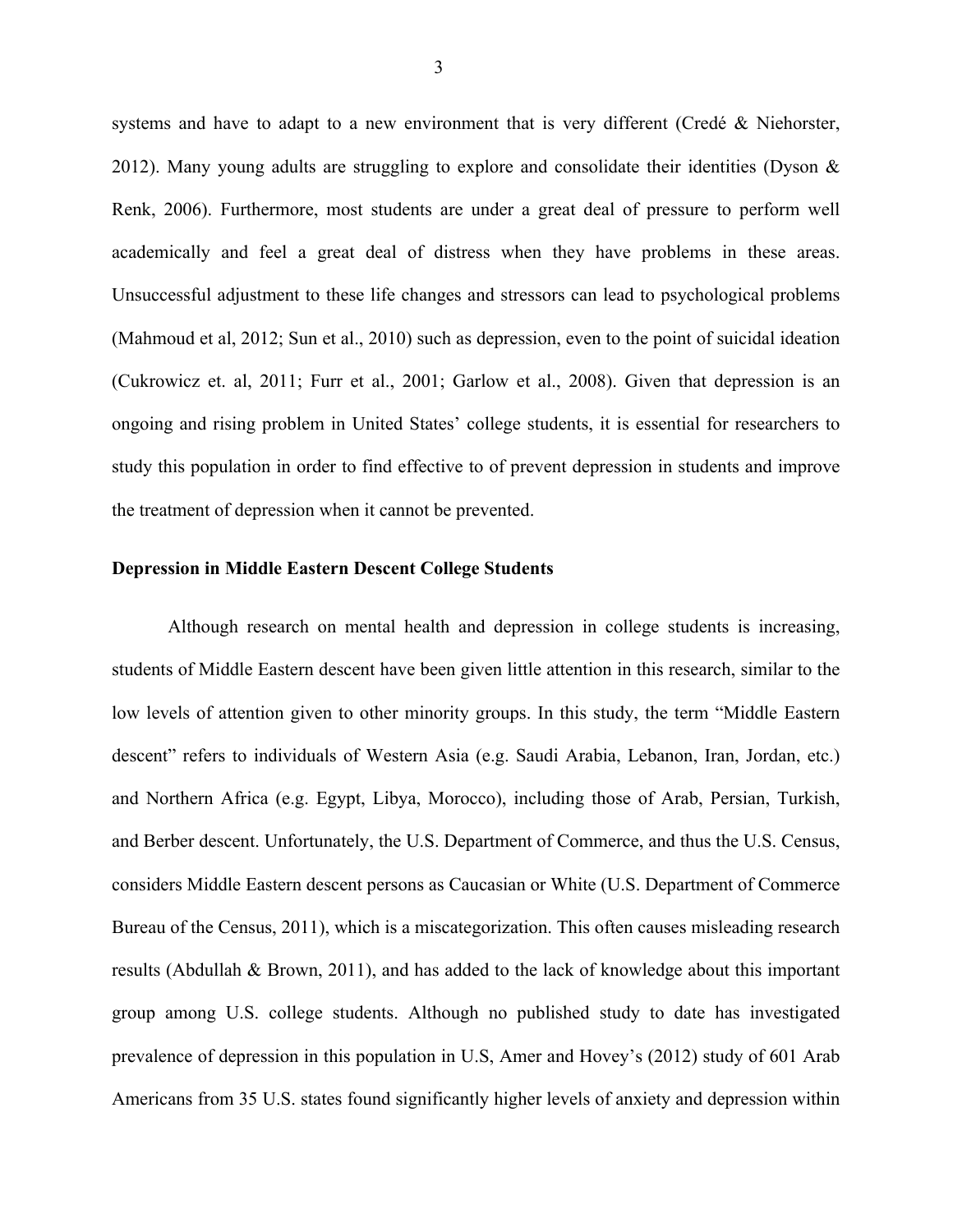this population compared to standardized samples and other minority groups' community samples (Amer & Hovery, 2012).

#### **Stigma and Help-Seeking Attitudes**

Unfortunately, there is evidence that negative attitudes about seeking mental health services are common in Middle Eastern culture as well as other minority groups in America (Abdullah, 2011; Boghosian, 2012; Abdullah & Brown, 2011; Aloud & Rathur, 2009; Buser, 2009). For example, African Americans have higher levels of mistrust of the mental health system (Snowden, 2001), and more negative attitudes about the efficacy of professional treatment than Caucasian Americans (Nickerson, Helms, & Terrel, 1994), and are less likely than Caucasian Americans to seek mental health treatment (Buser, 2009). These attitudes are mostly influenced by cultural beliefs about psychological problems, lack of familiarity with professional psychological services, perceived societal mental health stigma, low familial support for seeking treatment, and the use of amateur indigenous services (Boghosian, 2012; Aloud & Rathur, 2009).

Mental health stigma is defined by negative attitudes toward people with a psychological disorder (Corrigan, 2004; Masuda & Boone, 2011). According to research by Fischer and Turner (1970), authors of the *Attitudes Toward Seeking Professional Psychological Help Scale*, such attitudes are multidimensional. They include identification of the need for professional psychological treatment, the level of stigma tolerance linked to professional psychological treatment, awareness that persons have of their own psychological problems, and the trust and confidence that is held for mental health professionals' skills and abilities (Fisher & Turner, 1970).

Individuals with less favorable help-seeking attitudes typically prefer to receive assistance from primary care providers or prefer to use informal indigenous services (e.g.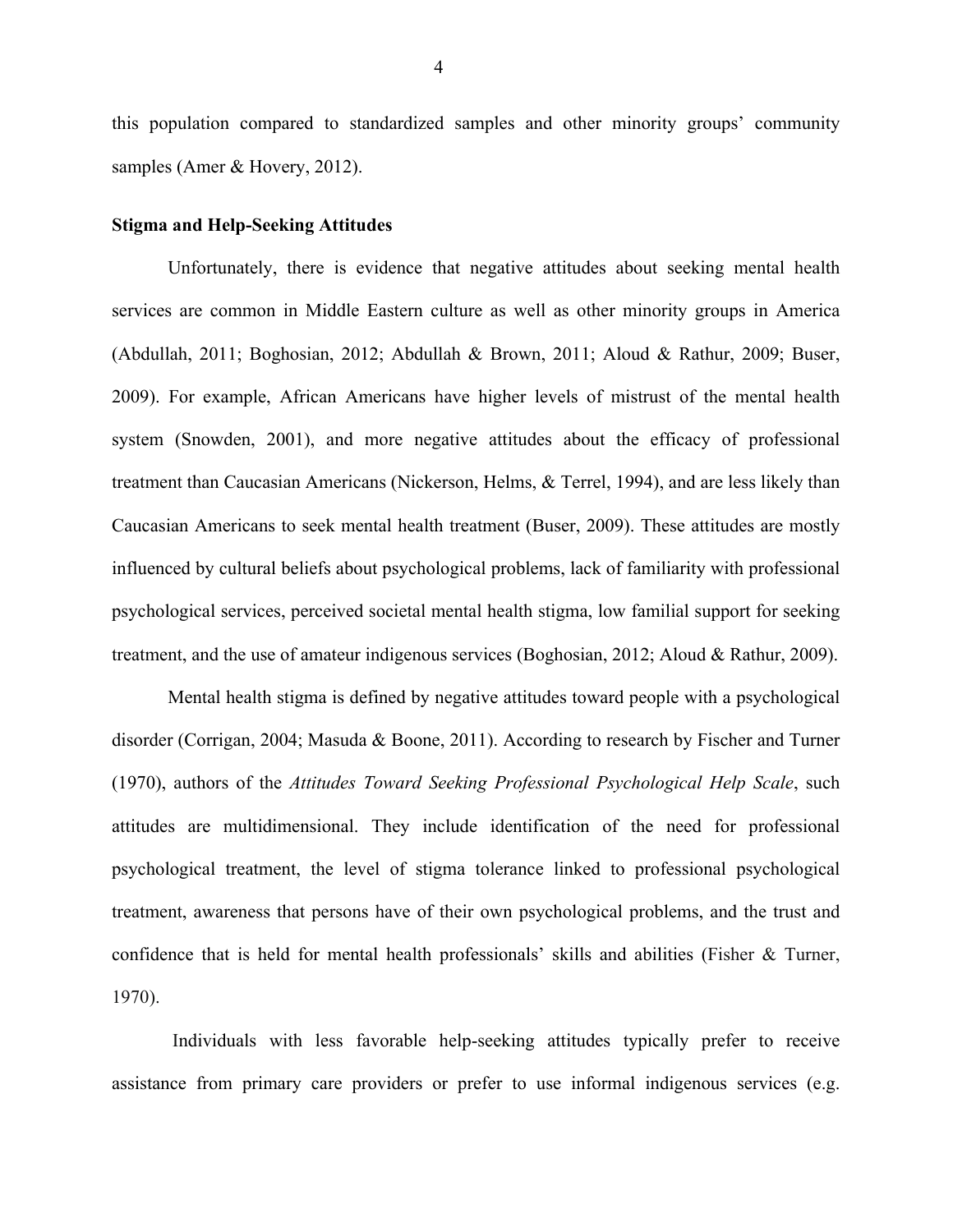religious counselors) rather than going to a mental health professional (Young et al., 2001). Many choose to deny or remain quiet about their illness rather than seek any type of services. Unfortunately, health professionals in primary care as well as religious counselors have difficulty recognizing, diagnosing, and treating psychiatric disorders effectively. Several studies have found that inadequate training in diagnosing depression and recognizing suicide risk cause most cases of depression to remain undetected in primary care (Mitchell, 2010; Kitts & Goldman, 2012). This is a reason many individuals are not referred to mental health professionals, so they receive incorrect or no treatment for their condition. This leads to continuing suffering and pain.

In Middle Eastern views of mental health disorders, the body and mind are seen as one entity and are not viewed separately (Abdullah & Brown, 2011). Therefore, most people suffering from a psychological disorder do not see the value of consulting a mental health specialist and simply seek services from their primary health doctor. Consulting with a psychologist would imply that their symptoms are severe and untreatable, which would bring shame to an individual's entire family (Erickson & Al-Timimi, 2001). Furthermore, people with mental health disorders are largely viewed very negatively by the society. Such individuals are often thought to be dangerous, immature, or possessed by evil spirits (Hamdan-Mansour  $\&$ Wardam, 2009; Al-Darmaki & Sayed, 2009).

If these typical Middle Eastern attitudes hold true for college students of Middle Eastern background, many individuals that would greatly benefit from receiving adequate psychological services are not seeking treatment. They most likely do not believe in the effectiveness of psychotherapy, do not want to be labeled, and do not want to bring shame to their family. Therefore, in contrast to students of to the nation's majority population, who tend to endorse help-seeking behaviors more positively, Middle Eastern descent students with depression and

5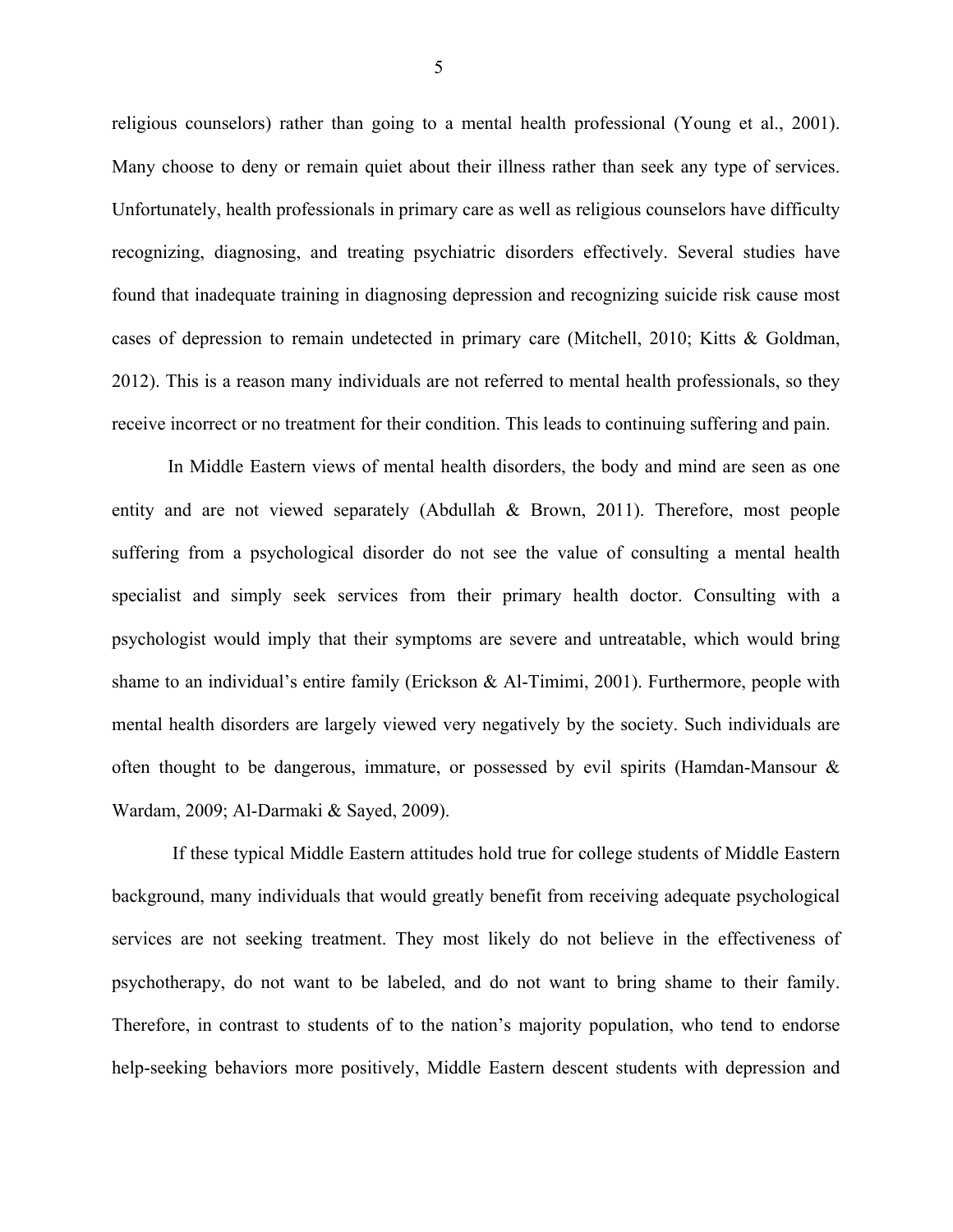other mental illnesses are more likely to continue suffering from their condition and remain untreated. Research is needed to better understand the factors associated with such attitudes. Further research is required to explore mental illness stigma among students of Middle Eastern culture, including the role it plays in seeking mental health services. It is also important for practitioners, researchers, and policy makers to reach out to college students, especially from minority groups, and educate them about depression, reduce general stigma attached to therapy, and clarify the benefits of professional therapies to treat depression.

#### **Ethnic Identity and Pride**

Previous research findings show that individuals who are high in ethnic identity have a strong sense of commitment and belonging to their ethnic group, feel positively about their group, and behave in ways that indicate involvement with their ethnic group (Roberts et al., 1999; Avery et al., 2007). Persons who are high on ethnic pride enjoy spending time with other individuals from the same ethnic background; engage in cultural traditions and activities; practice cultural beliefs such as mannerism, speak their native language, regularly eat the food and listen to the music that belongs to their ethnic background, and feel proud of being an active member of their ethnic community. These positive feelings, attitudes, and behaviors should lead to collective self-esteem, stronger mental health, and less likelihood of having psychological problems. Previous research on African Americans confirm this expectation, showing that a strong, positive ethnic identity serves as a protective role among minorities by moderating the relationship between discriminatory experiences and psychological health (Williams et al., 2012).

Nonetheless, the role of ethnic identity and cultural pride on psychological wellbeing has only been studied in a few minority groups. Even in this small body of research, considerable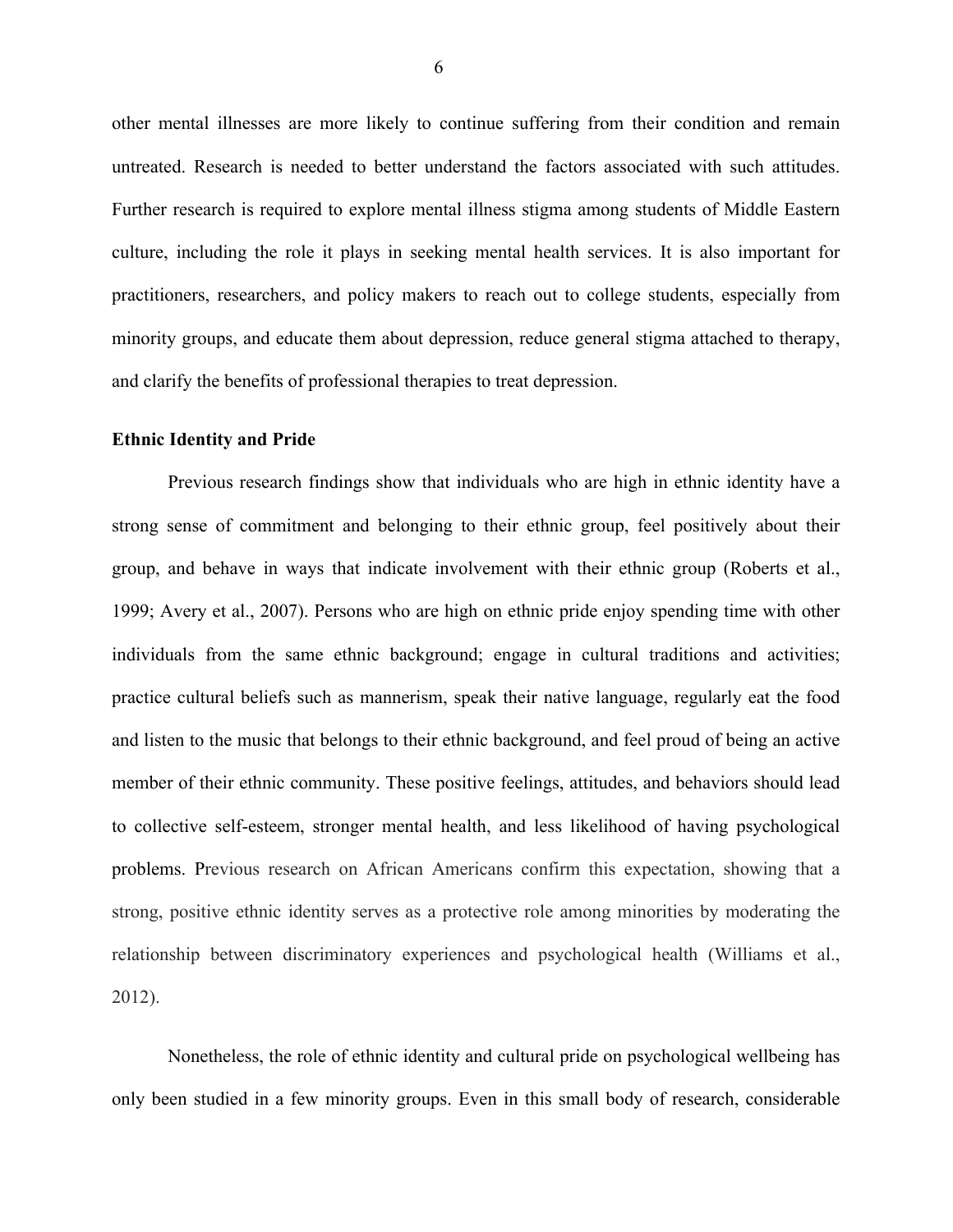variation appears to be present among and within different ethnic groups. Thus, we have only a hint of understanding of this topic. Also, very little is known about contextual or relational matters that could explain the link between ethnic identity and depression. The studies that have investigated the role of ethnic identity in anxiety and depression among African Americans have found higher levels of ethnic identity to be associated with reduced anxiety and depressive symptoms (McDermott & Samson, 2005; Gray, Carter, & Silverman, 2011; Williams et al., in press). Another study done in the U.S. found that Latino adults who were exploring and carrying out actions that focused on ethnic pride were also more strongly discriminated against, which brought them greater psychological distress. However, in this same study, ethnic identity commitment appeared to protect Latinos from covert discrimination, contributing to mental health problems (Torres, Yznaga, & Moore, 2011).

Minority persons in the United States generally have a stronger sense of ethnic identity than citizens who think of themselves as belonging to the majority, sometimes referred to as European Americans (Phinney, 1992; Roberts et al., 1999). Data also show that ethnic identity plays a less significant role in majority Americans' psychological wellbeing, as they are reminded of their ethnicity less often than minority persons. Thus, ethnic identity may serve a different function with respect to mental health among minority individuals compared to persons of the majority. In addition, different minority groups should not be viewed as having similar mental health needs, beliefs, or attitudes, simply because they are distinct from the majority.

In conclusion, even though overt ethnic identity exploration among individuals from minority cultures in America can increase the likelihood of discrimination, it appears that higher commitment to their ethnic identity can protect them from the damaging effects of distress and anxiety caused by discrimination. Thus, strong cultural identity could serve as a protective factor

7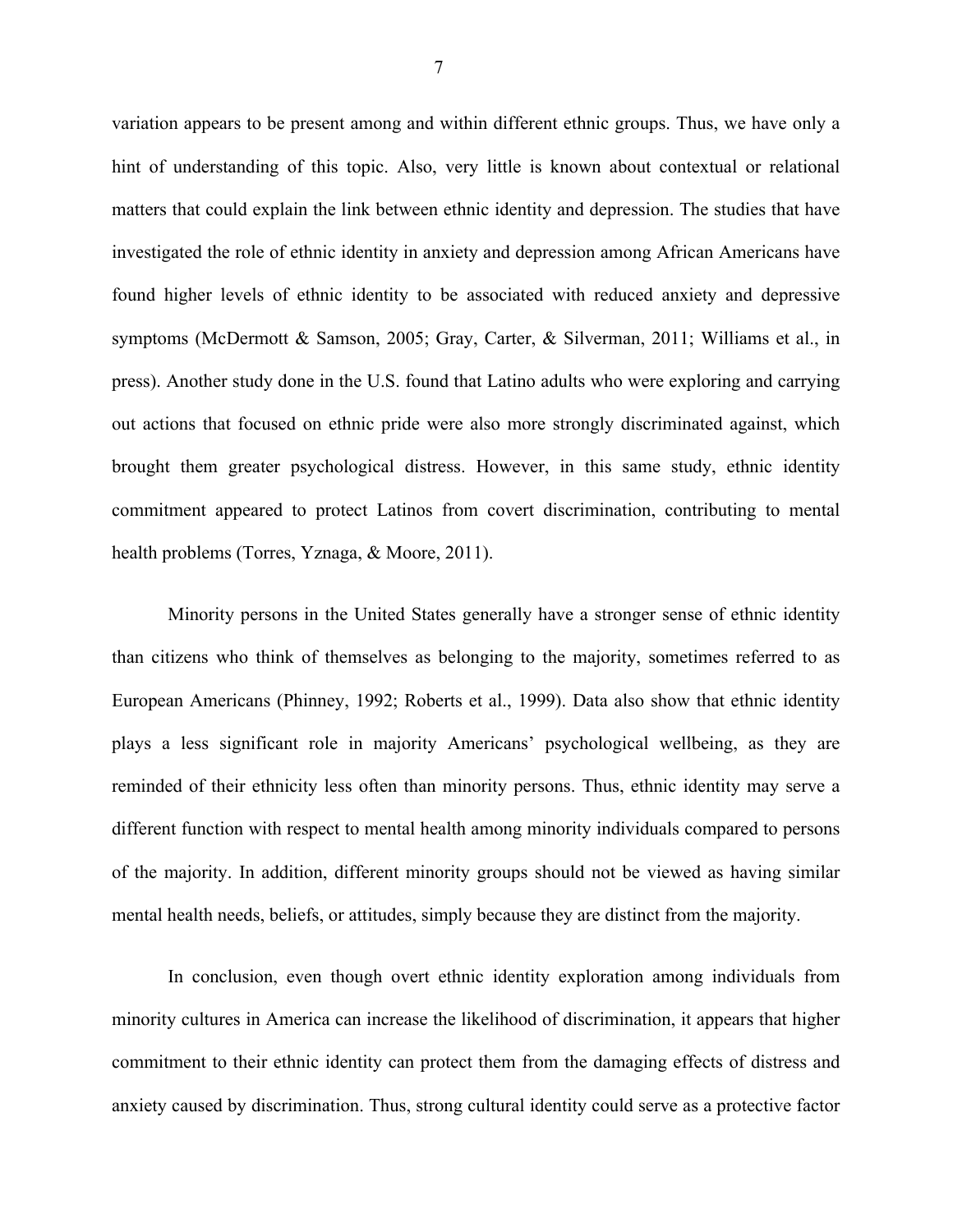against depression in Middle Eastern Americans and other minority college students (Roberts et al., 1999; Sparrold, 2003; Avery et al., 2007; Williams et al., in press). In this case, colleges and universities can help individuals with depression, and perhaps mitigate effects of discrimination on campuses, by providing interventions that include campus activities to increase ethnic pride and identity in ethnicity among students.

No study to date has investigated the relationship between ethnic identity and mental health, specifically among college students of Middle Eastern culture in America. Being underidentified or misidentified in official demographic reports, this population's status is largely absent or hidden in studies of mental health and ethnicity. This is why it is essential for researchers to distinguish Middle Eastern descent college students from Caucasian college students as well as students of the minority identity. Depression of college students is an important mental health problem in campuses, and students of Middle Eastern heritage deserve more deliberate inclusion and study, along with aspects of their culture and attitudes about psychological problems that could influence the recognition and treatment of depression.

#### **Current Aims**

The primary aims of the current study were to examine depression symptoms of college students from three specific backgrounds in the United States, namely, Middle Eastern, African American, and Caucasian American. The study aimed to explore the relations among ethnic identity and how that predicts attitudes about seeking mental health services.

Research on depression in minority college students, especially those who are less likely to seek help from professional mental health services, could provide greater insight into the students' current needs. If the expectations of this project are correct, policy makers should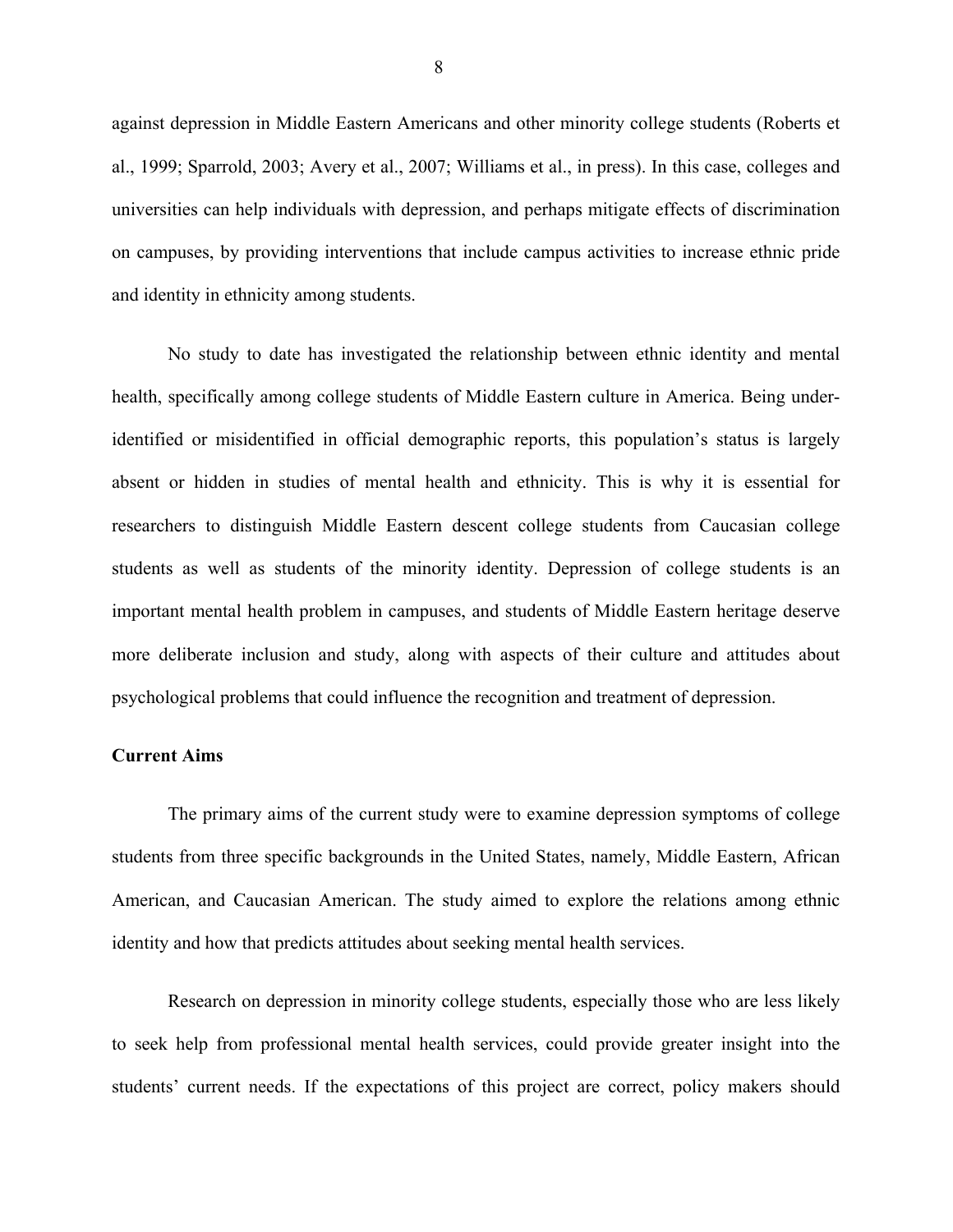attempt to raise awareness of psychological disorder and empirically supported treatments among college student populations that lack trust and knowledge concerning the effectiveness of psychological treatments. Furthermore, it could result in the implementation of better depression treatments and interventions for minority individuals, through empirically supported interventions as well as other counseling programs and services provided to students through their colleges and universities.

#### **Primary Research Questions**

*Ethnic group differences on negative attitudes toward seeking mental health services.*  The first aim of the study was to explore negative attitudes toward help-seeking for psychological problems, among Middle Eastern descent, African American, and Caucasian students. Based on the results of previous research, we expected that the students from the minority groups in this project would express greater negative attitudes for seeking psychological services compared to the students from the majority U.S. population.

*Ethnic group differences on depression symptoms.* The second aim was to draw a contrast between college students from Middle Eastern cultures versus African Americans versus those from the majority culture of the United States, such as Caucasian students. Rates of depression symptoms were predicted to be higher among Middle Eastern descent and African American descent students than among students of the majority U.S culture.

*Ethnic identity and symptoms of depression.* The final aim of this study was to investigate the relations between level of depression symptoms and ethnic identity of college students. It was expected that within-group differences in rates of depression would be seen, such that individuals within a specific culture who had stronger ethnic identity would have fewer depression symptoms, than individuals in the same culture who had a weaker ethnic identity.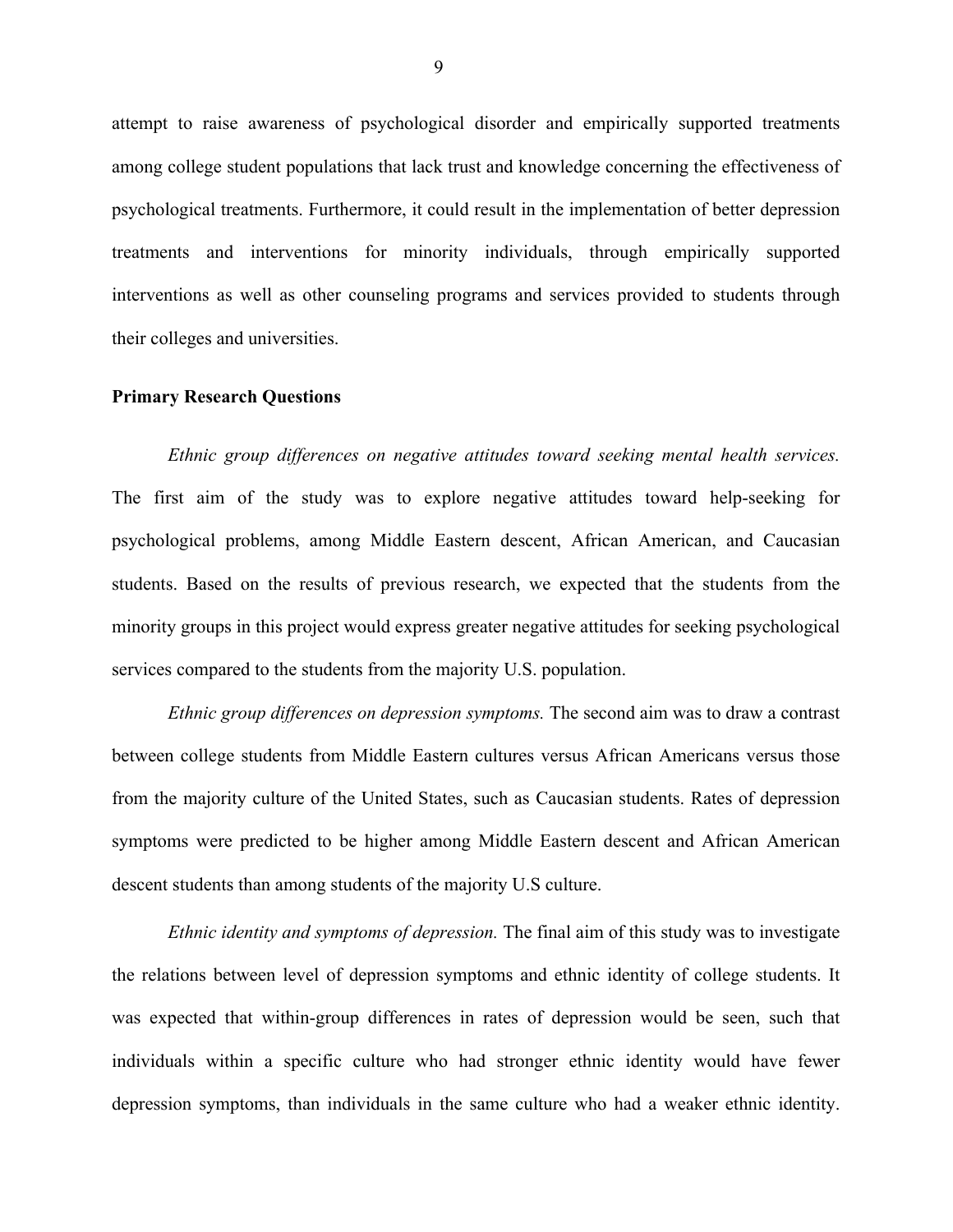This expectation was based on findings of previous research on several different minority populations, which found stronger ethnic identity to be correlated with lower symptoms of depression and better psychological well-being.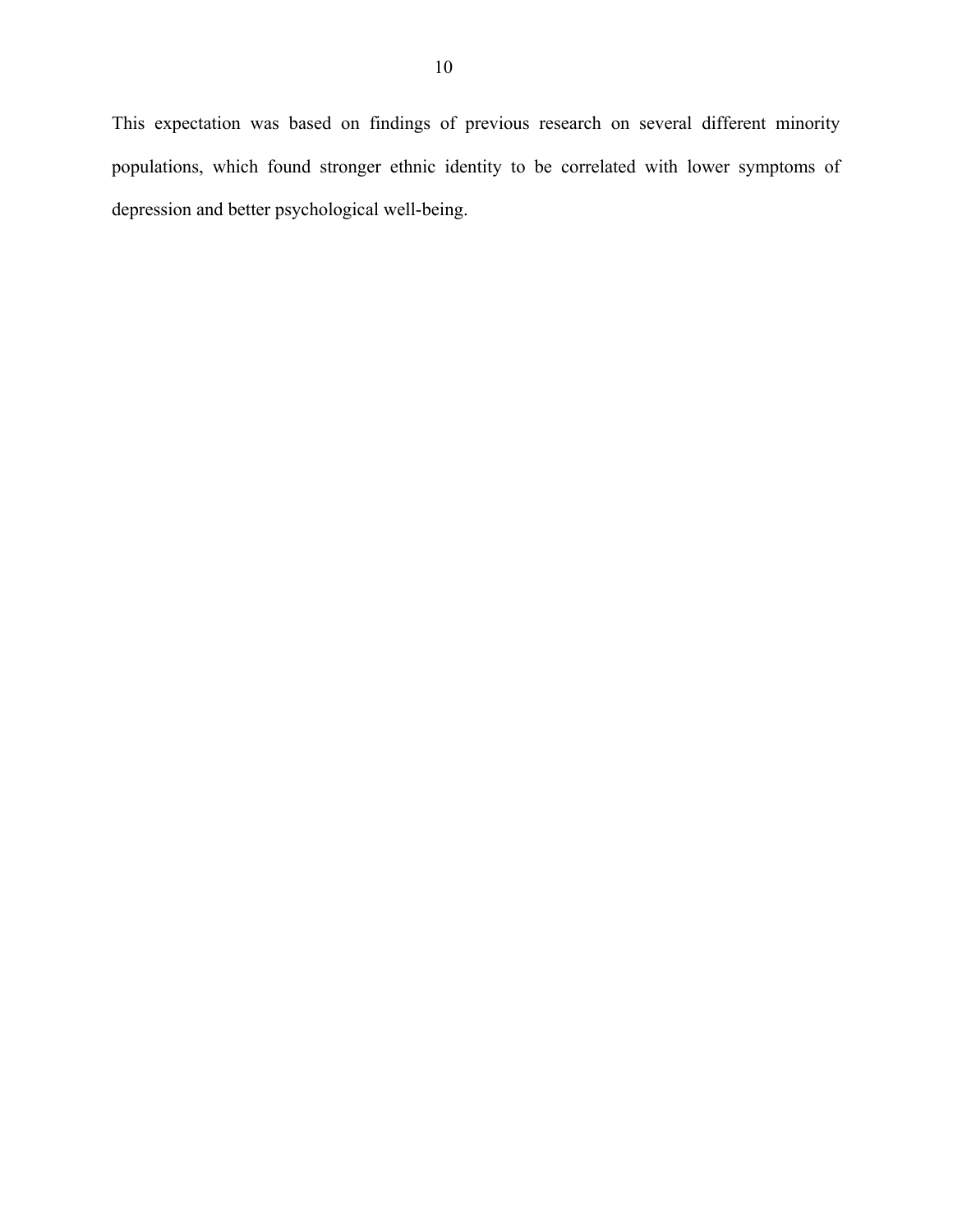#### **CHAPTER 2 METHODS**

#### **Participants**

In order to determine the appropriate sample size, effect sizes were calculated based on two previous studies that were conducted at Wayne State University on female college students of different ethnic identities. Comparisons were made in terms of percentages and sample sizes for participants high in depressive symptoms, that is, with scores greater than or equal to 16 on the Center for Epidemiologic Studies-Depression Scale (CES-D). The two studies were conducted in contiguous, but non-overlapping, periods of time. The general formula used to determine the expected effect sizes was  $d = (M1 - M2)/p$  ooled SD of the two groups, which generated effect sizes moderate in size. The most conservative sample size was picked for this study, with alpha = .05 and power = .80, indicating that we should seek at least 60 participants per ethnic group.

The participants were 430 university students who participated in this study to partially fulfill a requirement for a psychology class or to gain some other academic credit. Of the original sample of college students, 106 participants were excluded after data screening for several reasons: 17 were univariate outliers on variables (MEIM-R, ATSPPH-SF, CES-D, MC-SDS, duration to complete online surveys), 10 lacked identification of their ethnic identity, 52 did not meet the ethnicity criteria (e.g., different ethnicity, bi-racial, multi-racial), 23 had a significant amount of missing data on the main variables (mainly seen in the data collected from the online survey system), and 4 did not meet the age criteria. Missing data and outliers were mostly seen in the data collected through the online survey system, and therefore a refection of method of data collection. The final sample included 324 college students for whom complete data were available.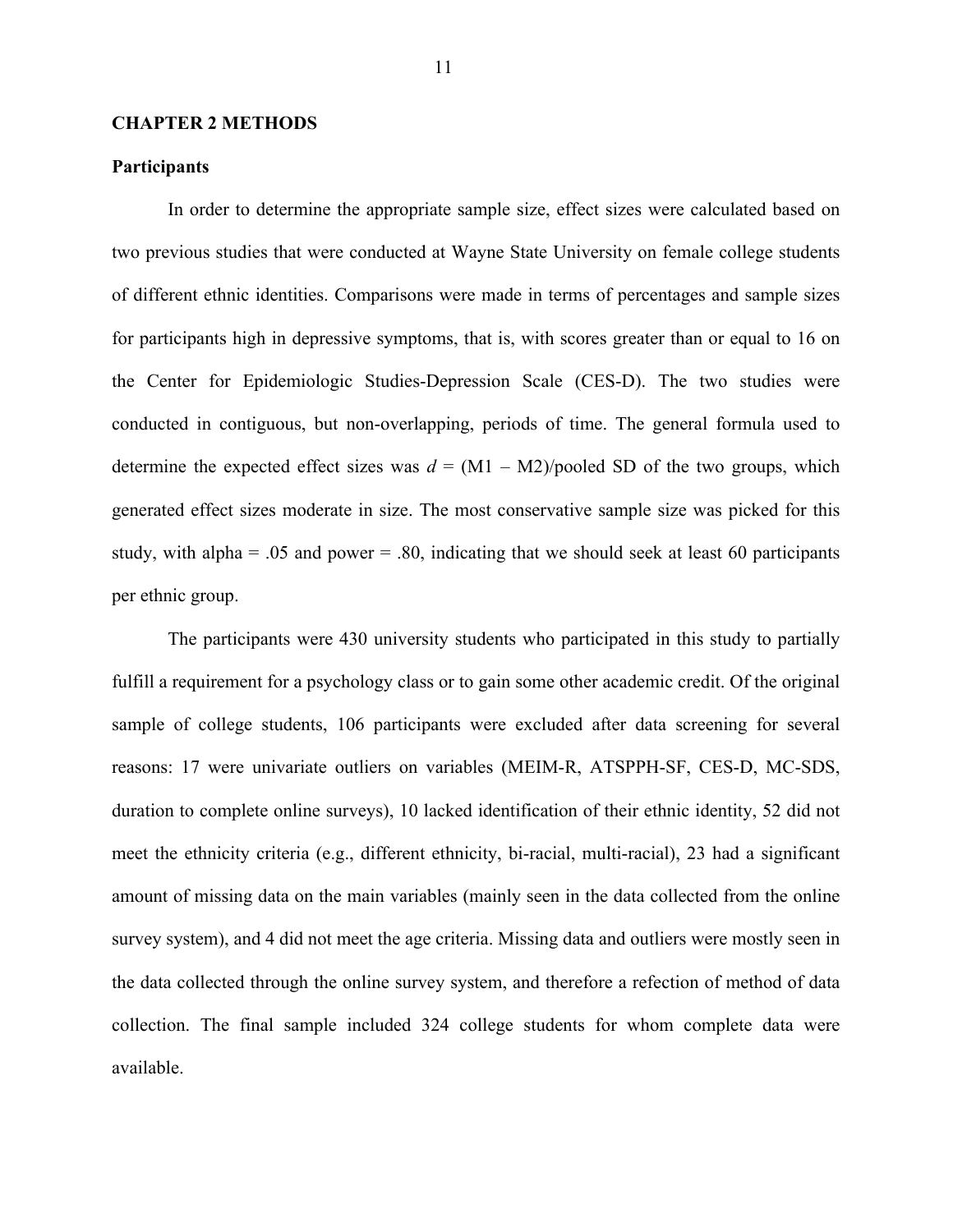The ethnic composition of the sample was  $40.7\%$  Caucasian American ( $n = 132$ ),  $32.1\%$ African American (*n* = 104), and 27.2% Middle Eastern American (*n* = 88), thus achieving the overall target for each ethnic group. Female participants represented the majority of the Caucasian American (62.1%;  $n = 82$ ), African American (64.4%;  $n = 67$ ), and Middle Eastern American (60.2%;  $n = 53$ ) participants. A total of 44.8% ( $n = 145$ ) of the participants completed the surveys in the research laboratory,  $51.2\%$  ( $n = 166$ ) of the participants completed the surveys through the online survey system, and  $4.0\%$  ( $n = 13$ ) completed the surveys at a student association meeting. Mean age for the total sample was 21.01 years (*SD* = 3.21). Independent *t*tests indicated no differences between the responses of the participants completing the questionnaires in the research lab versus the participants completing the online questionnaires on the ethnic identity measure (MEIM-R),  $F(1, 309) = .290$ ,  $p = .591$ , the attitudes toward seeking mental health services measure (ATSPPH-SF),  $F(1, 309) = .473$ ,  $p = .492$ , and the depression measure (CES-D), *F* (1, 309) = .814, *p* = .368.

In terms of generation status, 2.3% of the Caucasian participants reported being immigrants (born in a country outside the United States),  $8.3\%$  reported being  $1<sup>st</sup>$  generation (born in the United States, parents born in a different country), 15.2% reported being 2<sup>nd</sup> generation (both they and their parents were born in the United States; grandparents born in a different country), and 74.3% reported being  $3<sup>rd</sup>$  generation or beyond. Of the African Americans,  $2.9\%$  reported being immigrants,  $0\%$  reported being  $1<sup>st</sup>$  generation, 5.8% reported being  $2<sup>nd</sup>$  generation, and 91.3% reported being  $3<sup>rd</sup>$  generation or beyond. Among the Middle Eastern American participants, 29.5% reported being immigrants, 55.7% reported being 1<sup>st</sup> generation, 9.1% reported being  $2<sup>nd</sup>$  generation, and 1.1% reported being  $3<sup>rd</sup>$  generation or beyond. Of the Middle Eastern Americans, 39.8% reported speaking English and Arabic at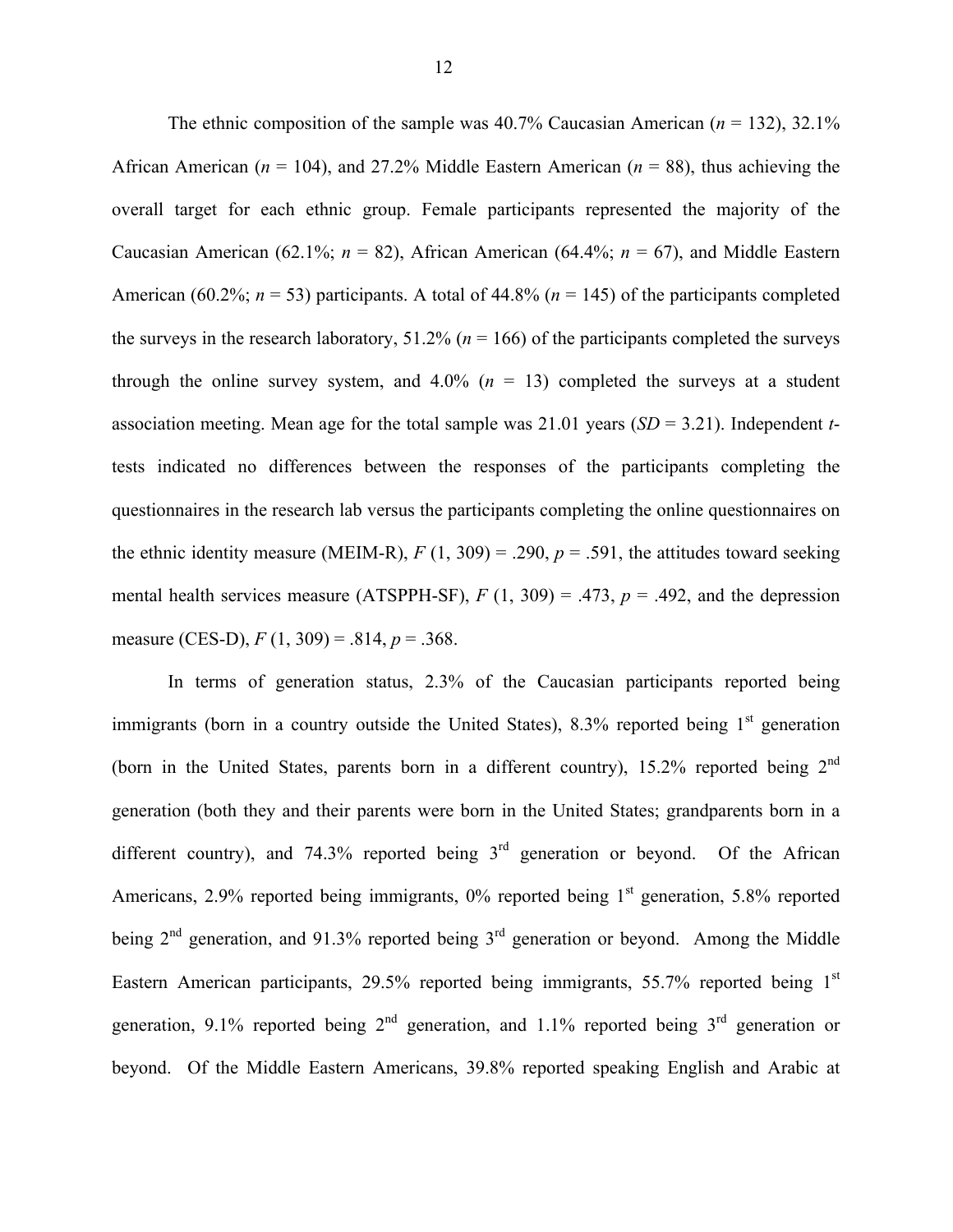home, whereas 22.7% reported speaking only English at home and 35.2% reported speaking only Arabic at home. Moreover, 14.8% visited their homeland at least every other year, 15.9% once 4 to 5 years, 28.4% once 8 to 11 years, and 33% reported that they never visit their homeland. Lastly, 36.4% moved to America due to employment or to have financially secured future, 22.7% for war or political reasons, 3.4% for religious freedom, and 30.7% for other reasons.

#### **Procedure**

Students enrolled in psychology undergraduate courses at Wayne State University registered to participate in the study through the university's online SONA System. The system screened the students and determined their eligibility for the study, by asking them to identify their cultural/ethnic background. Students self-identifying within the included groups then registered online for the study. The students fitting any of the groups made an appointment to learn more about the project, gave their informed consent, and completed study activities. The participants spent one appointment at a WSU campus laboratory. At that visit, students were given information to help them decide whether or not to provide consent to participate.

Students who choose to participate completed the questionnaires. After the questionnaires were completed, participants were given a chance to ask questions about the project, and were given a brochure about depression in college students. If they were enrolled in a course that granted research credit points toward their undergraduate psychology courses, they were given 1.5 credits for their participation in this project.

Students who completed the online surveys through the university's online SONA System were also screened to determine their eligibility for the study. Students self-identifying within the included groups then completed the questionnaires online. After the questionnaires were completed, they were automatically given 1 credit for their participation in this project. The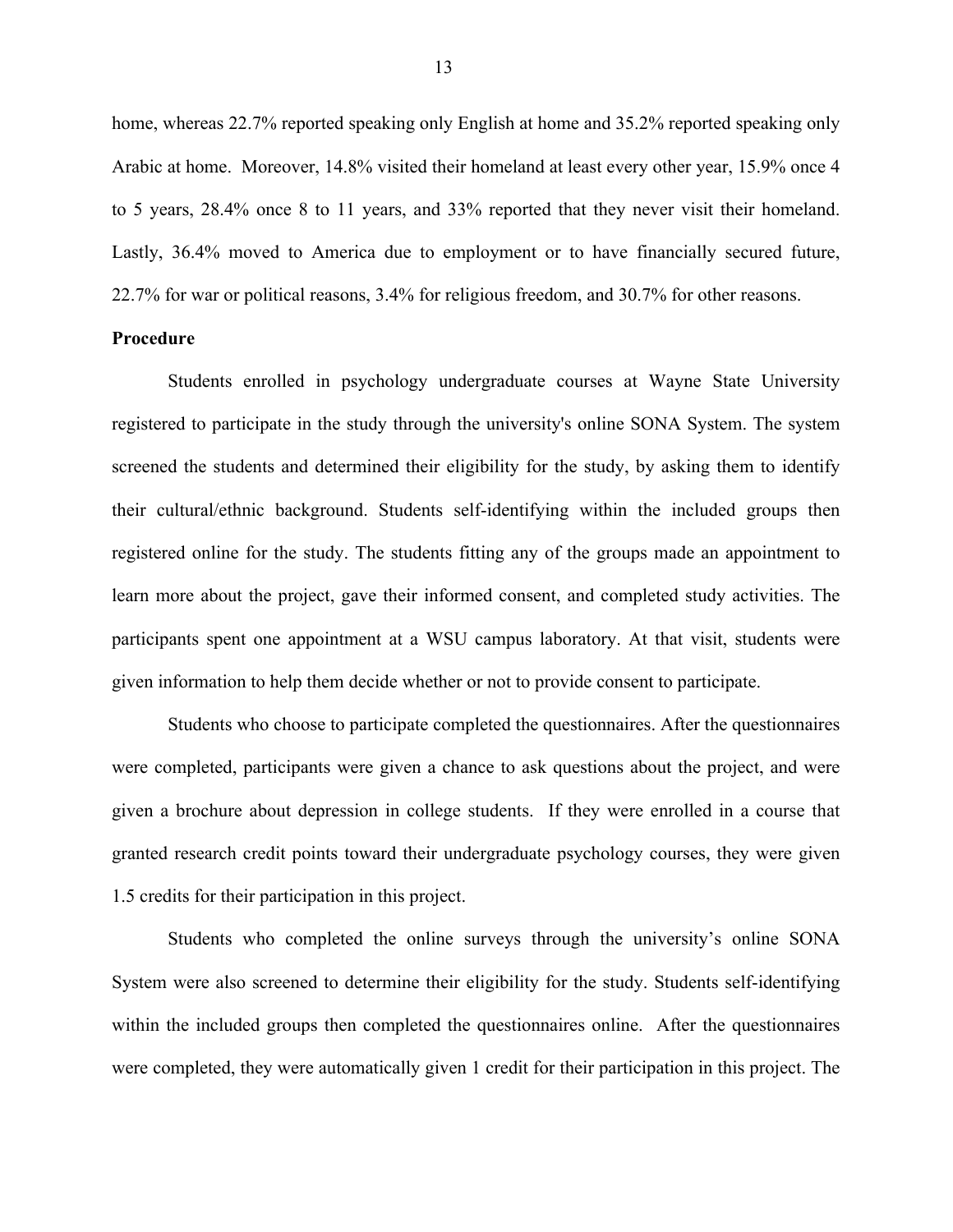thirteen students who completed the surveys at the Muslim Student Association were given a brochure about depression in college students but were not compensated for their participation.

#### **Measures**

*Demographics characteristics.* This questionnaire requested the participants to provide information about their gender, age, and years of education. These data were used to see whether they varied systematically with the measures of psychological problems and attitudes about seeking behavior, as listed below.

*Ethnic identity.* The Multigroup Ethnic Identity Measure-Revised (MEIM-R; Phinney & Ong, 2007) was used to assess ethnic identity of the participants, including their practices, affirmation of typical cultural beliefs, sense of belonging, and commitment to their ethnic/cultural heritage (refer to Table 2 for descriptive results and reliability). It contains 6 items (3 assessing exploration, 3 assessing commitment), that were adapted from The Multigroup Ethnic Identity Measure by Phinney (1992), such as "I have a strong sense of belonging to my own ethnic group" and "I understand pretty well what my ethnic group membership means to me". The response options are on a 5-point scale; from *strongly disagree* (1) to *strongly agree*  (5), with 3 as a neutral position. The measure also asks about generation status in the U.S., and the culture/ethnicity of the participant, their parents, and their grandparents. It also inquires about the first language that is spoken in the participant's home.

Factor analysis of participant data established two components (commitment and exploration) among the Middle Eastern college students and African American college students. However, it only established one component among the Caucasian college students, indicating that this measure might not capture ethnic identity among majority individuals as it is intended to measure. The measure had good internal consistency among the entire sample in this study ( $\alpha$  =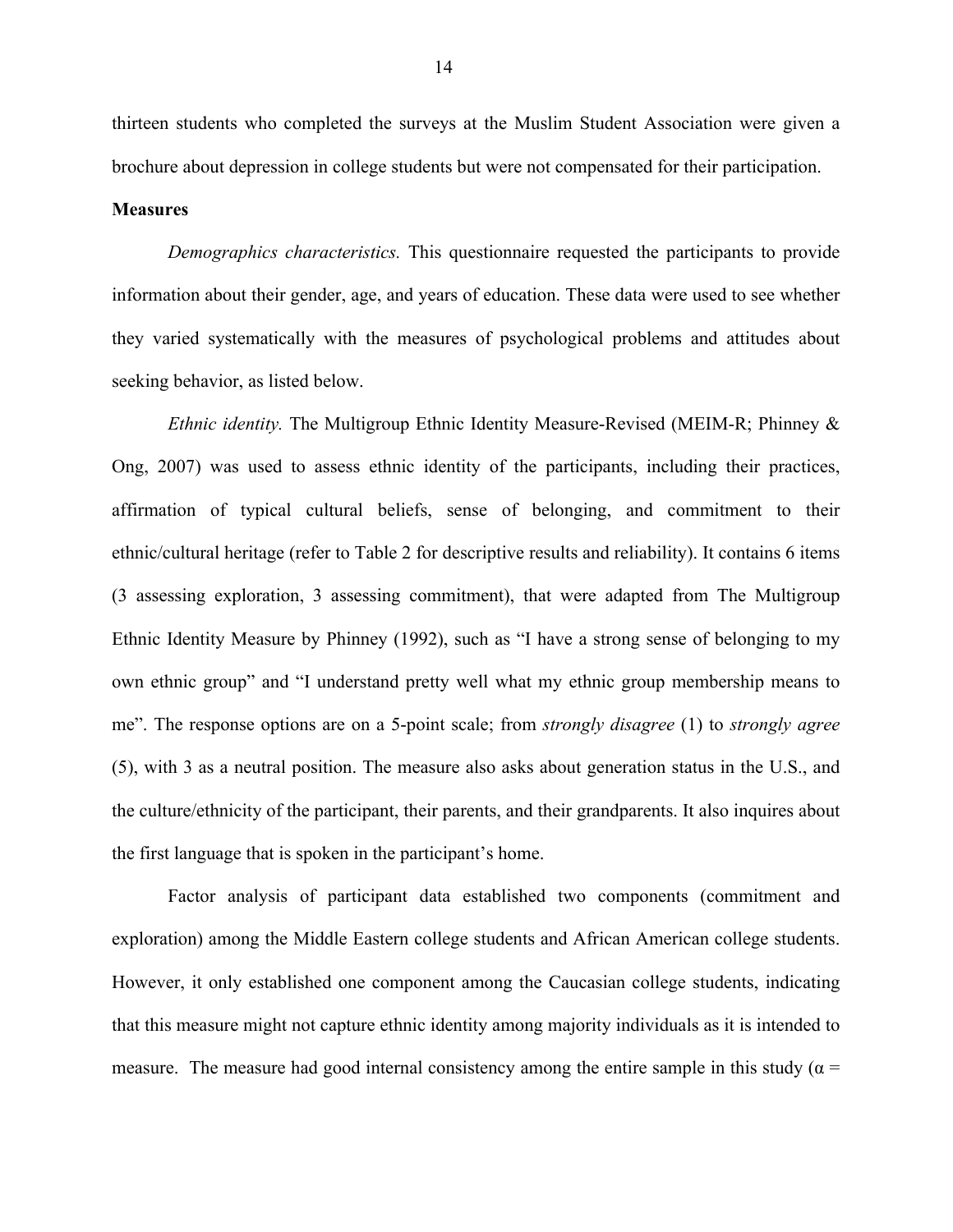.89 total,  $\alpha$  = .84 for commitment,  $\alpha$  = .87 for exploration). More specifically, data from Middle Eastern college students had Cronbach's alpha coefficient of .84 ( $\alpha$  = .82 for commitment,  $\alpha$  = .87 for exploration), data from African American college students had Cronbach's alpha coefficient of .85 ( $\alpha$  = .78 for commitment,  $\alpha$  = .88 for exploration), and data from Caucasian students had Cronbach's alpha coefficient of .89 ( $\alpha$  = .86 for commitment,  $\alpha$  = .84 for exploration).

*Negative attitudes toward seeking mental health services.* Individual's level of openness to seeking treatment for emotional problems and their sense of value and need for seeking psychological treatment was measured with the Attitude Toward Seeking Professional Psychological Help Scale – Short Form (ATSPPH-SF; Fischer & Farina, 1995). The 10-item questionnaire is based on the original 29-item version developed by Fischer & Turner (1970) (see Table 2 for descriptive statistics and reliability from each group). It includes items such as "I would obtain professional help if I had severe emotional problems" and "Psychotherapy would not have value for me". The response options are on a 4-point scale; from *strongly disagree* (0) to *strongly agree* (3). Higher scores on this measure indicate more positive treatment attitudes, which Elhai, Schweinle, & Anderson (2007) found it to be associated with less treatment-related stigma, and greater intentions to seek treatment in the future. The measure was related to the recent use of psychological treatment and recent treatment intensity (e.g. visit counts) (Elhai, Schweinle, & Anderson, 2007).

The measure had acceptable internal consistency among the participants in this study ( $\alpha$  = .73). More specifically, data from Middle Eastern college students had Cronbach's alpha coefficient of .66, African American college students responses had Cronbach's alpha coefficient of .75, and the data from Caucasian college students had Cronbach's alpha coefficient of .77.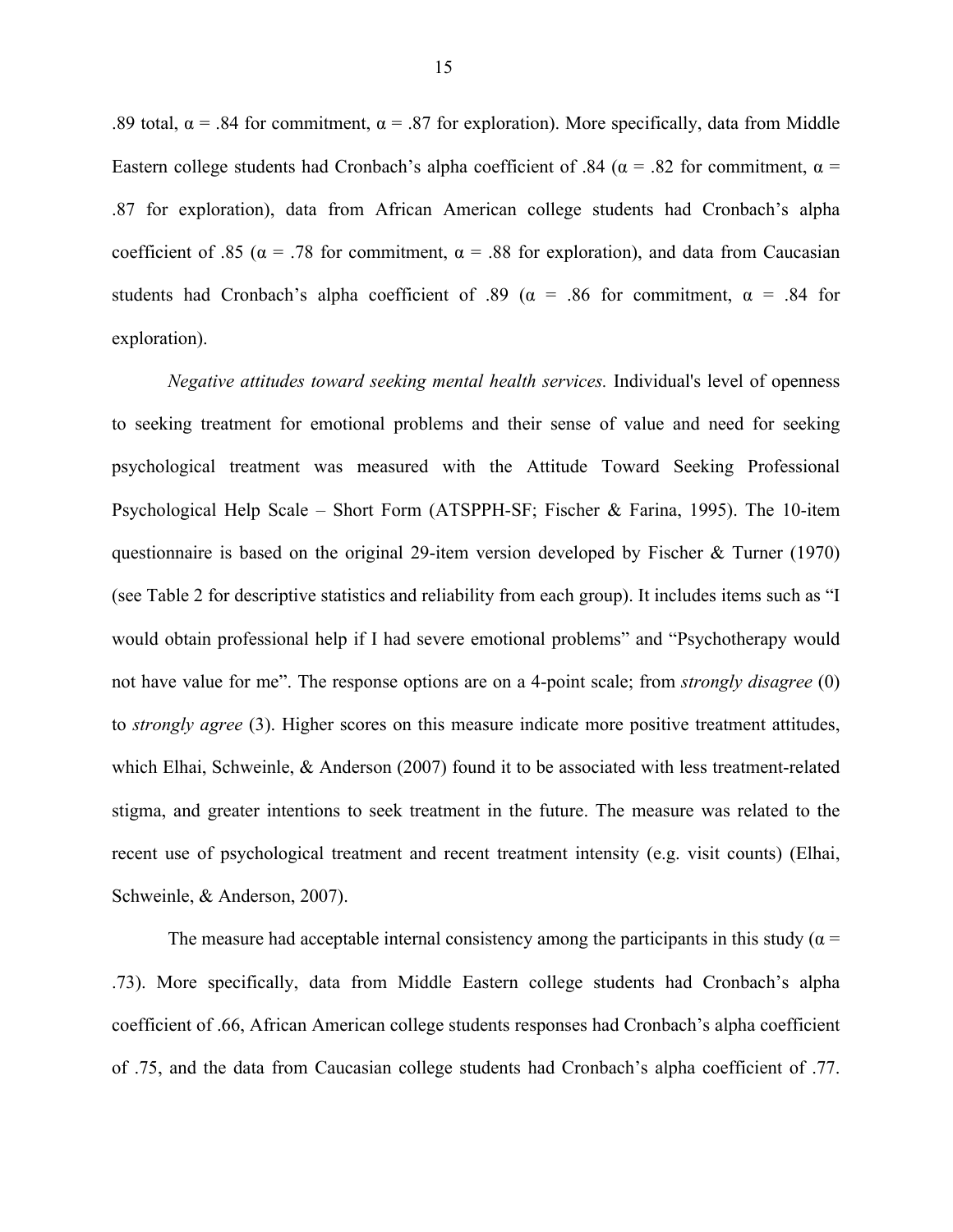Given the lower alpha from the responses from the Middle Eastern college students, items on the ATSPPH-SF were further analyzed to determine whether a particular item was not understood well within this population. Item four "*A person who copes without seeing professional help is admirable*" had low inter-item correlations with most items, correlations ranging from -.19 to .27. Moreover, Cronbach's Alpha increased slightly if (.69) Item 4 was deleted from the measure. After reviewing this item, it is possible that the Middle Eastern college students did not fully understand the question, or had a different way of interpreting the item.

*Depression.* The Center for Epidemiologic Studies-Depression Scale (CES-D) was used to measure symptoms of depression over the previous week (see Table 2 for descriptive statistics and reliability from each group). The instrument includes 20 items, with response options on a 4 point scale, from *rarely or none of the time* (1) to *most or all of the time* (4). The items are statements about feelings or behaviors related to depression, such as "I felt sad" and "My sleep was restless." Positive items are reversed scored, with overall scores indicating the presence of more symptoms of depression. The CES-D items were selected from a pool of items from previously validated depression scales (e.g. Beck, Ward, Mendelson, Mock, & Erbaugh, 1961; Dahlstrom & Welsh, 1960; Gardner, 1968; Raskin, Schulterbrandt, Reatig, & McKeon, 1969; Zung, 1965). The CES-D is one of the most widely used instruments to screen for depression. It has been used with persons of many heritages and cultures in the U.S. as well as other countries. There is evidence that different individuals can manifest different types of symptoms. For example, persons of lower socioeconomic status and individuals from minority cultures in America tend to report more physical symptoms, whereas people of higher socioeconomic status tend to report more affective symptoms.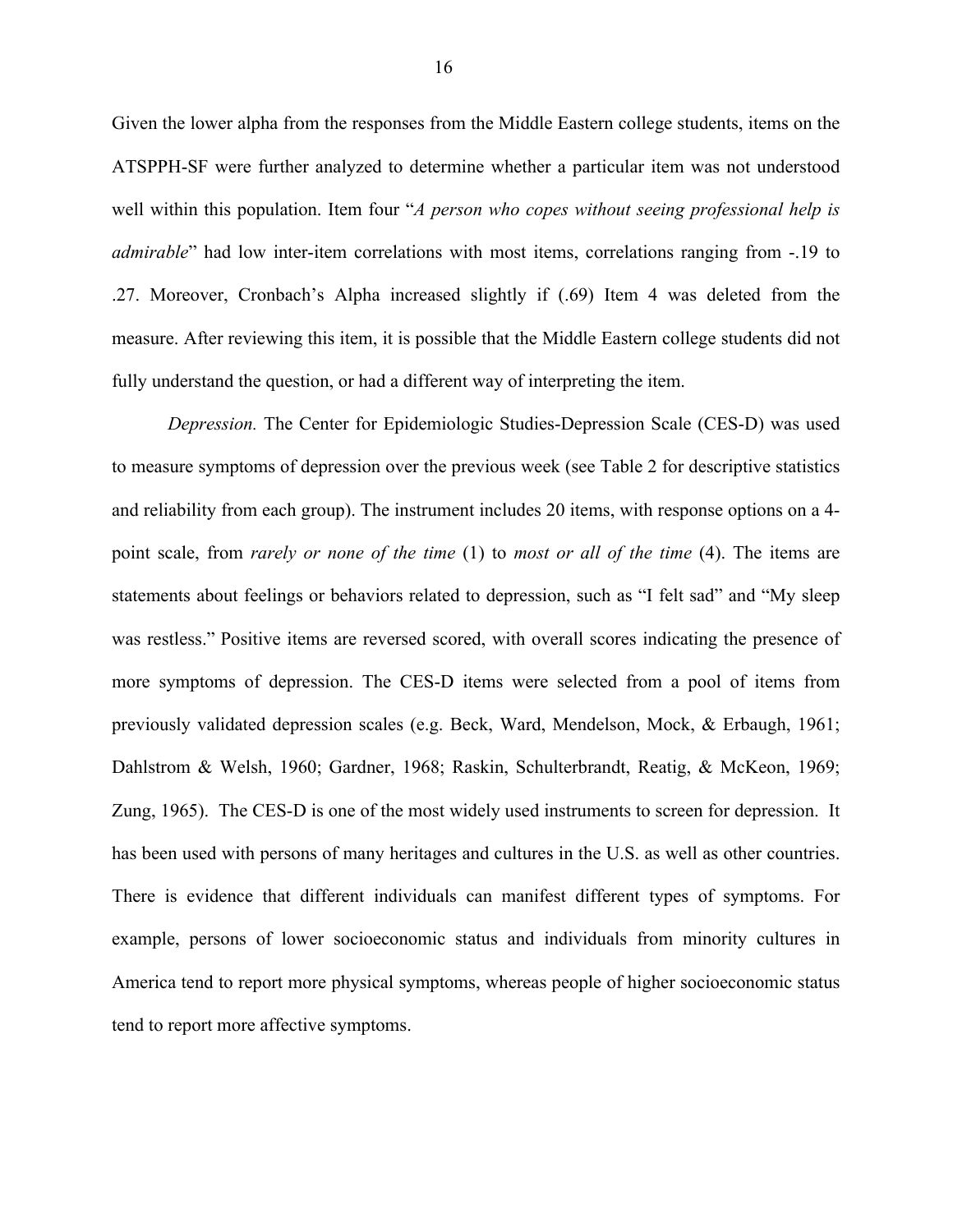The measure had good internal consistency among the participants in this study ( $\alpha$  = .89). More specifically, the data from Middle Eastern college students had Cronbach's alpha coefficient of .89, the data from African American college students had Cronbach's alpha coefficient of .86, and the data from Caucasian college students had Cronbach's alpha coefficient of .91.

*Social desirability.* The Marlowe-Crowne Social Desirability Scale (MC-SDS; Crowne & Marlowe, 1960) was used to measure respondents' tendency to present themselves in a more positive light than reality would indicate, in order to manage how they are perceived by others (see Table 2 for descriptive statistics and reliability from each group). The purpose of this instrument is to allow deliberate consideration of the extent to which participant responses on other measures are influenced by a desire to be perceived very positively. Also, previous research on social desirability has found significant cultural differences in response bias that may be attributed to differences in the dominated cultural dimensions of people's country of origin (Middleton & Jones, 2000). We used the 15-item version that was adapted from 33 items that constitute the final form of the MC-SDS. Examples of item included in the measure are "I never hesitate to go out of my way to help someone in trouble" and "I like to gossip at times". The response options are on a 7-point scale, from *completely false* (1) to *completely true* (7), with 4 as a neutral position.

MC-SDS's internal consistency as observed among the participants in this study was .62, which is in the questionable range. However, this could be due to the nature of the measure and the items that it contains. This instrument was used to account for the relative influence of social desirability on student responses, if it did vary systematically with their depression scores or any other of the central measures of this study, e.g. ethnic identity, help-seeking attitudes. Thus, even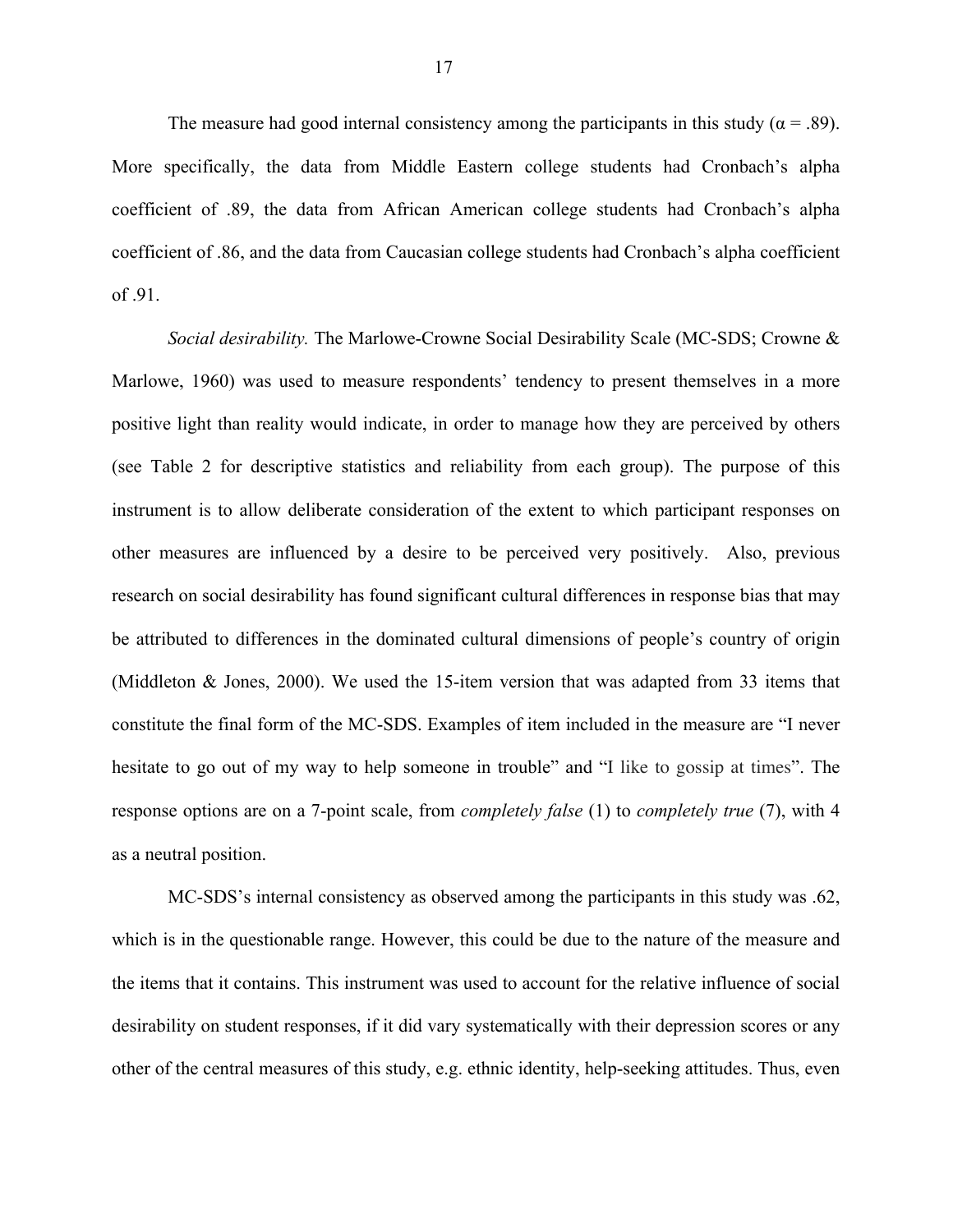with lower reliability that is ideal, a decision was made to keep the data from this instrument in the study as a possible covariate, with caution in its use. More specifically, responses from Middle Eastern college students had Cronbach's alpha coefficient of .73, responses from African American college students had Cronbach's alpha coefficient of .58, and responses from Caucasian college students had Cronbach's alpha coefficient of .54. Further investigation of the African American and Caucasian groups indicates that deleting Item 1 "*I never hesitate to go out of my way to help someone in trouble*" would raise Cronbach's alpha coefficient to .60 and .59, respectively. It is possible that this generation college students of African American and Caucasian background do not place as much emphasis on being presented socially desirable.

#### **Hypotheses and Data Analyses**

*Hypothesis one.* Middle Eastern descent college students and African American college students will have higher degrees of negative attitudes and stigma toward seeking mental health services than Caucasian American students. Previous studies have suggested that persons of minority groups are more inclined to have negative views about psychological treatment and toward the individuals that seek treatment to reduce or eliminate their mental illnesses. Middle Eastern descent individuals suffering from psychological problems have a tendency to be ashamed of seeing a mental health professional or admit to others that they have a problem. They also feel less favorably about people suffering from mental disorders (Erickson & Al-Timimi, 2001; Hamdan-Mansour & Wardam, 2009; Al-Darmaki & Sayed, 2009). Moreover, African Americans' negative attitudes regarding help-seeking behaviors have caused them to underutilize psychological services and seek mental health treatment less often than Caucasian Americans (Buser, 2009; Gray, 2010).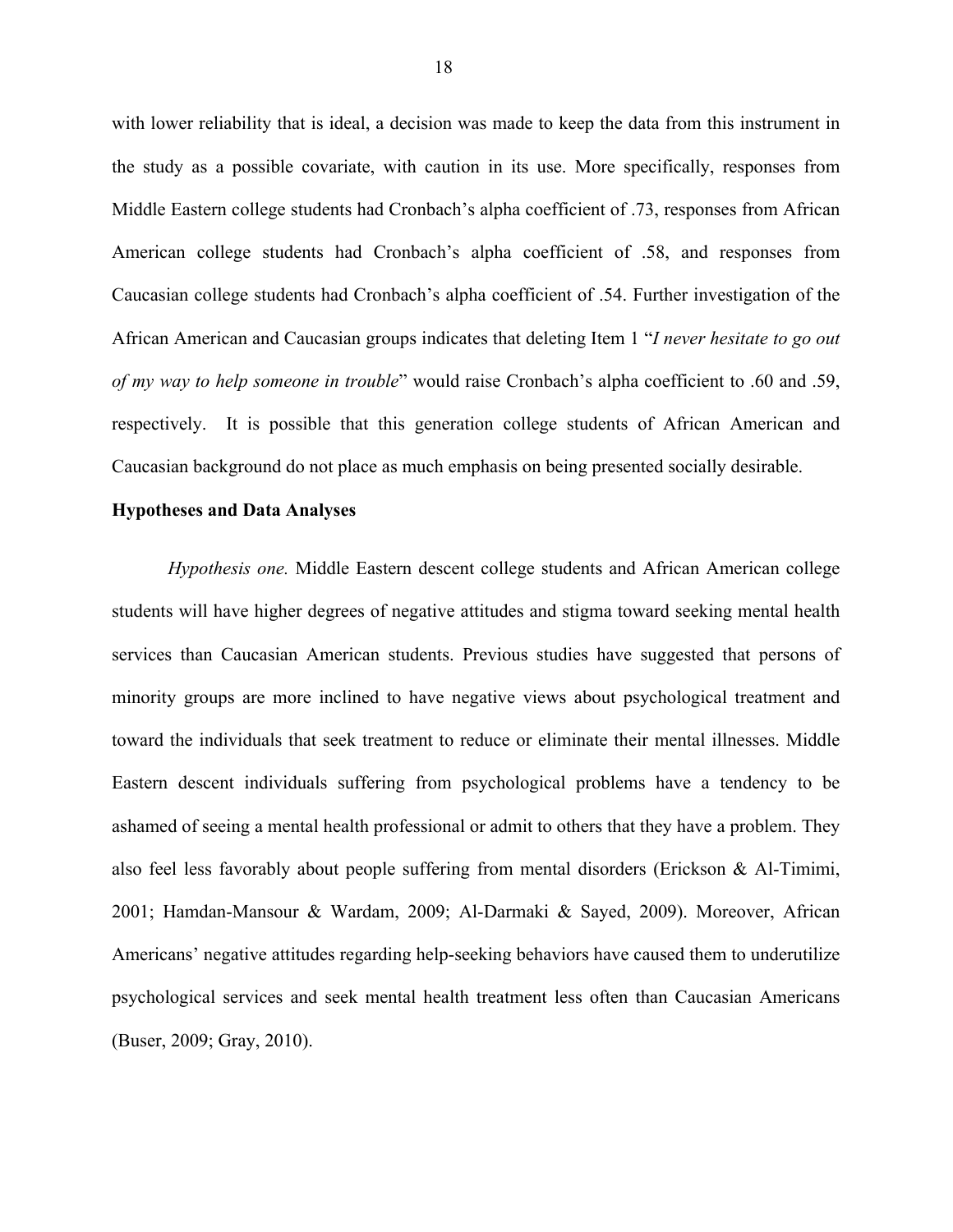*Hypothesis two.* Higher levels of depression symptoms will be found among Middle Eastern descent and African American students than will be observed in Caucasian college students. This effect could be mediated by greater negative attitudes toward seeking mental health services. Figure 1 illustrates the hypothesized model. Previous studies have suggested that Middle Eastern descent individuals in the United States are at increased risk of being targets of prejudice and discrimination (Awad, 2010; Cavanaugh 2004; Gandara, 2006), which has been found to be related to psychological and physiological illnesses (Williams & Mohammed, 2009). Although one study of Arab Americans found significantly higher levels of depression compared to standardized samples and community samples of other minority groups (Amer & Hovey, 2012), to date, no published study has investigated prevalence of depression in the Middle Eastern population in U.S.

*Hypothesis three.* Middle Eastern descent college students and African American college students who are high on ethnic identity will report fewer symptoms of depression, and students low on ethnic identity will report greater symptoms of depression. Having a sense of pride in one's ethnicity and culture could increase positive feelings and greater self-esteem in minority groups. Moreover, ethnic identity can buffer Middle Eastern descent students and African American students from stress caused by discrimination, which could lead to depression and other mental health problems.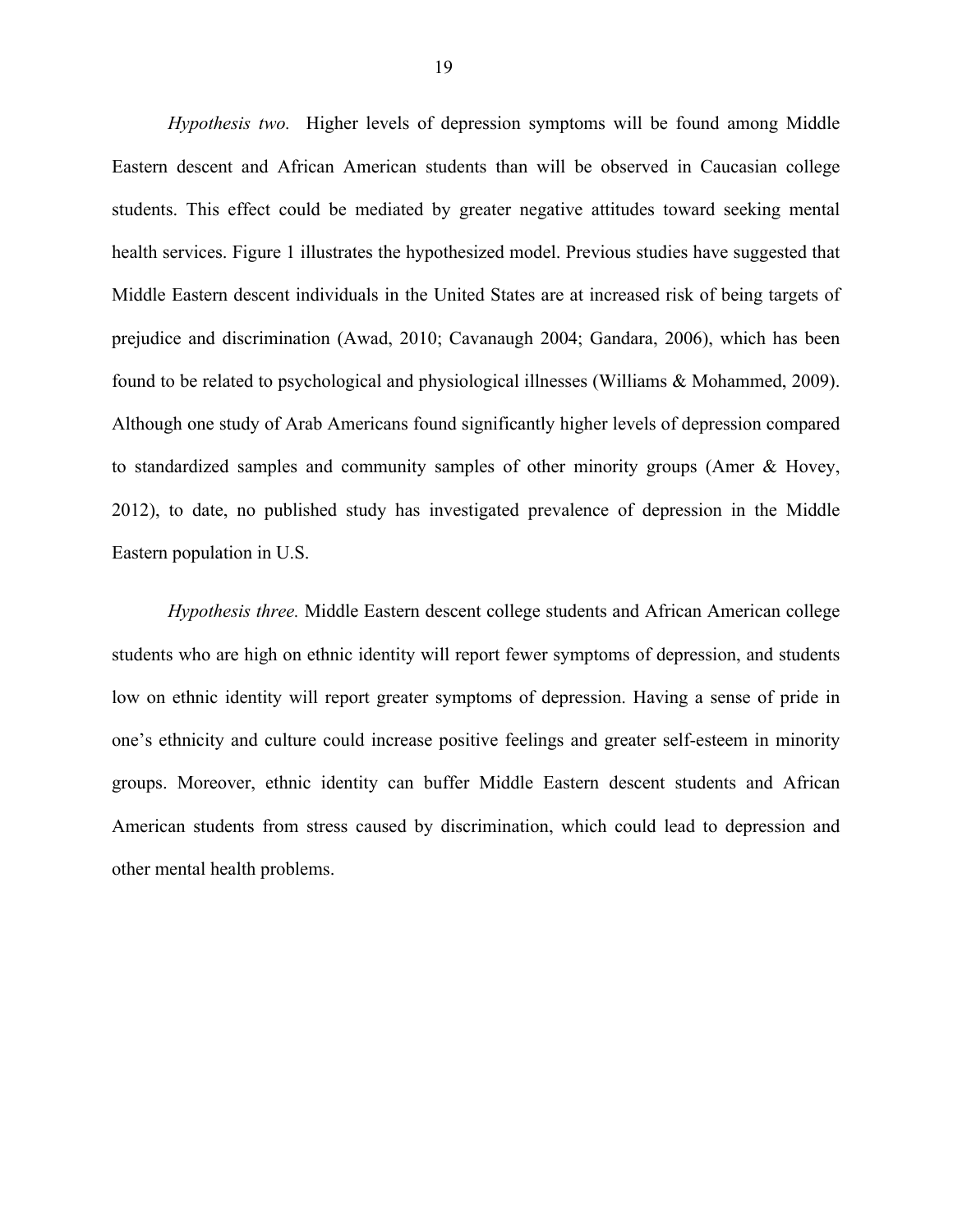#### **CHAPTER 3 RESULTS**

#### **Preliminary Analysis**

Statistical analyses were conducted on the data obtained from the 324 participants to test the three original hypotheses that were derived from the essential questions of the study. Prior to those analyses, however, preliminary examinations of the data were conducted, and descriptive statistics calculated for every central variable, for each ethnic group. Means and standard deviations of all measures by ethnic group and gender are presented in Table 3, Table 4, Table 5, and Table 6.

Several of the demographic and cultural characteristics were analyzed to check for any significant correlations with depression, ethnicity, ethnic identity, and attitudes toward seeking mental health services. Among these were gender, age, years of obtained education, number of hours working per week if currently employed, household income, generation status, language spoken at home, and frequency of visiting one's Middle Eastern homeland. It was important to consider these variables to determine whether they should be included in subsequent analyses.

Table 7 contains correlations for central variables. Among the Middle Eastern American sample, gender was negatively correlated with negative attitudes regarding seeking mental health services (ATSPPH-SF)  $(r = -.225, p < .05)$ , as Middle Eastern men indorsed more negative attitudes than Middle Eastern women. In the African American sample of college students, older students were significantly higher on ethnic identity (MEIM-R) ( $r = .276$ ,  $p < .01$ ), and younger students had greater negative attitudes toward seeking mental health services (ATSPPH-SF) (*r* =  $-235$ ,  $p < .05$ ). Moreover, gender was negatively correlated with negative attitudes about seeking mental health services ( $r = -0.329$ ,  $p < 0.01$ ), indicating that African American men indorsed more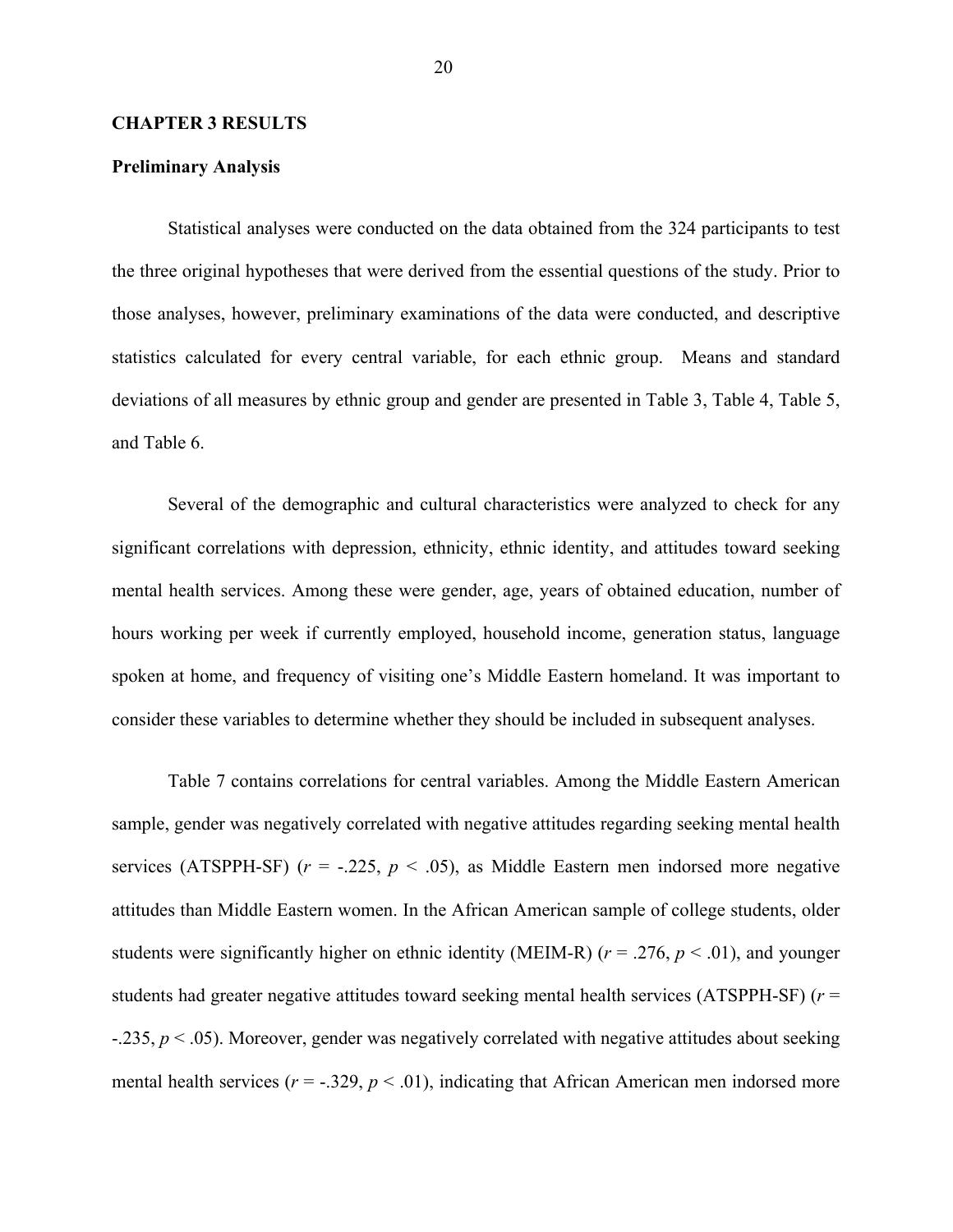negative attitudes than African American women. Lastly, among the Caucasian college students, there was a negative correlation between age and attitudes toward seeking mental health services (ATSPPH-SF)  $(r = -.296, p < .01)$ , indicating that younger students had greater negative attitudes toward help-seeking behavior. There was a significant correlation between gender and attitudes toward seeking mental health services  $(r = -.271, p < .01)$  and depression symptoms (CES-D)  $(r = .271, p < .01)$  $=$  .197,  $p <$  .05), indicating that Caucasian men endorsed more negative attitudes about seeking mental health services than Caucasian women, and Caucasian women endorsed more symptoms of depression than Caucasian men.

#### **Ethnicity and Attitudes Toward Seeking Mental Health Services**

A one-way analysis of covariance (ANCOVA) was conducted to see whether Middle Eastern, African American, and Caucasian college students differ significantly on negative attitudes regarding seeking mental health services, controlling for age, gender, and social desirability. Results indicate that the homogeneity-of-regression assumption with regard to the interaction between the age and ethnicity in the prediction of attitudes toward seeking mental health services was met. The interaction was not significant,  $F(2, 318) = .706$ ,  $p = .494$ . Also, the assumption of homogeneity of variance for the one-way ANCOVA was met,  $F(2, 321) =$  $.267, p = .766.$ 

Results indicate that the homogeneity-of-regression assumption with regard to the interaction between gender and ethnicity in the prediction of attitudes toward seeking mental health services was met,  $F(2, 318) = .479$ ,  $p = .620$ . Also, the assumption of homogeneity of variance for the one-way ANCOVA was met,  $F(2, 321) = .744$ ,  $p = .476$ .

Results indicate that the homogeneity-of-regression assumption with regard to the interaction between social desirability and ethnicity in the prediction of attitudes toward seeking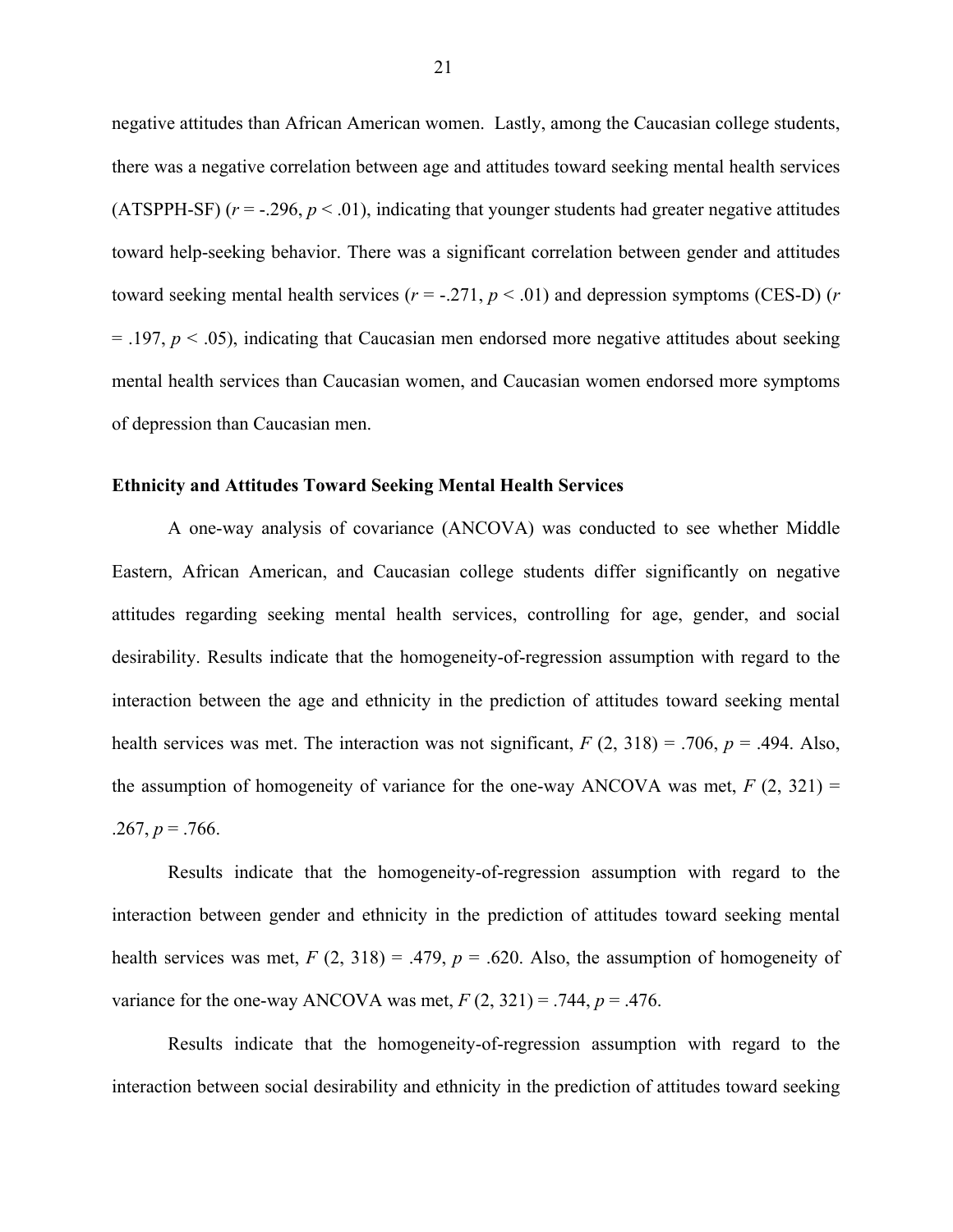mental health services was met,  $F(2, 317) = .898 p = .408$ . Also, the assumption of homogeneity of variance for the one-way ANCOVA was met,  $F(2, 320) = 1.274$   $p = .281$ .

The results of the analysis indicated a statistically main effect of ethnicity on negative attitudes toward seeking mental health services after controlling for social desirability, age, and gender,  $F(2, 317) = 3.471$ ,  $p = .032$  (refer to Table 11). Follow-up tests were conducted to evaluate pairwise differences among the adjusted means for ethnicity. The results from the three pairwise comparisons showed that Middle Eastern students  $(M = 12.35)$  had significantly higher scores on attitudes toward seeking mental health services than Caucasian (*M* = 10.87) students (Standard Error  $= .64$ ,  $p = .009$ ). Caucasian student did not differ on their scores on attitudes toward seeking mental health services than African American (*M* = 11.24) students (Standard Error  $=$  .61,  $p = .25$ ). Middle Eastern student did not differ on their scores on attitudes toward seeking mental health services than African American students (Standard Error = .67, *p* = .15) (see Table 12).

#### **Group Differences on Depression Symptoms**

Percentages of students within ethnic groups who had a total CES-D score of 16 or more were calculated. Results showed that 26% of the Middle Eastern American college students, 33% of the African American college students, and 46% of the Caucasian college students had scores greater than or equal to 16 on the CES-D. ANCOVA was used to test whether higher levels of depression symptoms were found among Middle Eastern and African American students than were observed in Caucasian students, controlling for social desirability and gender. No significant differences were found between the groups on CES-D scores,  $F(2, 318) = .974$ ,  $p =$ .379 (refer to Table 13). Due to these results, the planned mediator analysis was not calculated to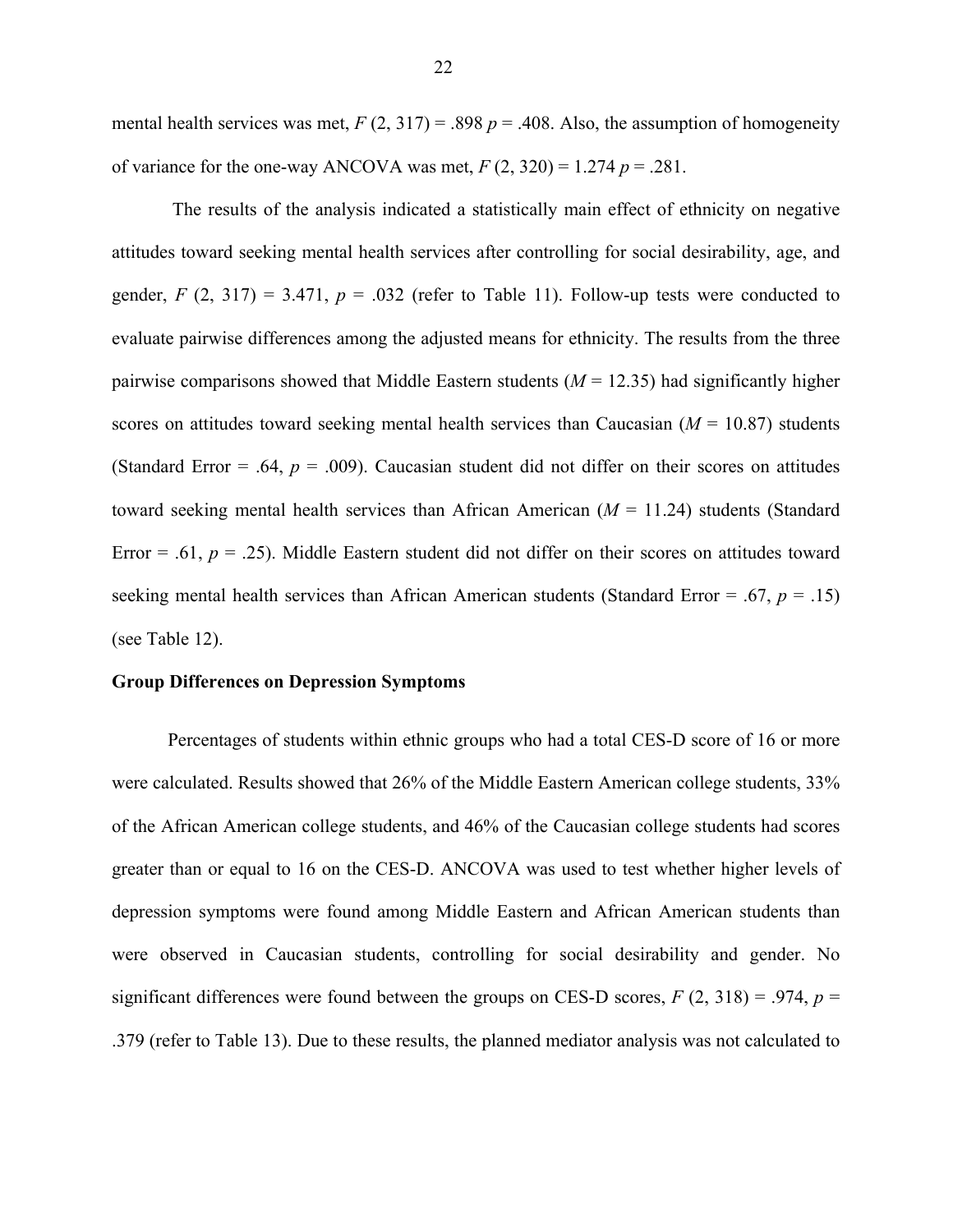assess negative attitudes toward seeking psychological help when predicting depression in these groups.

Linear regression analyses were used to determine the relationship between negative attitudes toward seeking mental health services and symptoms of depression in each ethnic group. Gender was entered into the model on the first step of each regression. Ethnicity served as the independent variable with scores from the CES-D serving as the dependent variable. Results indicated that greater negative attitudes about seeking mental health services in Middle Eastern student was associated with greater endorsement of symptoms of depression,  $R^2 = .077$ , *F* (2, 85)  $= 3.56$ ,  $t = 2.371$ ,  $p = .033$  (see Table 14). The relationship was not seen among the African American,  $R^2 = .031$ ,  $F (2, 101) = 1.610$ ,  $p = .205$ , or the Caucasian students,  $R^2 = .043$ ,  $F (2, 101) = .043$  $129$ ) = 2.864,  $p = .061$  (see Table 15 and Table 16).

#### **Ethnic Identity and Symptoms of Depression**

A linear regression was conducted to see whether Middle Eastern college students high on ethnic identity (MEIM-R) reported fewer symptoms of depression (CES-D), and students low on ethnic identity reported greater symptoms of depression. On the first step of regression age, gender, and social desirability were entered into the model. Ethnic identity served as the independent variable with scores from CES-D serving as the dependent variable. The nonsignificant results indicated that there was no relationship between participants' endorsed symptoms of depression and their level of ethnic identity,  $R^2 = .026$ ,  $F(4, 82) = .557$ ,  $t = -1.91$ , *p*  $= .694$  (see Table 16).

A linear regression was conducted to see whether African American college students high on ethnic identity would report fewer symptoms of depression, and students low on ethnic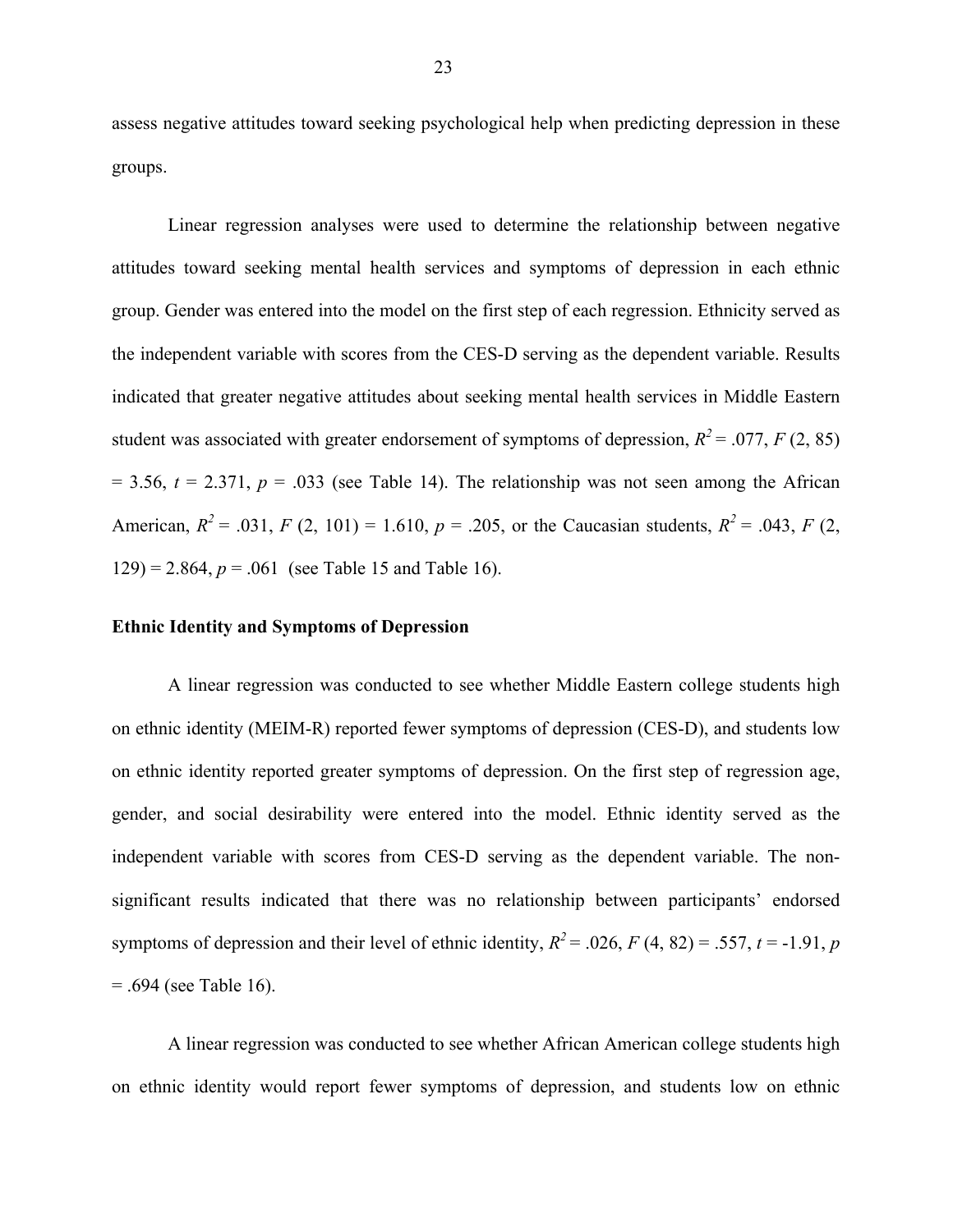identity would report greater symptoms of depression. On the first step of regression age, gender, and social desirability were entered into the model. Ethnic identity served as the independent variable with scores from CES-D serving as the dependent variable. The non-significant results indicated no relationship between the African American students' depressive symptoms and ethnic identity,  $R^2 = .08$ ,  $F(4, 99) = 2.147$ ,  $t = -1.91$ ,  $p = .081$  (see Table 17).

A linear regression was conducted to see whether Caucasian college students high on ethnic identity reported fewer symptoms of depression, and students low on ethnic identity would report greater symptoms of depression. On the first step of regression age, gender, and social desirability were entered into the model. Ethnic identity served as the independent variable with scores from CES-D serving as the dependent variable. Interestingly, the results were statistically significant, indicating that Caucasian college students with higher ethnic identity reported lower endorsement of depressive symptoms, with ethnic identity accounting for 8.3% of the variance in depression scores,  $R^2 = .083$ ,  $F(4, 127) = 2.87$ ,  $t = -2.328$ ,  $p = .026$  (refer to Table 18).

An additional analysis was conducted to evaluate whether the three ethnic groups significantly differed on the MEIM-R measure. The one-way ANCOVA test showed the three ethnic groups differed on their level of ethnic identity when controlling for social desirability and age,  $F(2, 318) = 23.809$ ,  $p = .000$ . Pairwise comparisons indicated that Middle Eastern (M = 23.84,  $SD = .50$ ) and African American ( $M = 22.32$ ,  $SD = .46$ ) college students were higher on ethnic identity than Caucasian ( $M = 19.50$ ,  $SD = .41$ ) college students,  $p = .000$ ,  $p = .000$ , respectively. In addition, Middle Eastern students were higher on ethnic identity than African American students,  $p = .019$  (see Table 19).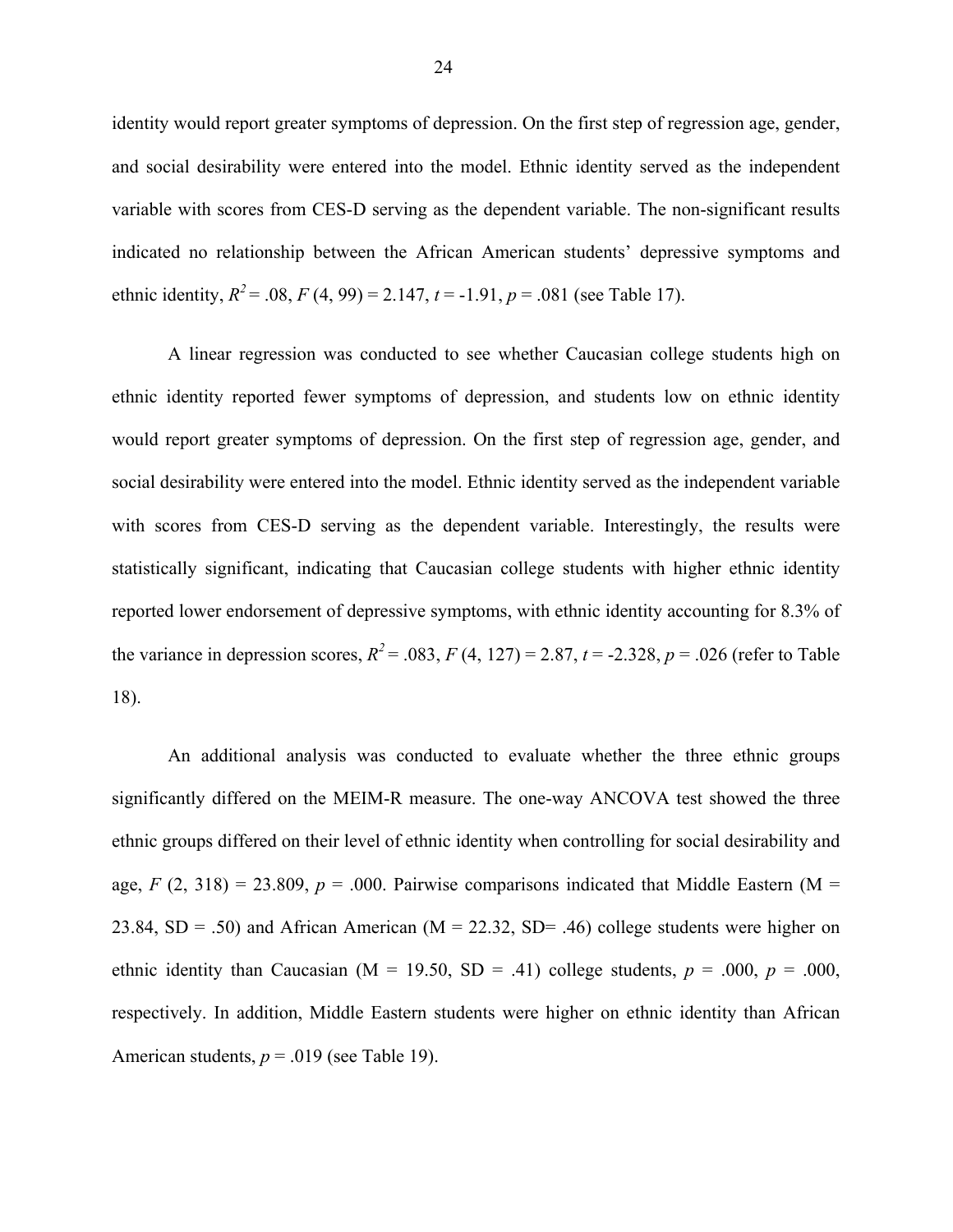#### **CHAPTER 4 DISCUSSION**

This study assessed the impact of negative attitudes toward seeking mental health services and ethnic identity on depression symptoms in Middle Eastern American college students, in comparison to African American and Caucasian college students.

#### **Main Results**

**Depression.** Although it was hypothesized that minority college students would have higher levels of depression symptoms than Caucasian students, no significant differences were found among these groups. Therefore, the original hypothesis regarding negative attitudes about seeking mental health services mediating the relationship between ethnicity and depression could not be tested. This unexpected result could be due to the sample size, the nature of the university, or not adequately accounting for the effects of other variables that could impact depression symptoms in minority students. It is also possible that our sample is shedding light on a rise in depression specific to Caucasian college students.

Further analysis indicated a relationship between negative attitudes about seeking psychological help and level of depression in the Middle Eastern participants, such that people with stronger negative attitudes reported more depression symptoms. It could be that individuals who have highly negative attitudes toward psychological disorders and receiving mental health services are less likely to seek help in order to avoid the label of mental illness and the stigma they associate with such problems. Furthermore, such individuals tend to lack trust in the effectiveness of psychological services and see little value in investing their time in such treatments (Komiya, Good, & Sherrod, 2000). Their low likelihood of seeking help from mental health care professionals could prevent these individuals from treating their psychological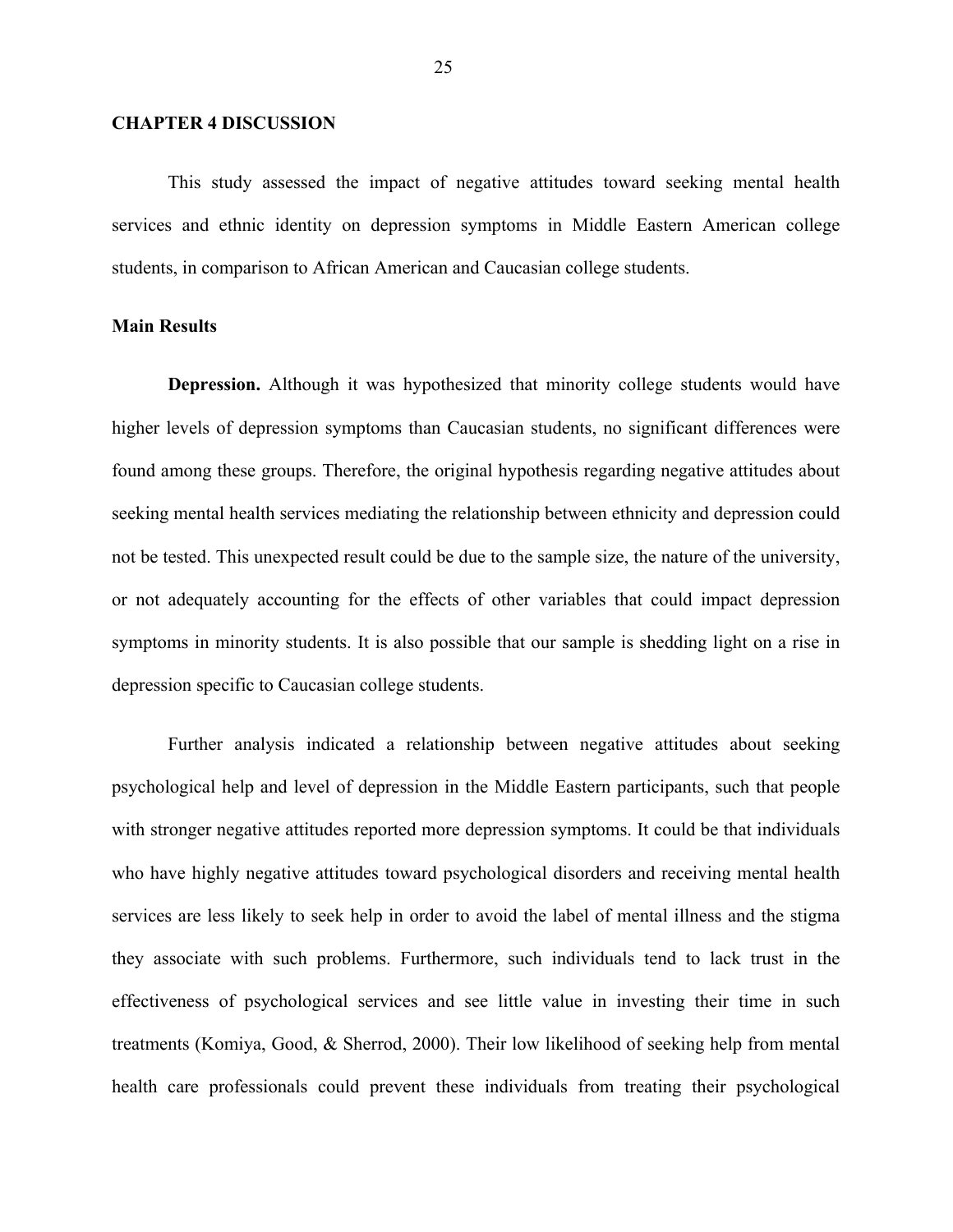disorders, which could lead to increased severity in mental illness. It would be essential for future research to assess frequency of service use in the Middle Eastern population to evaluate whether the relationship between negative attitudes toward seeking mental health services influences lack of service use, which in turn influences depression.

Overall, 42% of the entire sample reported being high on symptoms of depression during the past two weeks, which is consistent with the 2009 ACHA-NCHA survey, as 43% of that representative college sample acknowledged feeling so depressed at least once in the past school year to the degree that it was difficult for them to function. Although our results project rates greatly higher than desired for our nation's college students' mental health, it sheds light on an important issue that has continued to be neglected by policy makers. When we think about college students, we tend to picture young adults in a positive environment dedicated to learning and growth, free of significant problems or worries. Although college students are resilient in many aspects, their mental health is an essential contributor to their academic performance. Depression is a disorder that impacts mood, level of interest in pleasant activities, motivation, concentration, and energy level. Consequently, college students suffering from depression are likely to have difficulty concentrating on their coursework. They will have less motivation and energy to complete their work and perform well in their courses. Ultimately, they will find it hard to perform well academically. It is possible that many mistake their depression for lack of motivation or interest for school and lack of energy and concentration, which could cause them to not address their depression properly.

**Attitudes toward help-seeking behavior.** Previous studies have found that persons of minority groups are more inclined than nonminority individuals to have negative views about psychological treatment and the individuals who seek such treatment (Buser, 2009, Nickerson,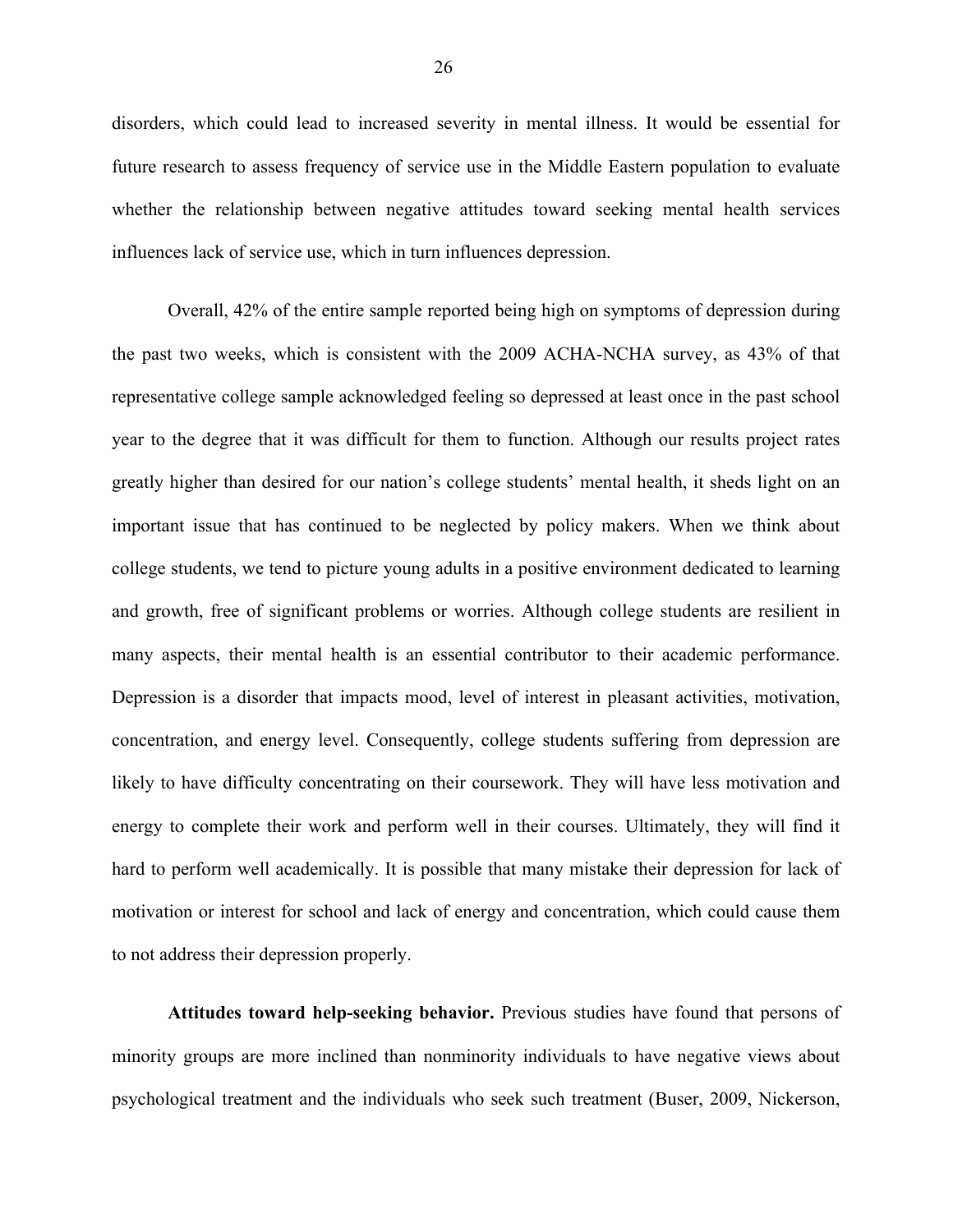Helms, & Terrel, 1994, Snowden, 2001). As expected, we found that Middle Eastern college students had more negative attitudes toward seeking mental health services than African American and Caucasian students. Middle Eastern descent individuals suffering from psychological problems have a tendency to be ashamed to admit to others that they have a problem or see a mental health professional (Erickson & Al-Timimi, 2001). They also feel less favorable toward people suffering from mental disorders (Hamdan-Mansour & Wardam, 2009; Al-Darmaki & Sayed, 2009). Their negative attitudes about help-seeking behavior most likely cause them to underutilize psychological services, thus seeking mental health treatment less often than African Americans and Caucasians. This is a trend that has been seen in African Americans and other minority groups who have negative attitudes concerning seeking mental health services (Buser, 2009; Gray, 2010). However, in contrast to most other studies, we found that African American and Caucasian college students were similar in their attitudes on mental health services. This could be a sample characteristic unique to Wayne State University, but also a reflection of African American students being enrolled in a psychology course. Previous research indicates a lack of trust in efficacy of psychological treatment, rather than fear of stigma and shame, among the African American culture (Nickerson, Helms, & Terrel, 1994; Snowden, 2001). By exposure to psychology courses, one could assume a reduction in people's ambiguity about whether or not such services really work. This could help improve negative attitudes about seeking psychological services.

**Depression and ethnic identity.** As expected, we found that college students of Middle Eastern and African American descent have stronger ethnic identity than Caucasian college students. We had predicted that the Middle Eastern descent and African American college students who were strong in their ethnic identity would report fewer symptoms of depression,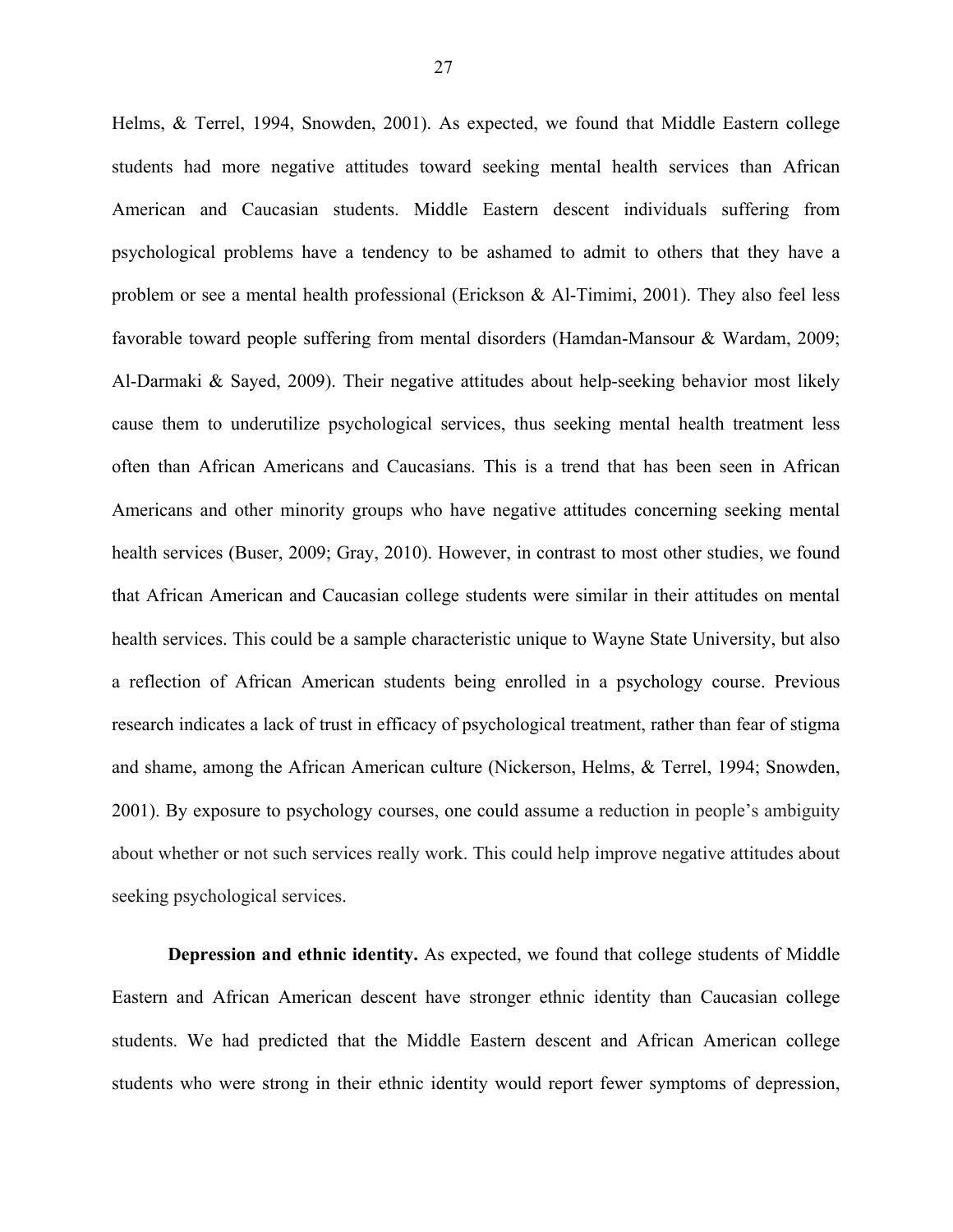compared to students weak in their ethnic identity. This hypothesis was based on the idea that having pride in one's ethnicity and culture could increase positive feelings and self-esteem in minority groups, and this, in turn, would promote better mental health (McDermott & Samson, 2005; Gray, Carter, & Silverman, 2011). Positive ethnic identity has been shown to buffer minority personal from stress caused by discrimination, which otherwise could lead to depression and other mental health problems (Torres, Yznaga, & Moore, 2011; Williams et al., 2012). However, in our study we found stronger ethnic identity did not significantly predict symptoms of depression in students from Middle Eastern and African American descent, after controlling for effects of gender, age, and social desirability. These results are inconsistent with previous findings, as research has shown a significant negative relationship between ethnic identity and depression with various minority groups (Gray, Carter, & Silverman, 2011; McDermott & Samson, 2005; Mossakowski, 2003; Sparrold, 2003; Torres, Yznaga & Moore, 2011; Umaña-Taylor & Updegraff, 2007; Williams et al., 2012).

An examination of the zip code of the Middle Eastern students showed that 63% of the sample resides in Dearborn, a nearby city that has the highest population of Arab Americans in Michigan. It is possible that the Middle Eastern college students residing in an ethnic dense neighborhood are less likely to experience discrimination, reducing the importance of ethnic identity on mental health well being. Furthermore, cultural and contextual factors could be impacting these findings, such as preferring and relying on nonpsychological help for dealing with stress and mental illness (e.g., familial members, close friends, and community members). The non-significant results could also be explained by factors that we did not measure. For example, it is possible that by controlling for important variables such as perceived discrimination or acculturation the relationship between ethnic identity and depression would be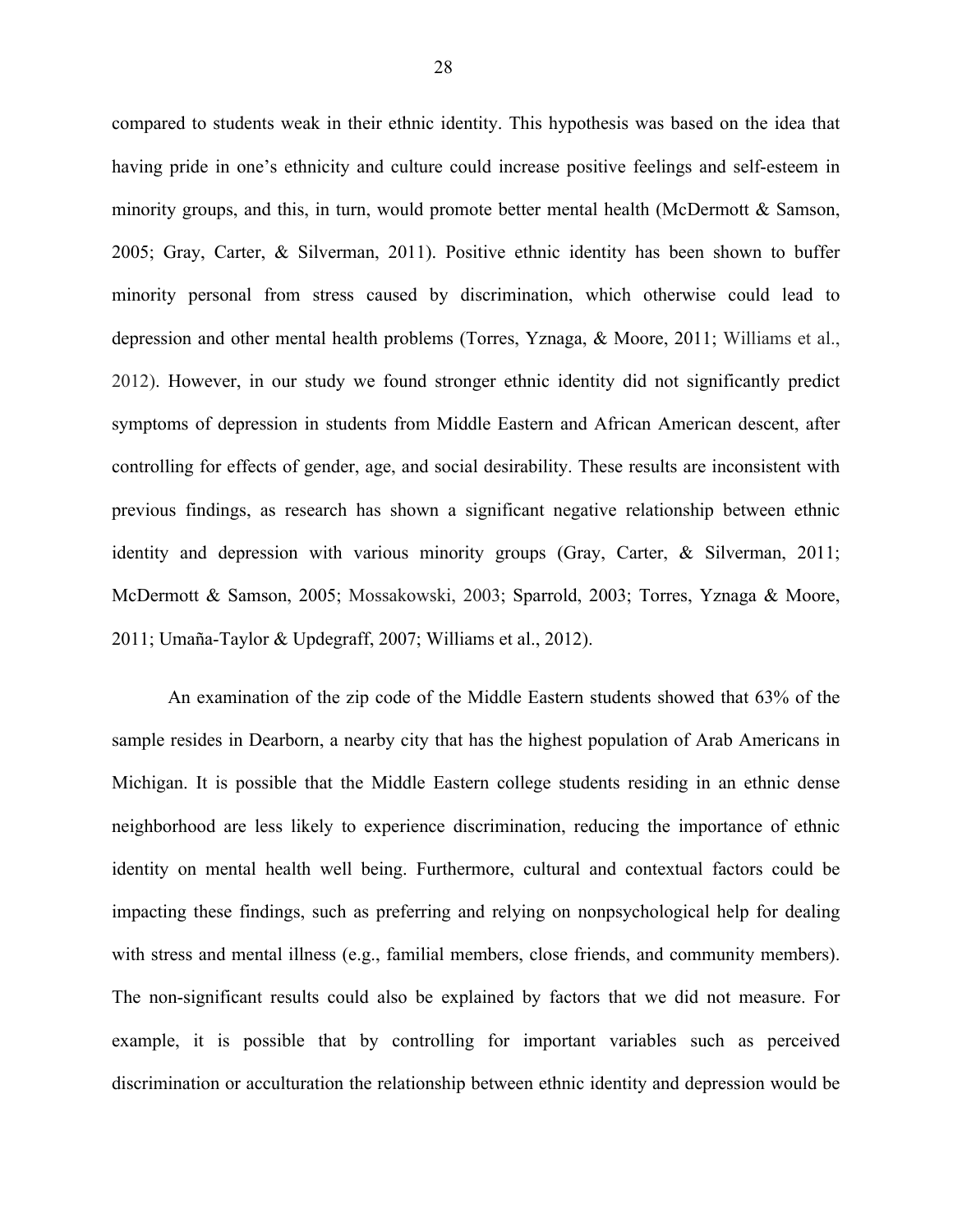significant among these two minority groups. Interestingly, the expected relationship was found in the Caucasian sample, indicating that Caucasian students with stronger ethnic identity reported fewer depressive symptoms. These significant results are inconsistent with previous findings (Williams et al., 2012). It is possible that Caucasian students who attend diverse universities, such as Wayne State University, are more aware of their ethnic identity, making it an important factor in predicting their psychological well-being.

**Gender.** Although the three ethnic groups did not significantly differ on depressive symptoms, Caucasian female students reported significantly higher symptoms of depression than male students. Our result is consistent with previous reports, as women tend to endorse higher rates of depression than men (Piccinelli & Wilkinson, 2000). In addition, male college students had greater negative attitudes about seeking mental health services than female college students. This suggests that men are less apt to seek psychological help if needed. This is likely due to their negative attitudes about openness concerning psychological problems and could also indicate that men are more likely to under-report depression symptoms if they have them. These results raise the issue of whether male college students suffering from depression and other psychological problems will seek and receive psychological help they need to alleviate their suffering and improve their functioning. It also reflects a social issue, indicating that mental health stigma continues to be passed down socially to males in the American society.

#### **Limitations**

Despite some important findings, the present study is limited in ways common to selfreport research. First, the data were correlational and correlations only suggest possible relationships versus cause-and-effect type of interpretations. Future studies may want to look at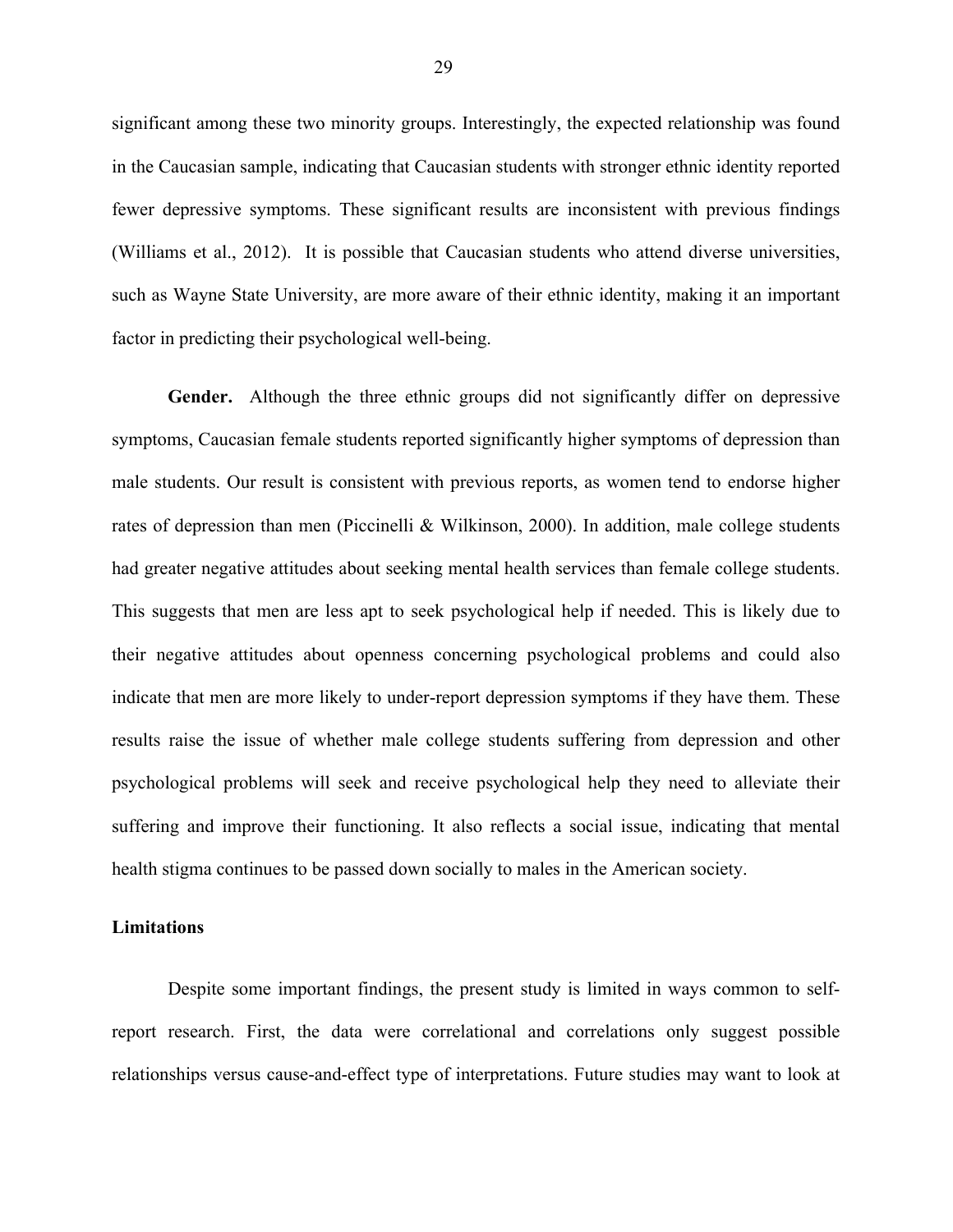statistical procedures that are not correlational in nature in order to help identify variables that do have a direct effect on the attitudes toward seeking mental health services, ethnic identity, and depression in minority samples. In addition, it would be important to measure additional variables, such as acculturation, perceived discrimination, level of religiosity, actual help-seeking behavior, and the intention to use psychological services, or the relationship between actual helpseeking behavior and the attitudes toward seeking psychological services. Furthermore, future studies could experimentally account for negative attitudes about seeking mental health services, ethnic identity, or the variables that impact them to clarify the causal relationship among these events or suggest interventions to modify them. One way this could be done is through longitudinal research; providing students with interventions geared towards increasing ethnic identity or reducing stigma towards mental health services to predict reduction in symptoms of depression.

Second, the participants in this study were from a public university that is known for its diverse student body (48% White, 32% African American, 6% Middle Eastern, 3.5% Hispanic; enrollment during Winter of 2010); therefore, caution should be taken when generalizing results to other minority college students, such as African American college students from predominantly White universities, predominantly African American universities, and also students from private universities, or community colleges. Although there is a paucity of research on the mental health of Middle Eastern Americans, the sample from this study was a college sample, and the results may therefore vary with a client sample, such as older individuals or children. It is essential for future research to include nonstudent populations in order to better understand the mental health of Middle Eastern Americans. Furthermore, these findings were derived from a single state university located in an urban area of the midwestern United States.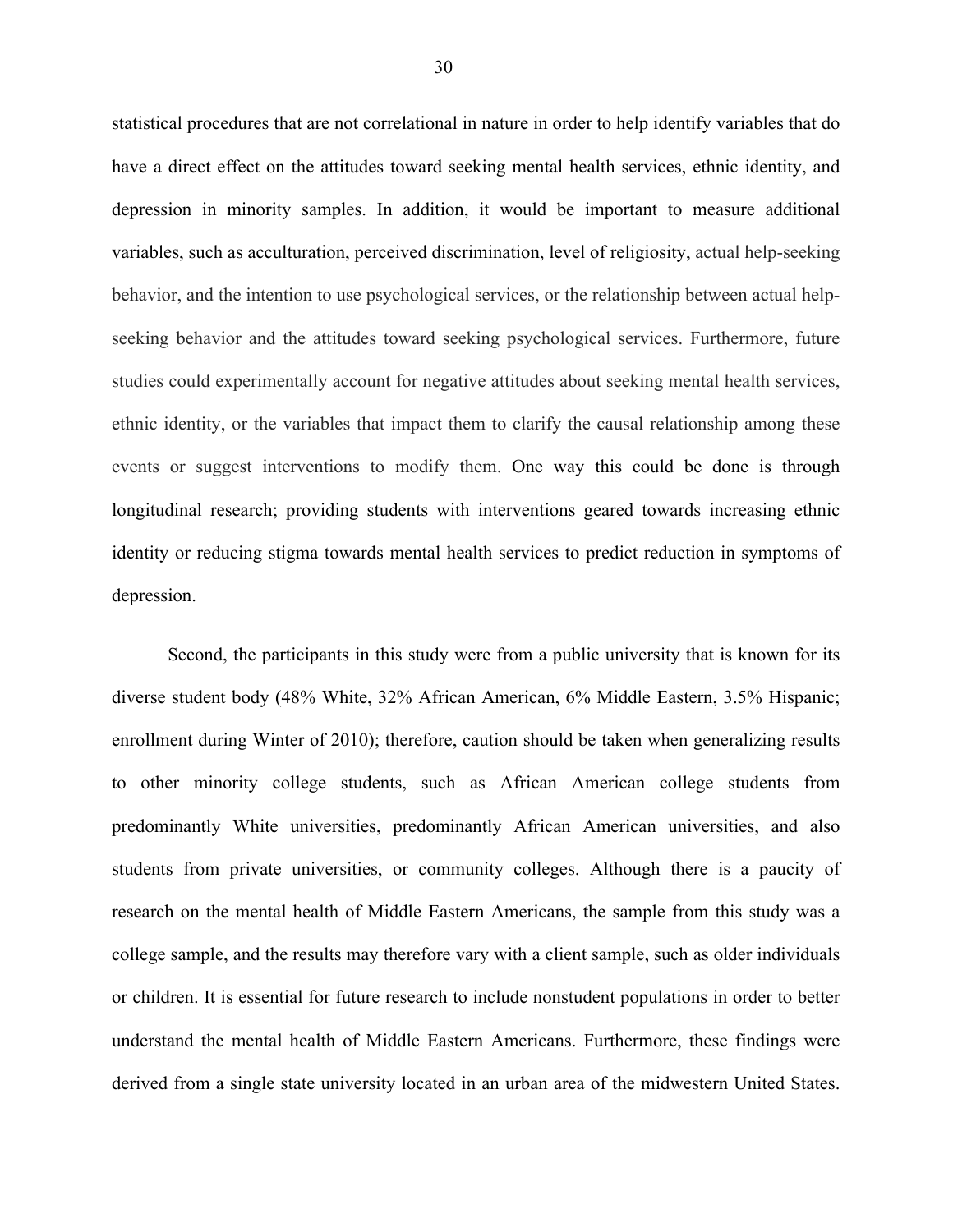The university culture, the availability and promotion of psychological services, and counseling center outreach activities might have been confounding factors that we could not account for.

Although the measures we used in this study were previously used to assess minority individuals, such as African Americans, Asian Americans, and Latino/Hispanic Americans, the validity and reliability of these scales have not been fully tested across a variety of ethnic groups. In addition, the internal consistency of the ATSPPH-SF measure was lower than desired among the Middle Eastern American college students, while the internal consistency of the MC-SDS suggests the possibility of not being a valid measure for college students of African American and Caucasian groups. Although both ATSPPH-SF and MC-SDS are attitude measures and therefore a lower internal consistency is not unusual, future studies should investigate these variables by using different sound measures.

Fourth, students participated in this study in order to fulfill a requirement for a psychology course, which may have resulted in a biased sample with regard to attitudes toward people with psychological disorders. This indicates that they were likely to have some level of exposure to information about psychological disorders or psychological services that may not be true of other students. Greater knowledge of these topics could change attitudes that hinder recognition and appropriate help-seeking behavior. Therefore, our sample of students does not represent the greater student body of the university. In the future, studies that investigate mental health of college students should attempt to recruit participants from various academic backgrounds aside from psychology. This would ensure a better representative of college students in America, and would also indicate whether college students from specific majors differ in their need for mental health services.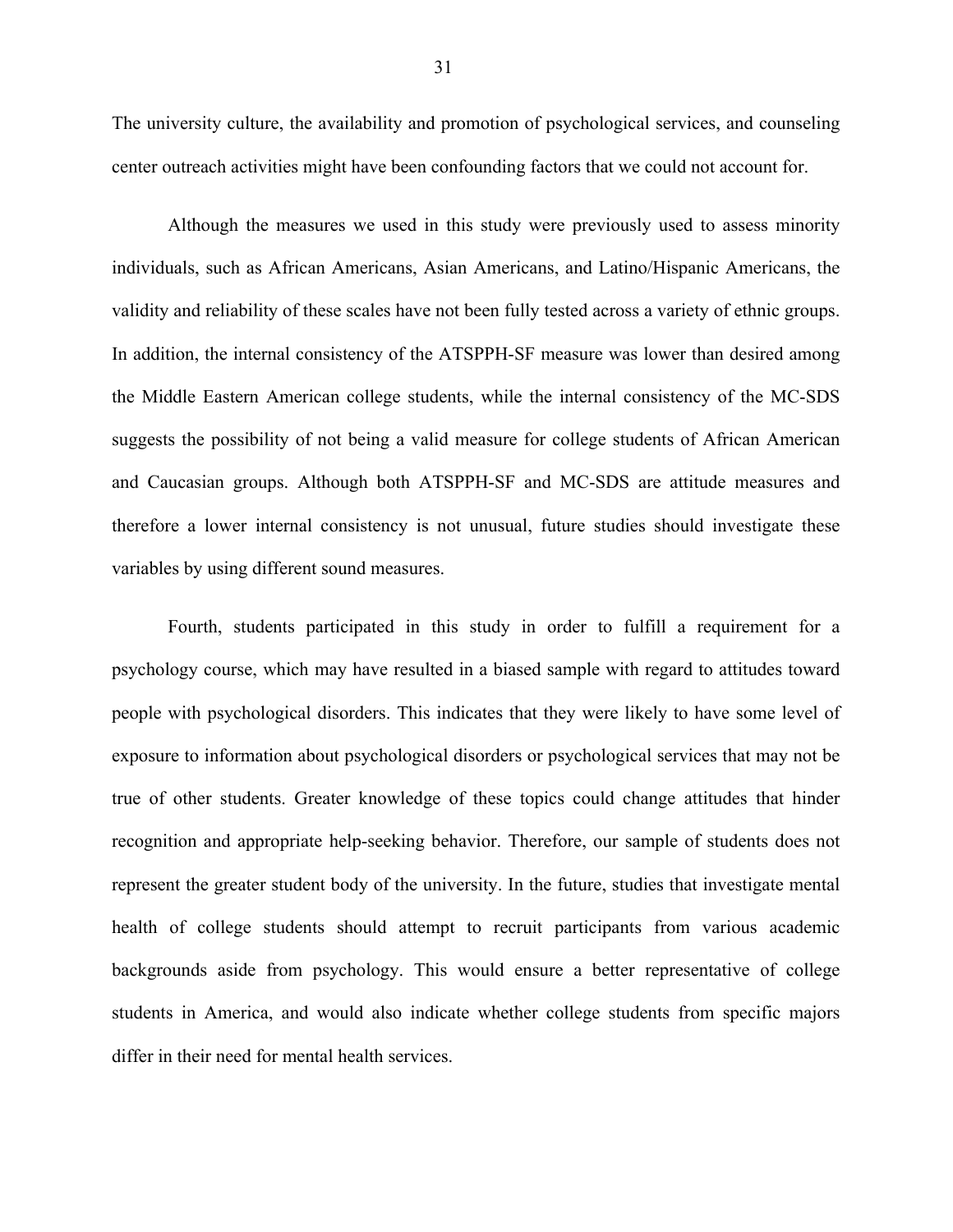Lastly, the present study grouped all Middle Eastern American students together into one category. As the label "Middle Eastern" refers to people who are from, or whose parents or grandparents originated in a variety of counties with possible different cultural values and practices (e.g., Iran, Turkey, Lebanon, Egypt), creating one group labeled "Middle Eastern American" is likely to obscure important variability within the group. Because the Middle East includes many different races, religions, and cultures, future research should evaluate regional differences in this population.

#### **Implications**

Attitudes toward seeking mental health services and ethnic identity among Middle Eastern and African American college students have important implications for policy makers, college counseling center staff and therapists, and parents. The findings from this study emphasize the importance of increasing college students' awareness and knowledge of symptoms of depression and other psychological disorders. They also promote the importance of knowing when to seek services to those policy makers who plan to fund psychological services for students. This can be done through better educating students about psychological problems and advertising where to get help on campus during freshman and new student orientation. As college students transition from young adults into adulthood, it increasingly becomes their responsibility to evaluate and be aware of their health and be knowledgeable of the necessary steps one must take to insure psychological well being. Colleges and universities could educate their students about the impact of stress on mental health, and how depression could affect their academic performance.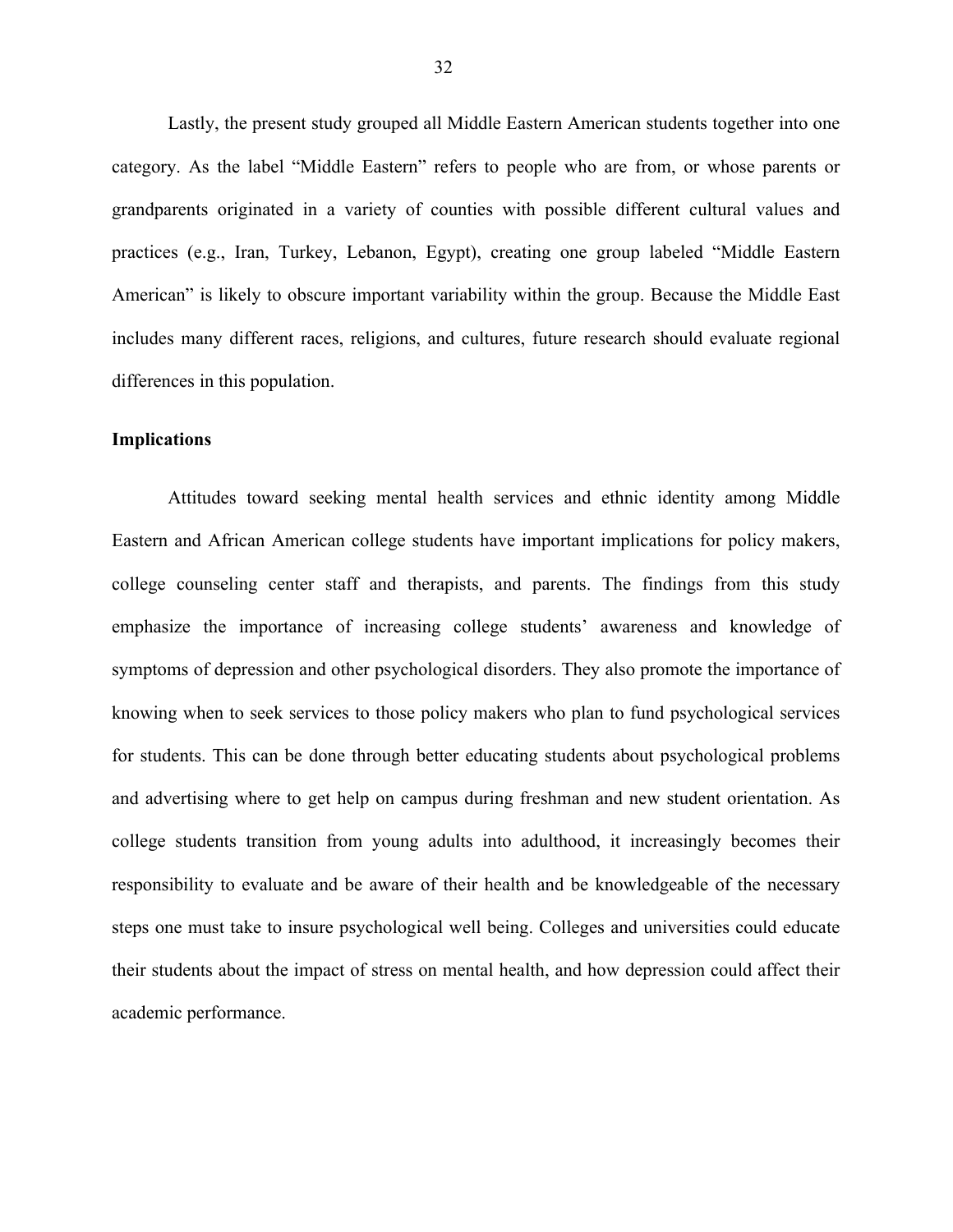Targeting groups of students at risk for psychological disorders, especially those that are least likely to seek help, such as men and minority students, is another way universities and policy makers could address this problem. This could be done by reaching out to students organizations geared towards minorities. Colleges and universities can contribute further to students' well being by providing healthy eating options at the university's cafeterias and by forming programs at their recreation centers to promote regular exercise. Several studies have found that regular physical exercise and healthy eating can help reduce depression and anxiety (Carek, Laibstain, & Carek, 2011; Jacka et al., 2010; Kuczmarski et al., 2010; Ströhle, 2009).

Policy makers should implement programs that educate parents of high school and college students about the possible stress of college life. High schools could offer classes geared towards the transition to college. Parents can prepare their teenagers for the transition to college by openly discussing their children's concerns and fears, and helping them learn ways to reduce stress, cope with peer pressure, and seek social support. Furthermore, parents can have regular conversations with their college students about staying healthy, using support services on campus, staying alert to stress, anxiety and negative emotions. Parents who suspect that their college student is struggling can encourage their children to connect with a mental health professional on campus.

Intervention-prevention programs built into schools that work toward reducing mental health stigma from an early age could help reduce negative attitudes about seeking services. Normalizing the idea of seeing a mental health professional to reduce bad mood or anxiety; openly talking about various psychological disorders such as Post Traumatic Stress Disorder, Generalized Anxiety Disorder, Major Depression, Eating Disorders, etc.; and discussing what types of help mental health professionals can provide could reduce stigma and negative attitudes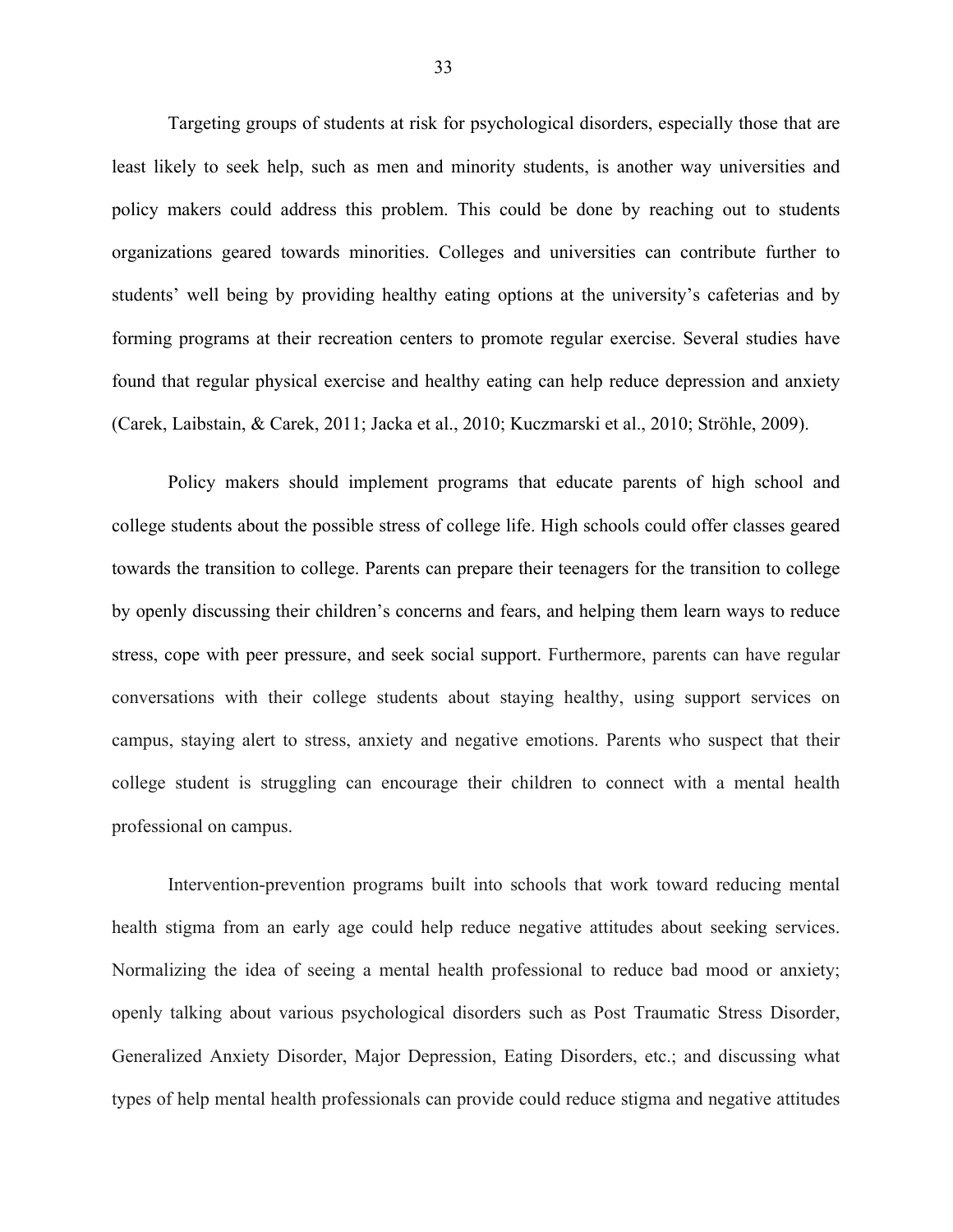and address any ambivalence students could have about the effectiveness of psychological treatment. Mental health professionals should find ways to educate the public about warning signs for psychological problems in college students that indicate possible need to be treated by a mental health professional. Mental health professionals should also communicate to the public about the effectiveness of mental health treatment in order to improve expectations about the benefits of psychological services. By reducing people's ambiguity about whether or not such services really work, we would be able to increase help seeking behavior in the public.

Lastly, the association between ethnic identity and improved psychological well-being for minorities is something important for college and university counseling centers to take into account when working with minority and multi-ethnic clients. Ethnic identity not only helps improve self-esteem, but it also serves as a protective factor against the negative effects of racial discrimination. Mental health professionals should always assess students' level of ethnic identity. Although this may not be the case with every minority client, having a poorly developed ethnic identity, or having conscious or unconscious negative attitudes toward one's ethnicity and culture are risk factors that could be addressed in treatment. Clinicians should also find ways to educate themselves about different cultures, especially if a certain population is prevalent in their area. Furthermore, clinicians could promote exploration and growth of ethnic identity by encouraging ethnic pride, discussing what clients finds positive about their culture, what they enjoy about their ethnic group, and ways to get involved in traditional ethnic activities.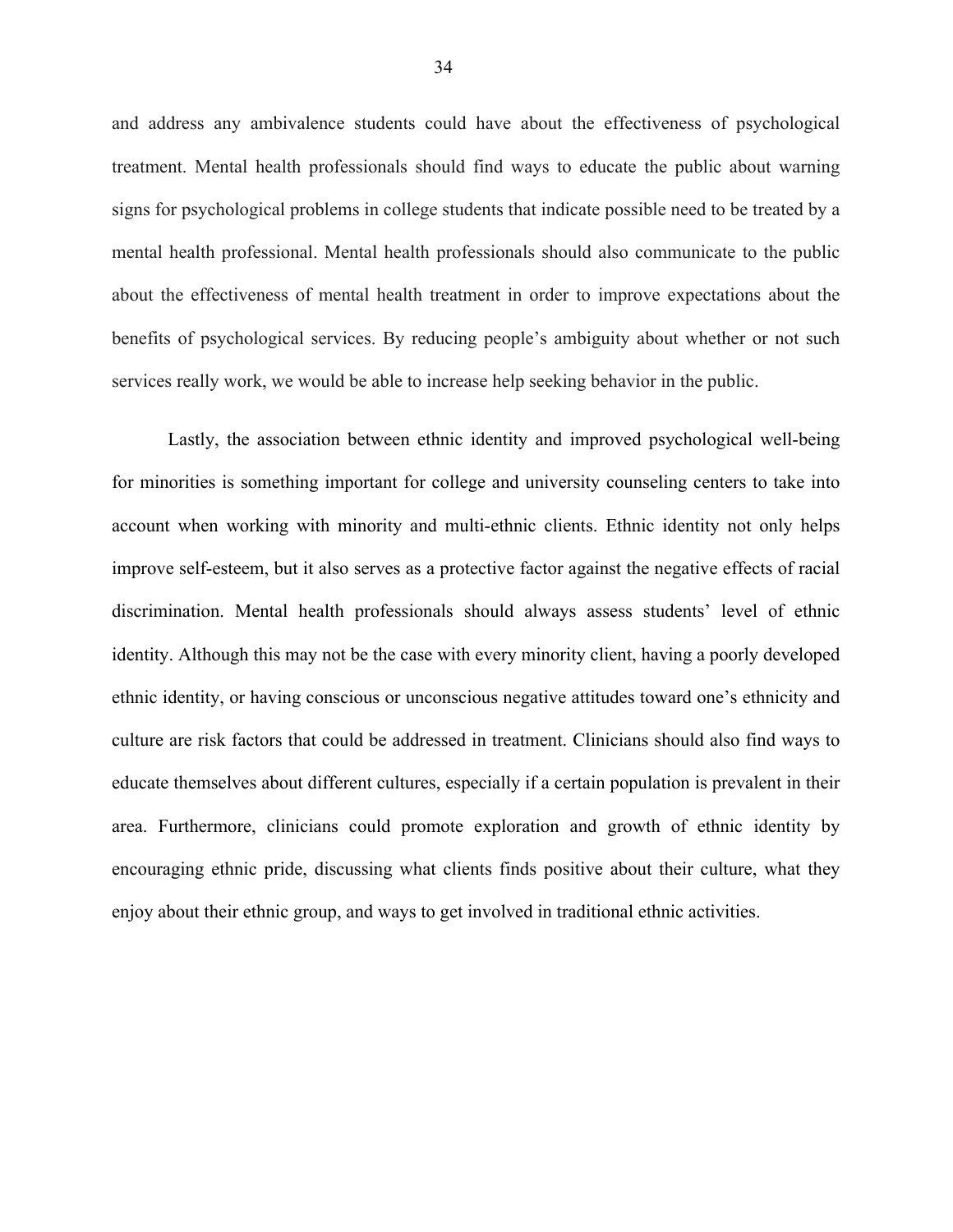#### **REFERENCES**

- Abdullah, T., & Brown, T. L. (2011). Mental illness stigma and ethnocultural beliefs, values, and norms: An integrative review. *Clinical Psychology Review*, *31*, 934-948.
- Al-Darmaki, F., & Sayed, M.A. (2009). *Counseling challenges within the cultural context of the United Arab Emirates. International handbook of cross-cultural counseling: Cultural assumptions and practices worldwide*. Los Angeles, CA: Sage Publications, Inc.
- Aloud, N., & Rathur, A. (2009). Factors affecting attitudes toward seeking and using formal mental health and psychological services among Arab Muslim populations. *Journal Of Muslim Mental Health*, *4*, 79-103.
- Amer, M. M., & Hovey, J. D. (2012). Anxiety and depression in a post-September 11 sample of Arabs in the USA. *Social Psychiatry and Psychiatric Epidemiology*, *47*, 409-418.
- American College Health Association. (2000, Fall). *National College Health Assessment: Reference group executive summary.* Baltimore, MD.
- American College Health Association-National College Health Assessment Spring 2007 Reference Group Data Report (Abridged). (2008). *Journal of American College Health*, *56*, 469-479.
- American College Health Association-National College Health Assessment Spring 2008 Reference Group Data Report (Abridged). (2009). *Journal of American College Health*, *57*, 477-488.
- Avery, D. R., Tonidandel, S., Thomas, K. M., Johnson, C. D., & Mack, D. A. (2007). Assessing the Multigroup Ethnic Identity Measure for measurement equivalence across racial and ethnic groups. *Educational and Psychological Measurement, 67*, 877-888.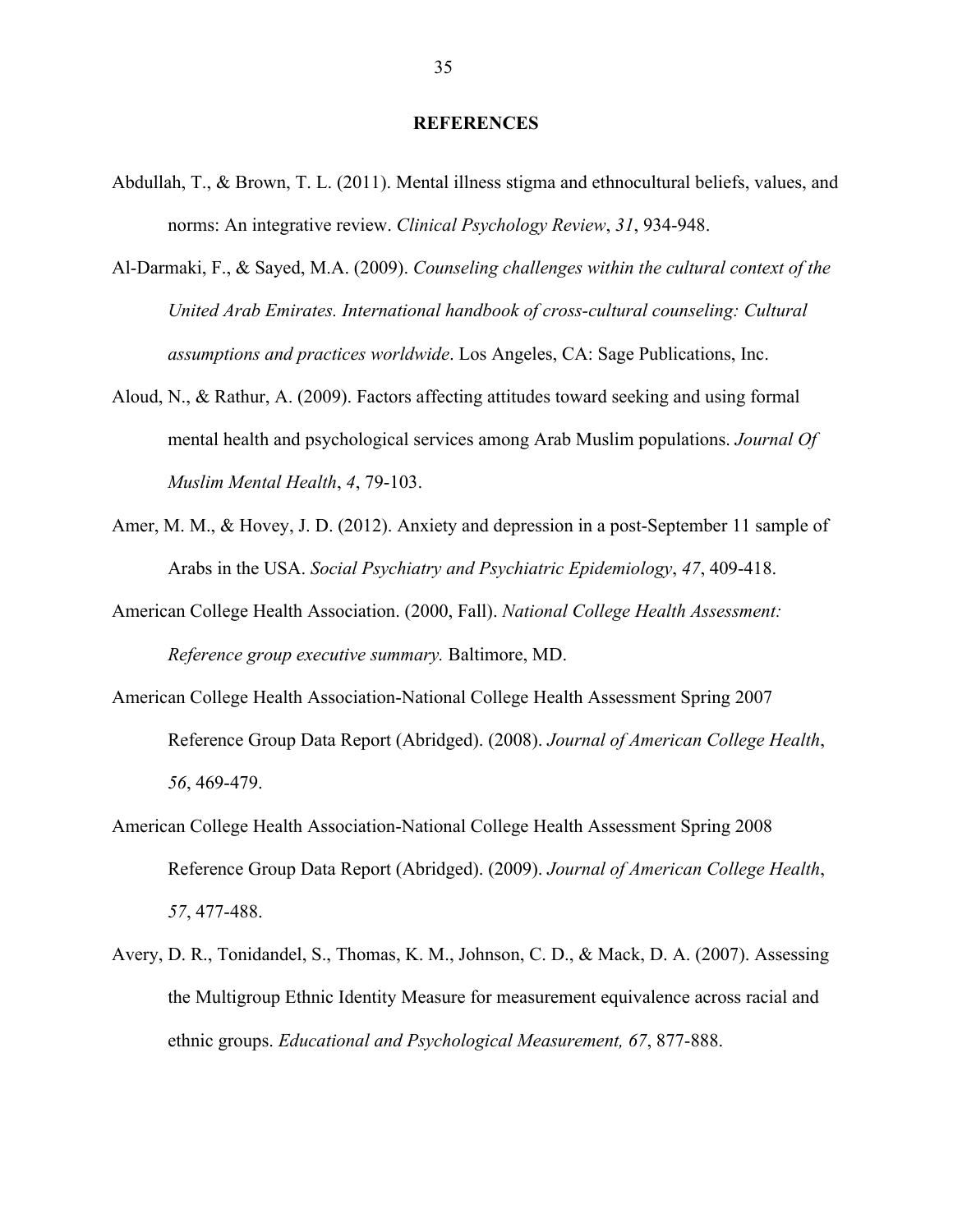- Awad, G. H. (2010). Impact of acculturation and religious identification on perceived discrimination for Arab/Middle Eastern Americans. *Cultural Diversity and Ethnic Minority Psychology, 16,* 59–67
- Ayalon, L., & Gum, A. M. (2011). The relationships between major lifetime discrimination, everyday discrimination, and mental health in three racial and ethnic groups of older adults. *Aging & Mental Health*, *15*, 587-594.
- Boghosian, S. (2012). Counseling and psychotherapy with clients of Middle Eastern descent: A qualitative inquiry. *Dissertation Abstracts International*, *72*.
- Buser, J. K. (2009). Treatment-seeking disparity between African Americans and Whites: Attitudes toward treatment, coping resources, and racism. *Journal Of Multicultural Counseling and Development*, *37,* 94-104
- Carek, P. J., Laibstain, S. E., & Carek, S. M. (2011). Exercise for the treatment of depression and anxiety. *The International Journal of Psychiatry in Medicine*, *41*(1), 15-28.
- Cavanaugh, B. P. (2004). September 11 backlash employment discrimination. *Journal of the Missouri Bar, 60*, 186–194.
- Corrigan, P. (2004). How stigma interferes with mental health care. *American Psychologist, 59*, 614-625.
- Cranford J.A., Eisenberg D., & Serras A.M. (2009). Substance use behaviors, mental health problems, and use of mental health services in a probability sample of college students. *Addictive Behaviors, 34,* 134-145.
- Credé, M., & Niehorster, S. (2012). Adjustment to college as measured by the Student Adaptation to College Questionnaire: A quantitative review of its structure and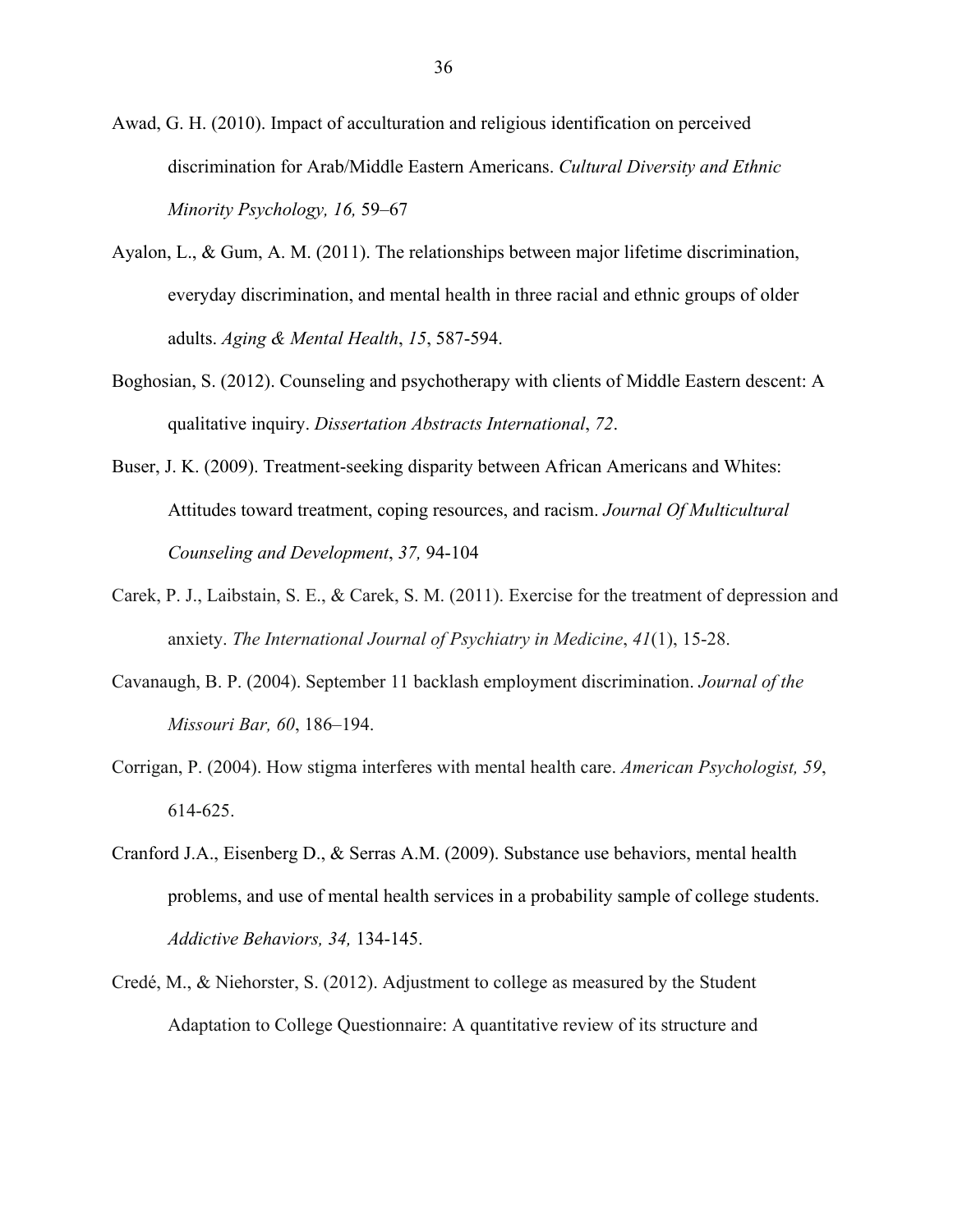relationships with correlates and consequences. *Educational Psychology Review, 24,* 133- 165.

- Crowne, D. P., & Marlowe, D. (1960). A new scale of social desirability independent of psychopathology. *Journal of Consulting Psychology*, *24*, 349-354.
- Cukrowicz, K. C., Schlegel, E. F., Smith, P. N., Jacobs, M. P., Van Ordern, K. A., Paukert, A. L., Pettit, J. W., & Joiner, T. E. (2011). Suicide ideation among college students evidencing subclinical depression. *Journal of American College Health, 59,* 575-581.
- Cutrona, C. E., Cole, V., Colangelo, N., Assouline, S. G., & Russell, D. W. (1994). Perceived parental social support and academic achievement: An attachment theory perspective. *Journal of Personality and Social Psychology*, *66*(2), 369.
- Dennhardt, A. A., & Murphy, J. G. (2011). Associations between depression, distress tolerance, delay discounting, and alcohol-related problems in European American and African American college students. *Psychology Of Addictive Behaviors, 25*(4), 595-604.
- Derogatis, L. R., & Fitzpatrick, M. (2004). The SCL-90-R, the Brief Symptom Inventory (BSI), and the BSI-18. In M. E. Maruish (Ed.), *The use of psychological testing for treatment planning and outcomes assessment: Volume 3: Instruments for adults (3rd ed)* (pp. 1-41). Mahwah, NJ US: Lawrence Erlbaum Associates Publishers.
- Derogatis, L. R., & Melisaratos, N. (1983). The Brief Symptom Inventory: An introductory report. *Psychological Medicine*, *13*, 595-605.
- Dyson, R., & Renk, K. (2006). Freshman adaptation to university life: Depressive symptoms, stress, and coping. *Journal of Clinical Psychology, 62,* 1231-1244.
- Eisenberg, D. & Chung, H. (2012). Adequacy of depression treatment among college students in the United States. *General Hospital Psychiatry, 34,* 213-220.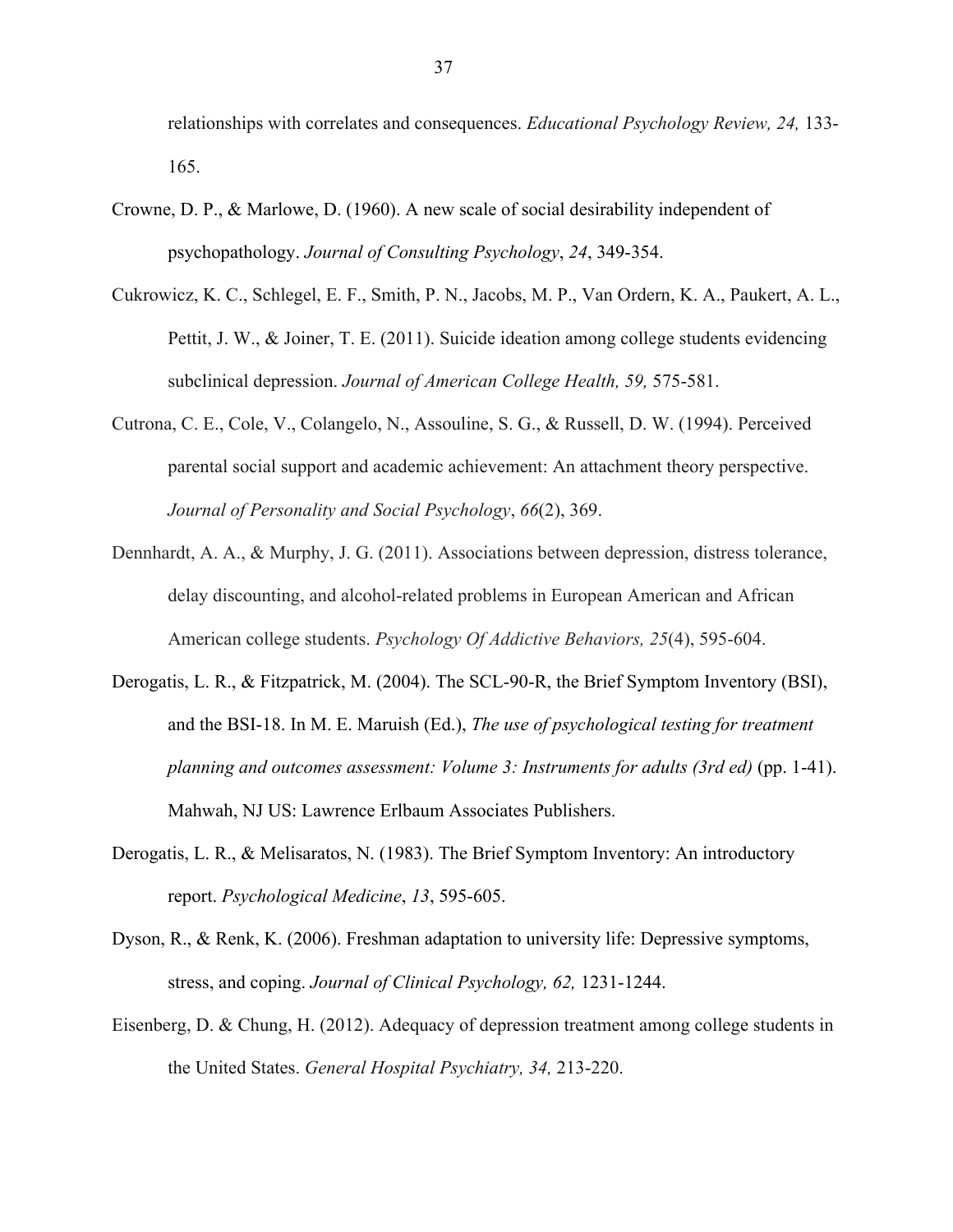- Eisenberg, D., Golberstein, E., & Gollust, S.E. (2007). Help-seeking and access to mental health care in a university student population. *Medical Care, 45,* 594-601.
- Eisenberg D., Gollust S.E., Golberstein E., & Hefner. J.L. (2007). Prevalence and correlates of depression, anxiety, and suicidality among university students. *American Journal of Orthopsychiatry, 77,* 534-542.
- Elhai, J. D., Schweinle, W., & Anderson, S. M. (2008). Reliability and validity of the Attitudes Toward Seeking Professional Psychological Help Scale-Short Form. *Psychiatry Research*, *159*, 320-329.
- Elion, A. A., Wang, K. T., Slaney, R. B., & French, B. H. (2012). Perfectionism in African American students: Relationship to racial identity, GPA, self-esteem, and depression. Cultural Diversity And Ethnic Minority Psychology, 18, 118-127.
- Erickson, C.D. & Al-Timimi, N.R. (2001). Providing mental health services to Arab Americans: Recommendations and considerations. *Cultural Diversity and Ethnic Minority Psychology, 7,* 308-327.
- Fischer, E. H., & Farina, A. (1995). Attitudes toward seeking professional psychological help: A shortened form and considerations for research. *Journal of College Student Development, 36,* 368-373.
- Fischer, E. H., & Turner, J. L. (1970). Orientations to seeking professional help: Development and research utility of an attitude scale. *Journal of Consulting and Clinical Psychology, 35,* 79-90.
- Furr, S. R., Westerfeld, J. S., McConnell, G. N., & Jenkins, J. (2001). Suicide and depression among college students: A decade later. *Professional Psychology: Research And Practice*, *32,* 97-100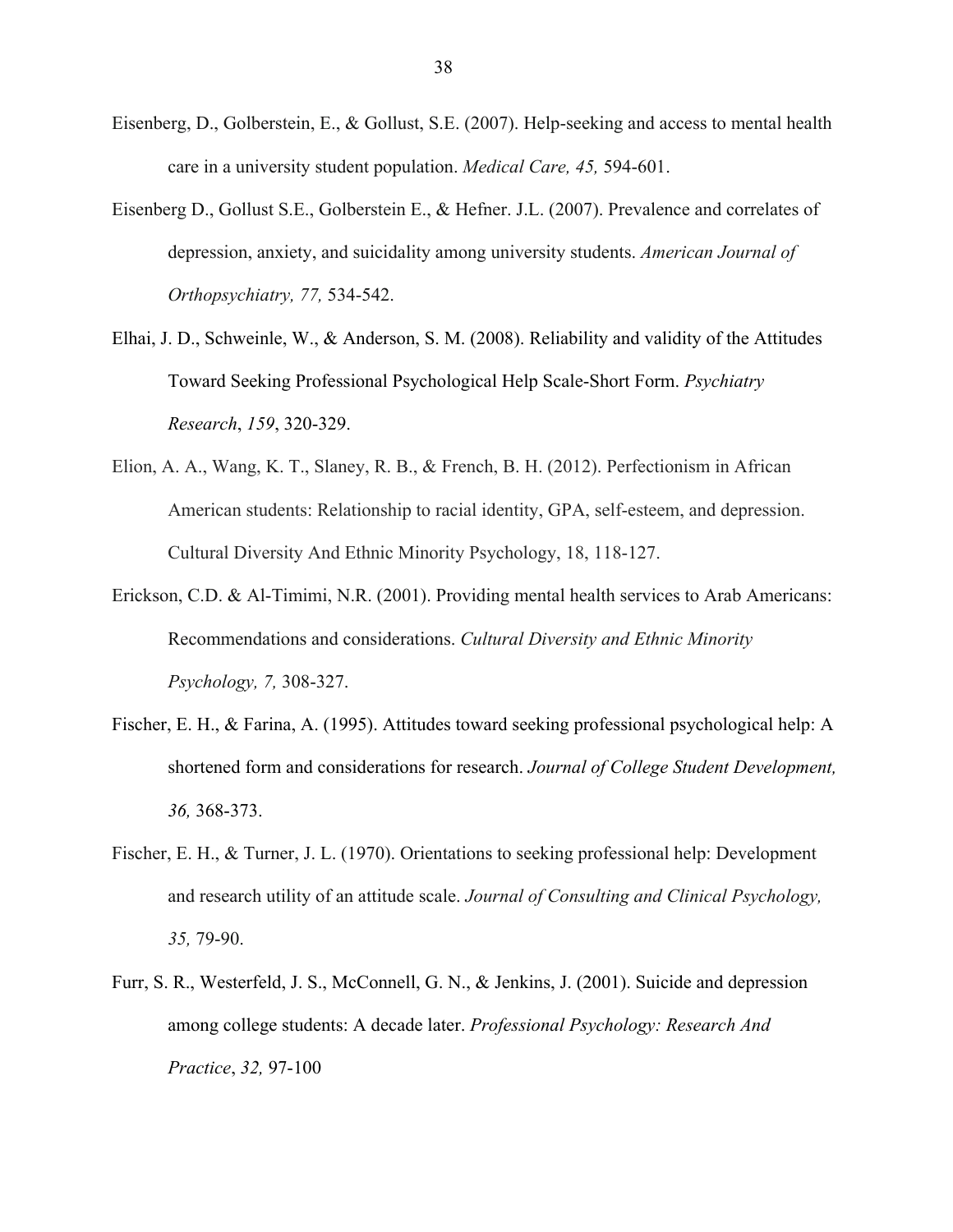- Gallagher, R.P. (2004). *National Survey of Counseling Center Directors*. Alexandria, VA: International Association of Counseling Services. Monograph Series Number: 8N.
- Gandara, C. M. (2006). Post-9/11 backlash discrimination in the workplace: employers beware of potential double recovery. *Houston Business and Tax Law Journal, 7*, 169–201.
- Garlow, S. J., Rosenberg, J., Moore, J., Haas, A. P., Koestner, B., Hendin, H., & Nemeroff, C. B. (2008). Depression, desperation, and suicidal ideation in college students: Results from the American Foundation for Suicide Prevention College Screening Project at Emory University. *Depression And Anxiety*, *25*, 482-488.
- Gray, A. (2010). Religious coping, psychological distress, and attitudes toward seeking psychological help among African Americans. *Dissertation Abstracts International*, *71*.
- Gray, C. K., Carter, R., & Silverman, W. K. (2011). Anxiety symptoms in African American children: Relations with ethnic pride, anxiety sensitivity, and parenting. *Journal Of Child And Family Studies*, *20*, 205-213.
- Hamdan-Mansour, A.M., & Wardam, L.A. (2009). Attitudes of Jordanian mental health nurses toward mental illness and patients with mental illness. *Journal of Mental Health Nursing, 30,* 705-711.
- Hiester, M., Nordstrom, A., & Swenson, L. M. (2009). Stability and change in parental attachment and adjustment outcomes during the first semester transition to college life. *Journal of College Student Development*, *50*(5), 521-538.
- Ibish, I. (2001). *1998-2000 report on hate crimes and discrimination against Arab Americans.* Washington, DC: American-Arab Anti-Discrimination Committee.
- Jacka, F. N., Kremer, P. J., Leslie, E. R., Berk, M., Patton, G. C., Toumbourou, J. W., & Williams, J. W. (2010). Associations between diet quality and depressed mood in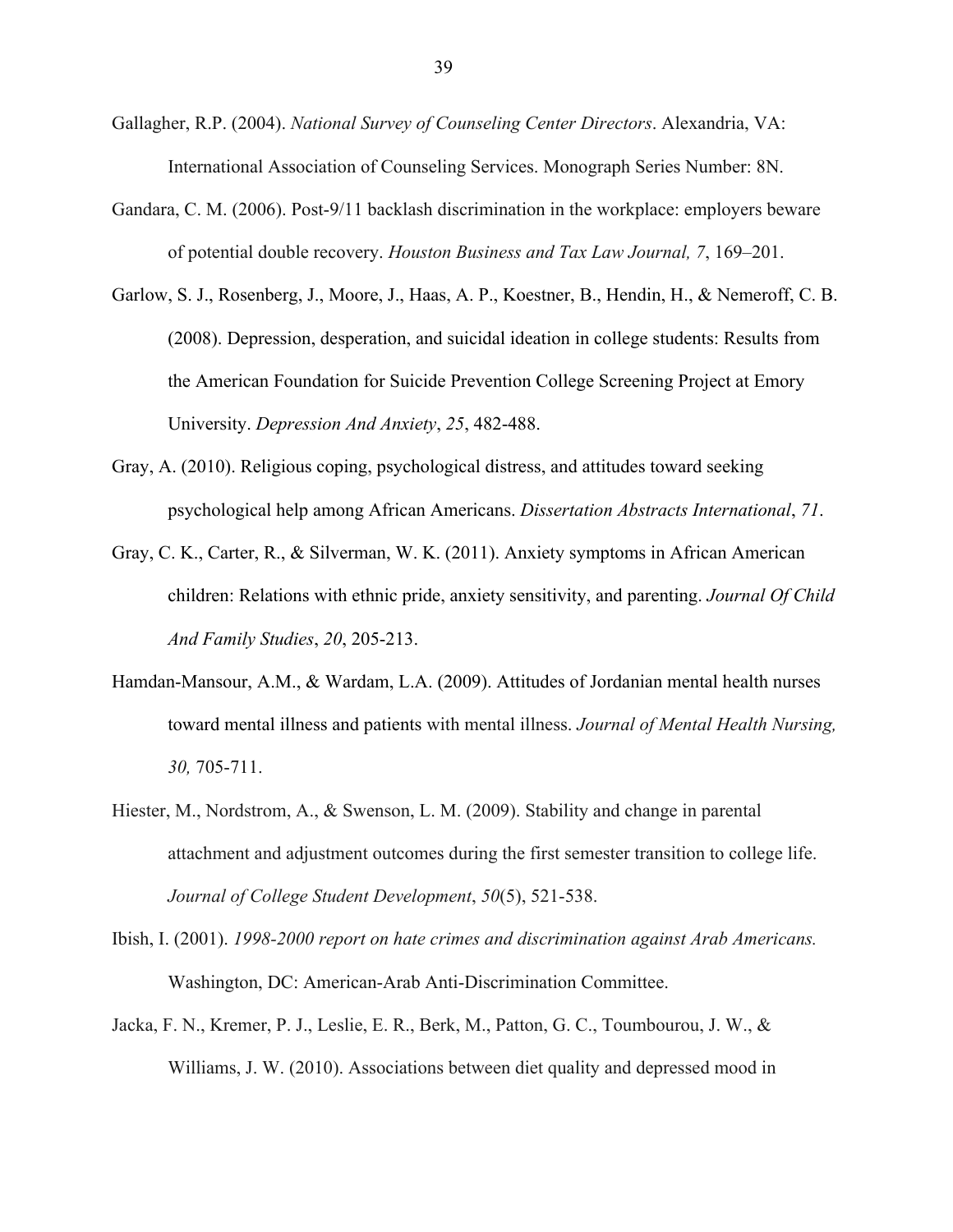adolescents: results from the Australian Healthy Neighbourhoods Study. *Australian and New Zealand Journal of Psychiatry*, *44*(5), 435-442.

- Kessler, R.C., Chiu, W.T., Demler, O., & Walters, E.E. (2005) Prevalence, severity, and comorbidity of twelve-month DSM-IV disorders in the National Comorbidity Survey Replication (NCS-R). *Archives of General Psychiatry, 62,* 617-27.
- Kitts, R., & Goldman, S. J. (2012). Education and depression. *Child And Adolescent Psychiatric Clinics Of North America*, *21*, 421-446
- Komiya, N., Good, G. E., & Sherrod, N. B. (2000). Emotional openness as a predictor of college students' attitudes toward seeking psychological help. *Journal Of Counseling Psychology*, *47*, 138-143.
- Kuczmarski, M. F., Cremer Sees, A., Hotchkiss, L., Cotugna, N., Evans, M. K., & Zonderman, A. B. (2010). Higher Healthy Eating Index-2005 scores associated with reduced symptoms of depression in an urban population: findings from the Healthy Aging in Neighborhoods of Diversity Across the Life Span (HANDLS) study. *Journal of the American Dietetic Association*, *110*(3), 383-389.
- Mackenzie, C. S., Gekoski, W. L., & Knox, V. J. (2006). Age, gender, and the underutilization of mental health services: The influence of help-seeking attitudes. *Aging & Mental Health, 10,* 574-582.
- Mahmoud, J., Staten, R., Hall, L. A., & Lennie, T. A. (2012). The relationship among young adult college students' depression, anxiety, stress, demographics, life satisfaction, and coping styles. *Issues In Mental Health Nursing*, *33*, 149-156.
- Masuda, A., & Boone, M.S. (2011). Mental health stigma, self-concealment, and help-seeking attitude among Asian American and European American college students with no help-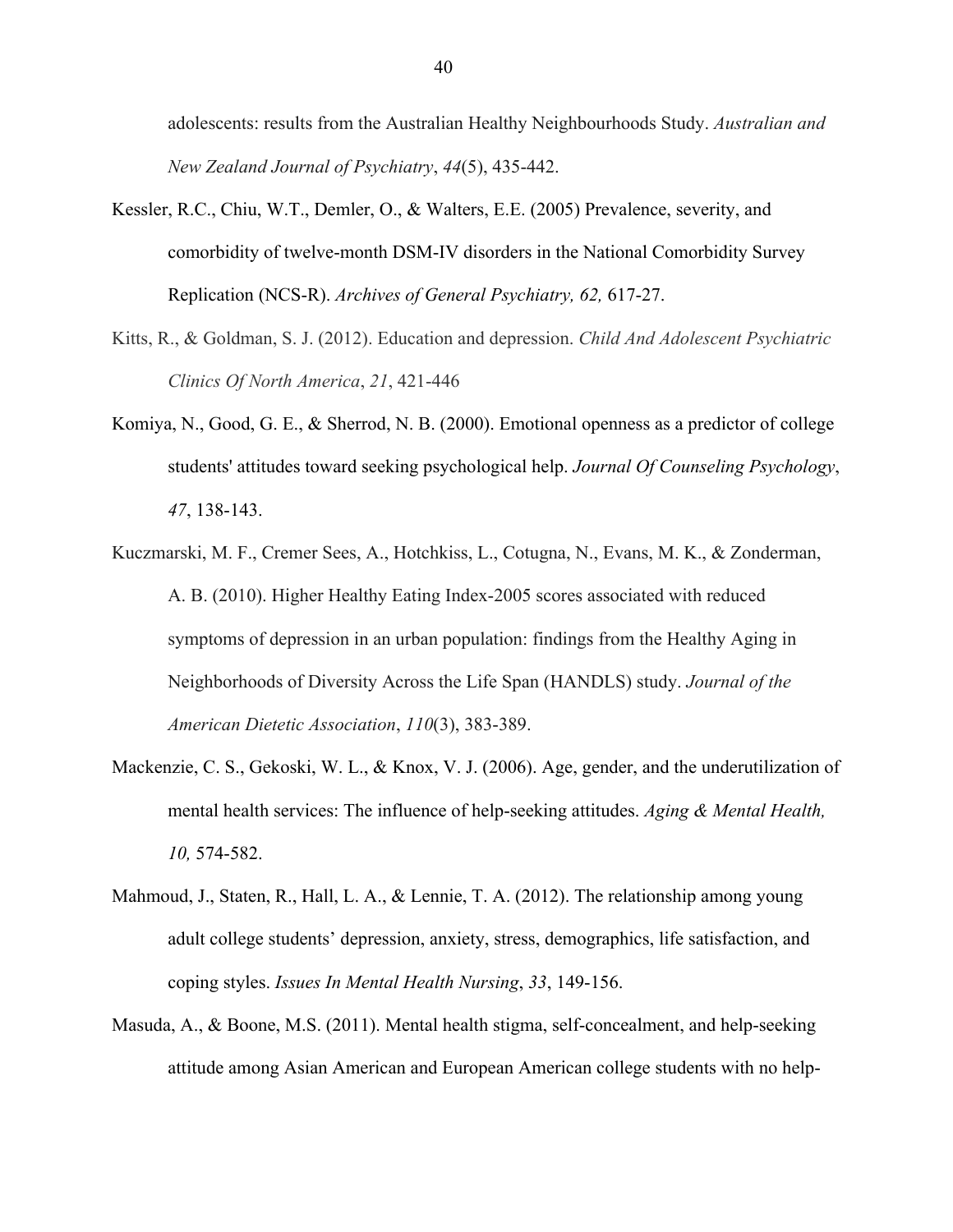seeking experience. *International Journal for the Advancement of Counseling, 33,* 266- 279.

- McDermott, M., & Samson, F. L. (2005). White racial and ethnic identity in the United States. *Annual Review of Sociology, 31,* 245-261.
- Middleton, K. L. & Jones, J. L. (2000). Socially desirable response sets: The impact of country culture. *Psychology & Marketing, 17,* 149-163.
- Mitchell, A. J. (2010). Why do clinicians have difficulty detecting depression? In A. J. Mitchell, J. C. Coyne (Eds.), *Screening for depression in clinical practice: An evidence-based guide* (pp. 57-82). New York, NY
- Mossakowski, K. N. (2003). Coping with perceived discrimination: Does ethnic identity protect mental health? *Journal of Health and Social Behavior*, 318-331.
- National Center for Health Statistics. (2010). *Health, United States, 2009: With Special Feature on Medical Technology.* Hyattsville, MD.
- Nickerson, K.J., Helms, J.E., & Terrell, F. (1994). Cultural mistrust, opinions about mental illness, and black students' attitudes toward seeking psychological help from white counselors. *Journal of Counseling Psychology, 41,* 378-385.
- O'Connor, E.M. (2001). Student mental health: Secondary education no more. *Monitor Psychology, 32,* 44-47.
- Paradies, Y. (2006). A systematic review of empirical research on self reported racism and health. *International Journal of Epidemiology, 35*, 888–901.
- Pascoe, E. A., & Smart Richman, L. (2009). Perceived discrimination and health: A metaanalytic review. *Psychological Bulletin*, *135*, 531-554.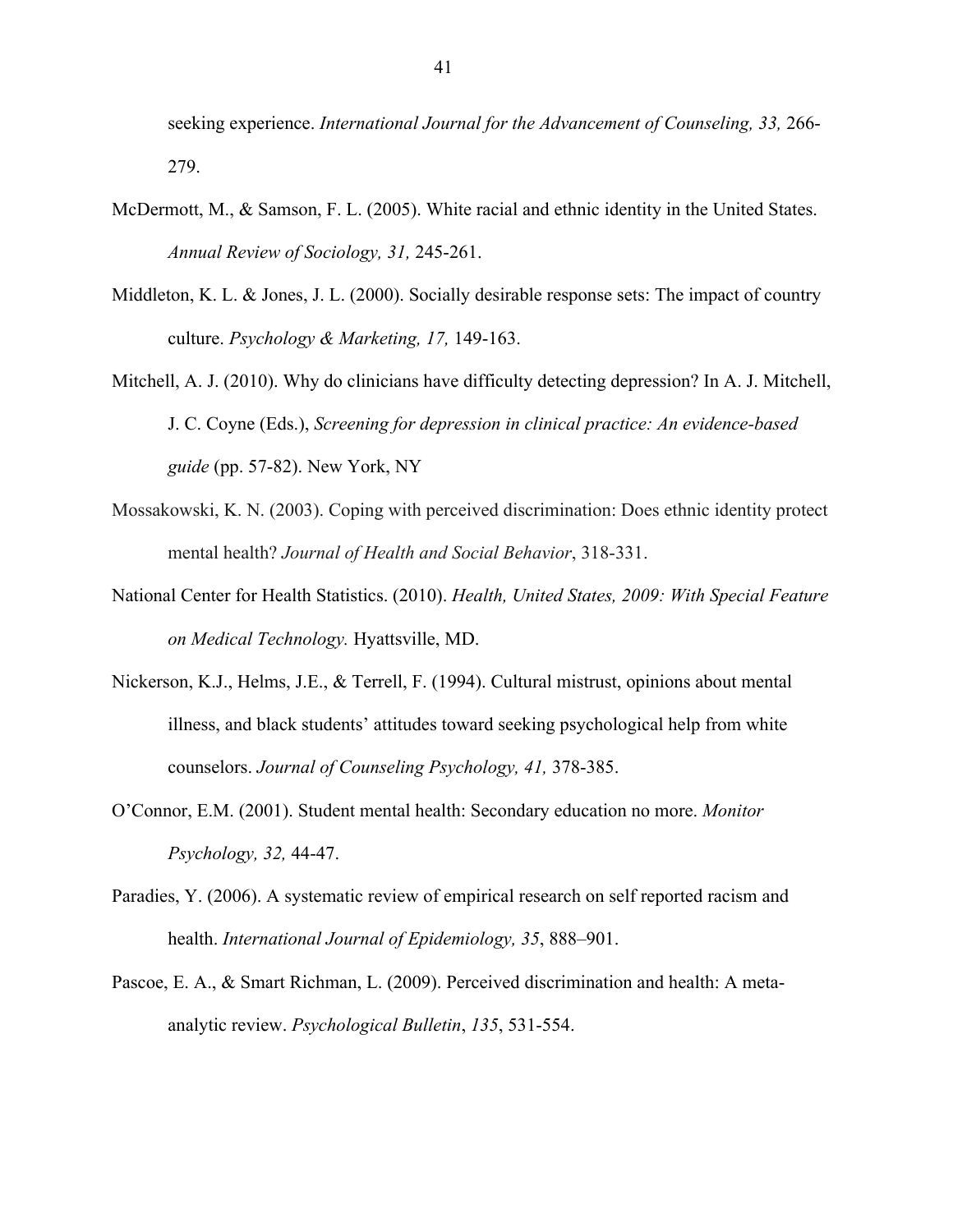- Phinney, J.S. (1992). The Multigroup Ethnic Identity Measure: A new scale for use with diverse groups. *Journal of Adolescent Research, 7,* 156-176.
- Phinney, J. S., & Ong, A. D. (2007). Conceptualization and measurement of ethnic identity: Current status and future directions. *Journal Of Counseling Psychology*, *54*(3), 271-281.
- Piccinelli, M., & Wilkinson, G. (2000). Gender differences in depression. Critical review. *The British Journal Of Psychiatry*, *177,* 486-492.
- Radloff, L. S. (1977). The CES-D Scale: A self-report depression scale for research in the general population. *Applied Psychological Measurement*, *1*, 385-401.
- Roberts, R. E., Phinney, J. S., Masse, L. C., Chen, Y.R., Roberts, C. R., Romero, A. (1999). The structure of ethnic identity of young adults from diverse ethnocultural groups. *Journal of Early Adolescence, 19*, 301-322.
- Rosenthal, B., & Wilson, W. (2008). Mental health services: Use and disparity among diverse college students. *Journal Of American College Health*, *57*, 61-67.
- Sparrold, B. (2003). Ethnic identity and psychological adjustment in multiethnic college students. *Dissertation Abstracts International*, *64*.
- Small, M. L., Morgan, N., Abar, C., & Maggs, J. L. (2011). Protective effects of parent–college student communication during the first semester of college. *Journal of American College Health*, *59*(6), 547-554.
- Snowden, L. R. (1999). African-American service use for mental health problems. *Journal of Community Psychology, 27*, 303-313.
- Ströhle, A. (2009). Physical activity, exercise, depression and anxiety disorders. *Journal of neural transmission*, *116*(6), 777-784.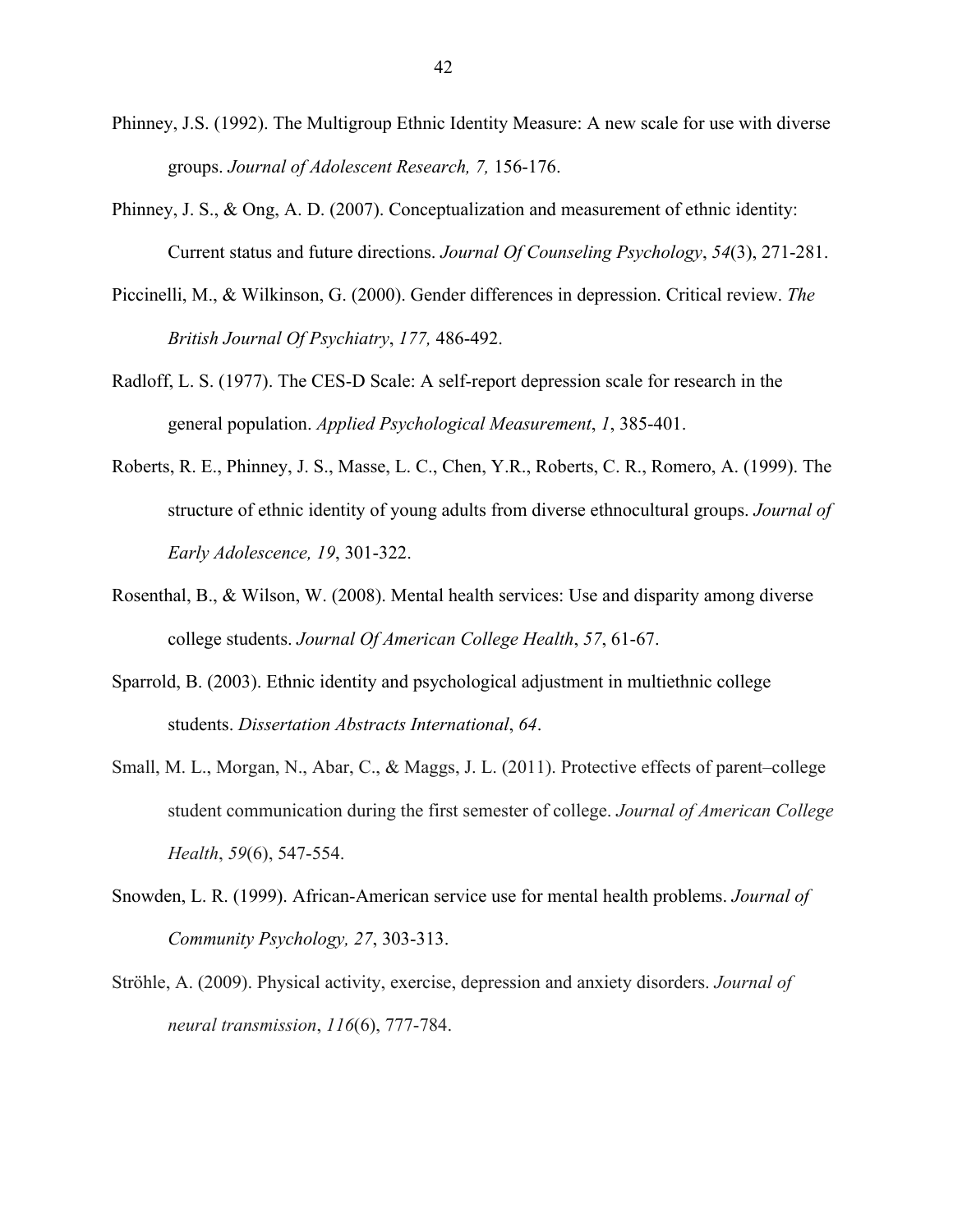- Torres, L., Yznaga, S. D., & Moore, K. M. (2011). Discrimination and Latino psychological distress: The moderating role of ethnic identity exploration and commitment. *American Journal Of Orthopsychiatry*, *81*, 526-534.
- Twenge, J. M., Gentile, B., DeWall, C. N., Ma, D., Lacefield, K., & Schurtz, D. R. (2010). Birth cohort increase in psychopathology among young Americans, 1938-2007: A crosstemporal meta-analysis of the MMPI. *Clinical Psychology Review, 30,* 145-154.
- Umaña-Taylor, A. J., & Updegraff, K. A. (2007). Latino adolescents' mental health: Exploring the interrelations among discrimination, ethnic identity, cultural orientation, self-esteem, and depressive symptoms. *Journal of Adolescence*, *30*(4), 549-567.
- U.S. Department of Commerce Bureau of the Census, 2010 U.S. Department of Commerce Bureau of the Census 2010 Census questionnaire reference book Retrieved July 11, 2012 from http://2010.census.gov/partners/pdf/langfiles/qrb\_English.pdf (2010)
- Wang, P.S., Lane, M., Olfson, M., Pincus, H.A., Wells, K.B., & Kessler, R.C. (2005). Twelvemonth use of mental health services in the United States: Results from the National Comorbidity Survey Replication. *Arch Gen Psychiatry, 62,* 629-640.
- Weitzman E.R. (2004). Poor mental health, depression, and associations with alcohol consumption, harm, and abuse in a national sample of young adults in college. *Journal of Nervous and Mental Disease. 192,* 269–277.
- Wilcox, H. C., Arria, A. M., Caldeira, K. M., Vincent, K. B., Pinchevsky, G. M., & O'Grady, K. E. (2010). Prevalence and predictors of persistent suicide ideation, plans, and attempts during college. *Journal of Affective Disorders, 127,* 287-294.
	- Williams, D. R., & Mohammed, S. A. (2009). Discrimination and racial disparities in health: Evidence and needed research. *Journal of Behavioral Medicine, 32,* 20–47.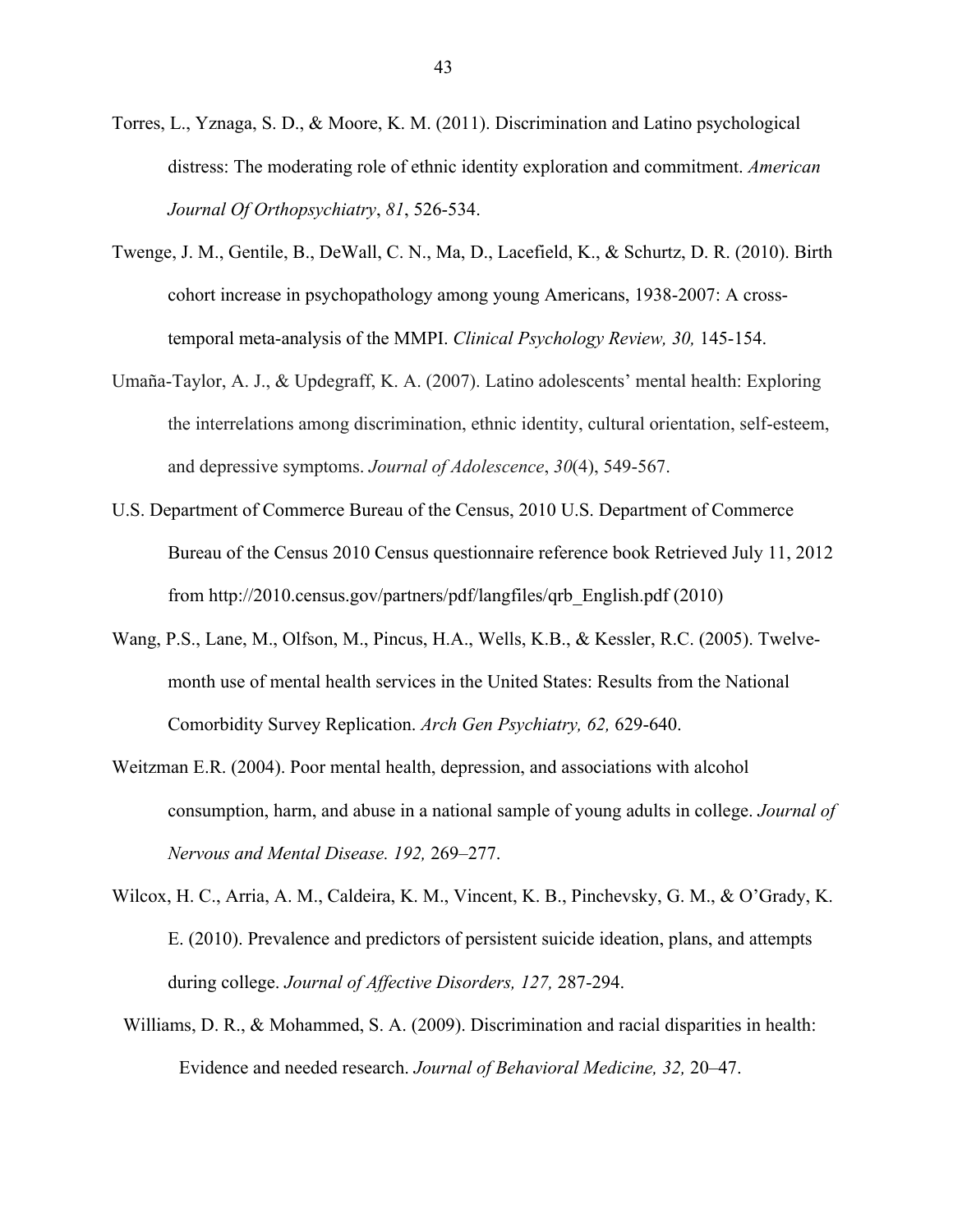- Williams, D. R., Neighbors, H. W., & Jackson, J. S. (2003). Racial/ethnic discrimination and health: Findings from community studies. *American Journal of Public Health, 93*, 200– 208.
- Williams, M. T., Chapman, L. K., Wong, J., & Turkheimer, E. (2012). The role of ethnic identity in symptoms of anxiety and depression in African Americans. *Psychiatry Research*, doi: 10.1016/j.psychres.2012.03.049.
- Young, A.S., Klap, R., Sherbourne, C.D., & Wells, K.B. (2001). The quality of care of depressive and anxiety disorders in the United States. *Arch Gen Psychiatry, 58,* 55-61.
- Zabora J.R., BrintzenhofeSzoc, K.M., Jacobsen, P., Curbow, B., Piantadosi, S., Hooker, C., Owens, A., & Derogatis, L. (2001). A new psychosocial screening instrument for use with cancer patients. *Psychosomatics, 42*, 241-246.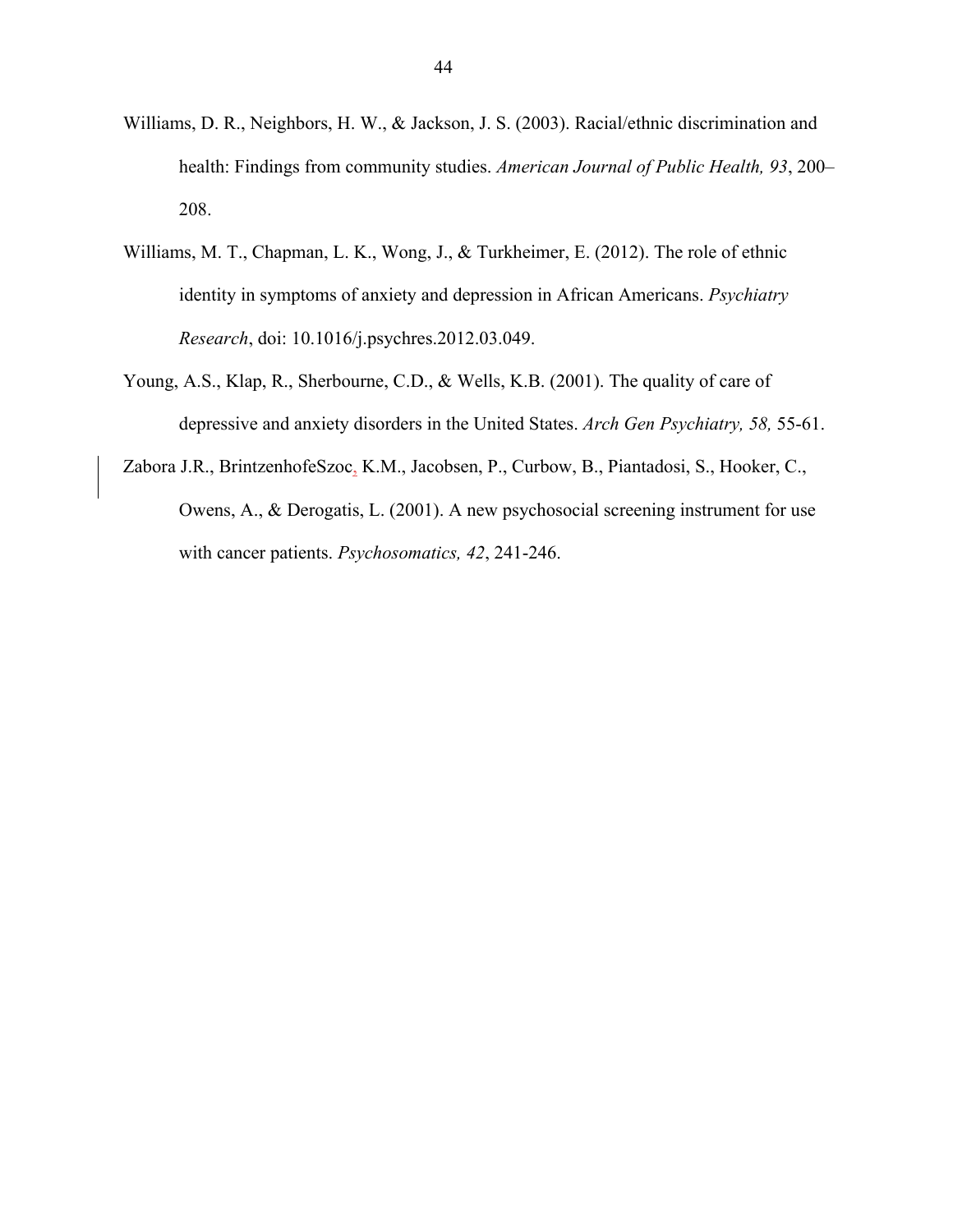## **TABLES AND FIGURES**

Table 1

# *Participant Characteristics by Ethnicity*

|                                  | Middle Eastern | African American | Caucasian |
|----------------------------------|----------------|------------------|-----------|
| $N$ (female)                     | 88 (53)        | 104(67)          | 132 (82)  |
| Mean Age                         | 21.09          | 21.42            | 20.64     |
| Years of Education               | 14.60          | 14.23            | 13.99     |
| <b>Immigration Status</b>        |                |                  |           |
| % Immigrants                     | 29.5%          | 2.9%             | 2.3%      |
| % First Generation               | 55.7%          | $0.0\%$          | 8.3%      |
| % Second Generation              | 9.1%           | 5.8%             | 15.2%     |
| % Third Generation               | 1.1%           | 91.3%            | 74.3%     |
| Language Spoken at Home          |                |                  |           |
| Speak English and Arabic at Home | 39.8%          | NA               | NA        |
| Speak only English at Home       | 22.7%          | NA               | NA        |
| Speak only Arabic at Home        | 35.2%          | NA               | NA        |
| Frequency Visiting Homeland      |                |                  |           |
| At Least Every Other Year        | 14.8%          | NA               | NA        |
| Once 4 to 5 Years                | 15.9%          | NA               | NA        |
| Once 8 to 11 Years               | 28.4%          | NA               | NA        |
| Never                            | 33.0%          | NA               | NA        |
| Reason for Move to America       |                |                  |           |
| Financial/Employment             | 36.4%          | NA               | NA        |
| Political/War                    | 22.7%          | $\rm NA$         | $\rm NA$  |
| Religious Freedom                | 3.4%           | $\rm NA$         | $\rm NA$  |
| Other                            | 30.7%          | $\rm NA$         | $\rm NA$  |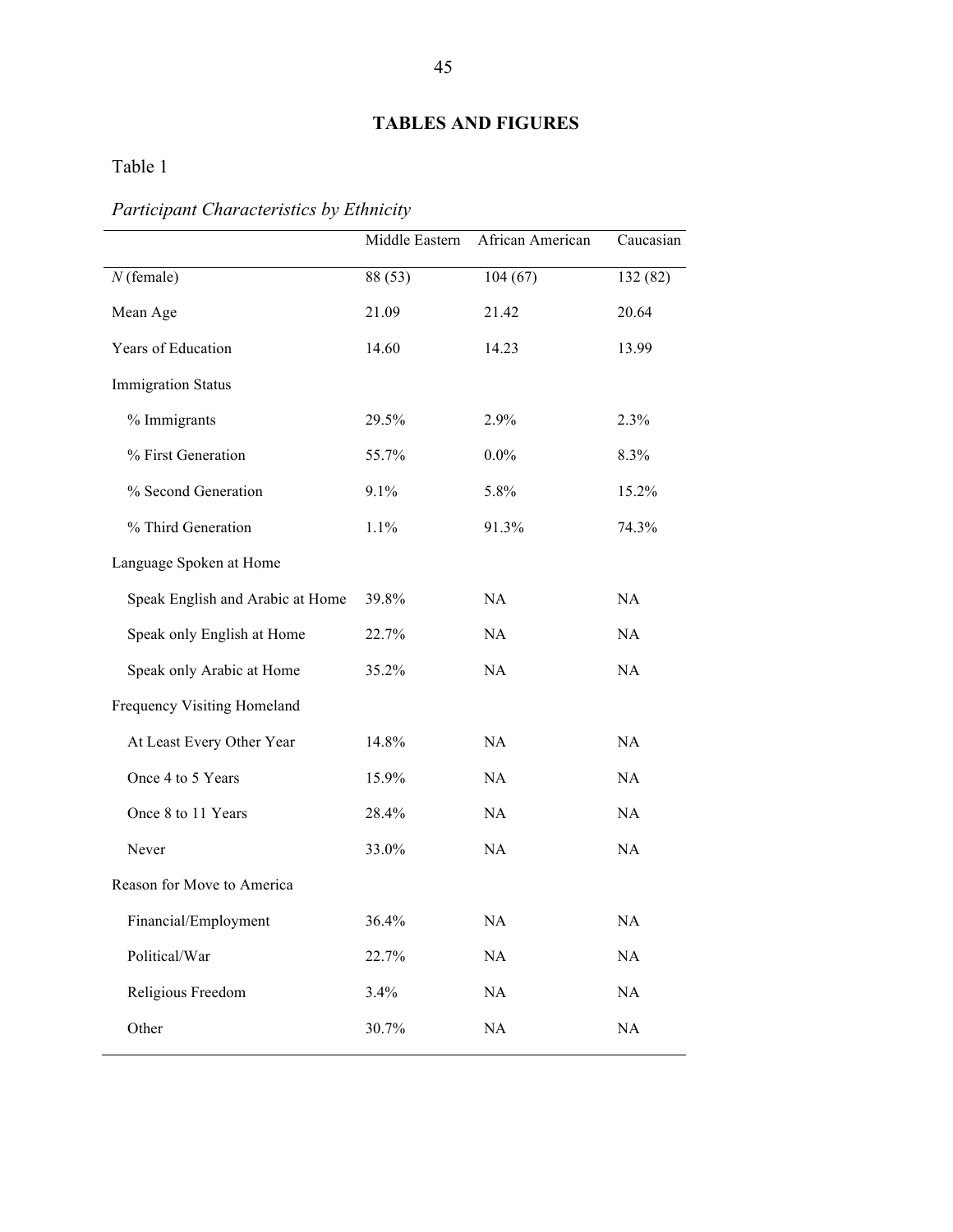|                     | <b>MEIM-R</b>                                                                   | ATSPPH-SF   | CES-D         | MC-SDS        |  |  |
|---------------------|---------------------------------------------------------------------------------|-------------|---------------|---------------|--|--|
|                     | Mean $(SD)$                                                                     | Mean $(SD)$ | Mean $(SD)$   | Mean $(SD)$   |  |  |
| Middle<br>Eastern   | 23.89 (3.81)                                                                    | 12.35(4.58) | 15.60(1.13)   | 61.59(12.97)  |  |  |
| African<br>American | 22.29(4.21)                                                                     | 11.24(5.10) | 15.56 (9.42)  | 59.78 (10.48) |  |  |
| Caucasian           | 19.48 (5.49)                                                                    | 10.87(5.17) | 17.24 (11.14) | 60.05(9.54)   |  |  |
|                     | <i>Note.</i> MEIM-R = Multigroup Ethnic Identity Measure; $ATSPPH-SF = Atitude$ |             |               |               |  |  |

*Means and Standard Deviations of Measures*

Toward Seeking Professional Psychological Help Scale – Short Form; CES-D = Center for Epidemiologic Studies-Depression Scale; MC-SDS = Marlowe-Crowne Social Desirability Scale.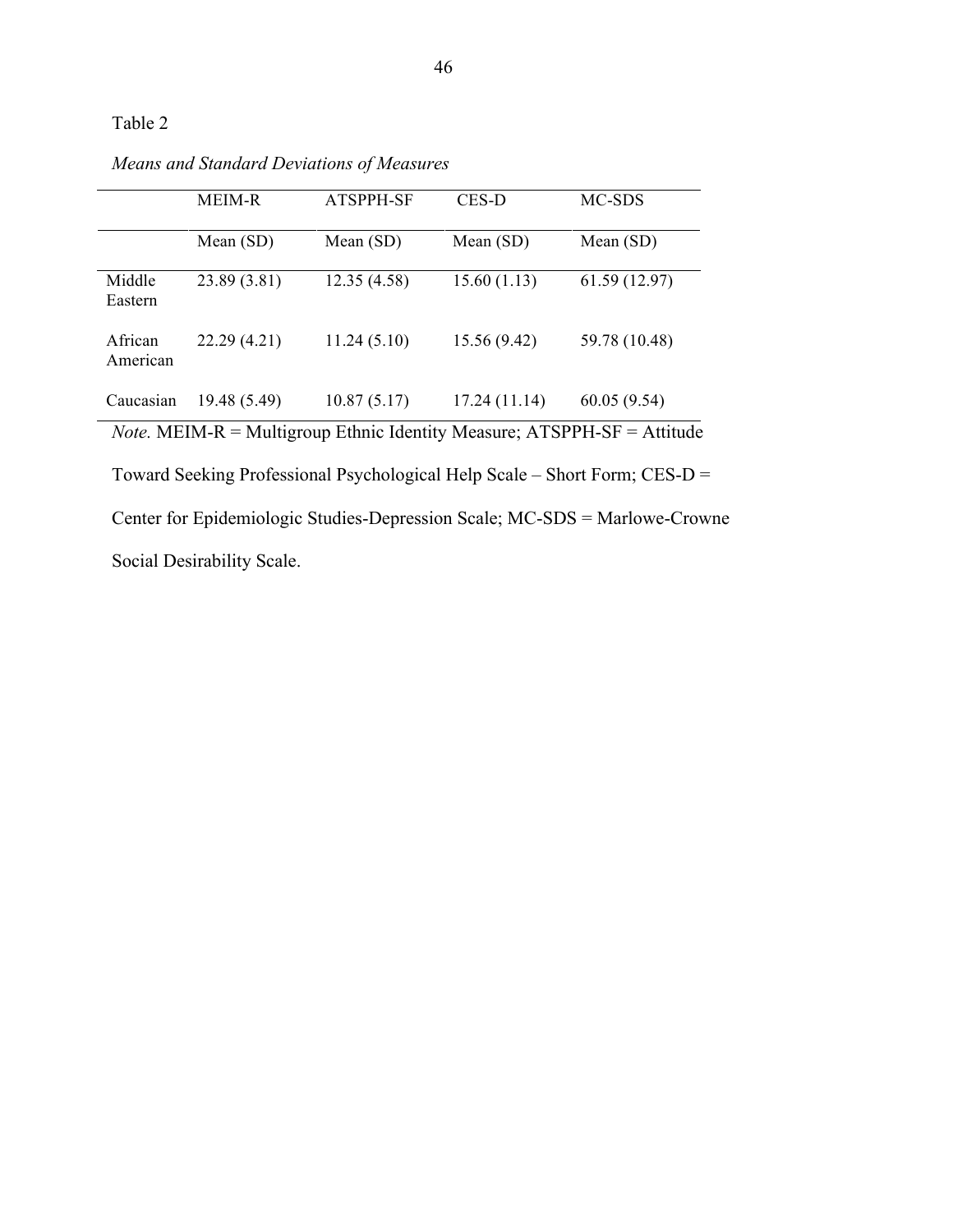|        | Middle Eastern<br>M(SD) | African American<br>M(SD) | Caucasian American<br>M(SD) |
|--------|-------------------------|---------------------------|-----------------------------|
| Male   | 24.26 (3.54)            | 23.05 (3.98)              | 20.28(5.71)                 |
| Female | 23.63(3.95)             | 21.87 (4.30)              | 18.99(5.32)                 |
| Total  | 23.89 (3.81)            | 22.29(4.21)               | 19.48 (5.49)                |

*Means and Standard Deviation of MEIM-R by Ethnic Group x Gender*

*Note*. MEIM-R = Multigroup Ethnic Identity Measure-Revised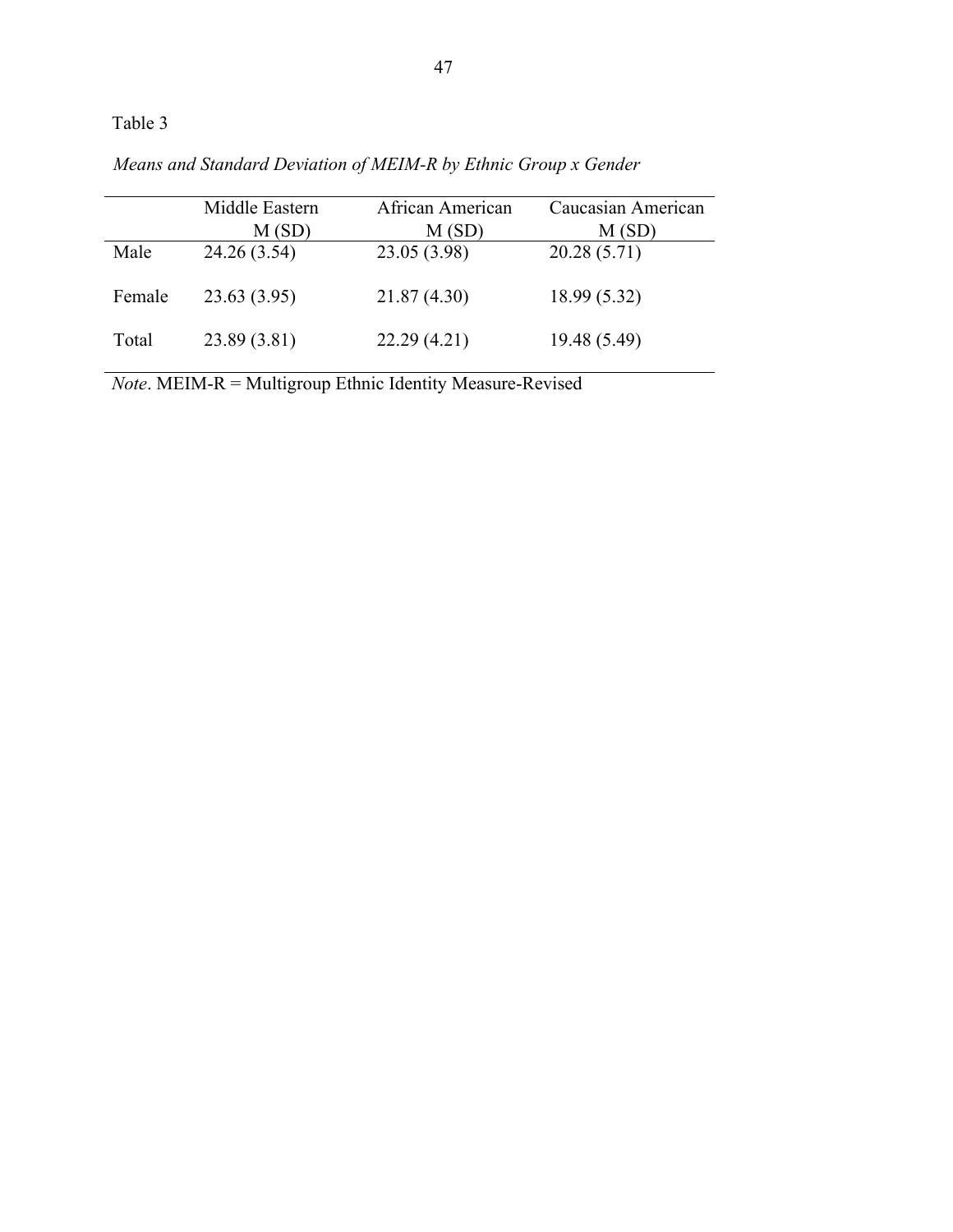|        | Middle Eastern<br>M(SD) | African American<br>M(SD) | Caucasian American<br>M(SD) |
|--------|-------------------------|---------------------------|-----------------------------|
| Male   | 13.63(4.50)             | 13.49 (5.44)              | 12.66(5.56)                 |
| Female | 11.57(4.41)             | 10.00(4.48)               | 9.78(4.61)                  |
| Total  | 12.38 (4.56)            | 11.24(5.10)               | 10.87(5.17)                 |

*Means and Standard Deviation of ATSPPH-SF by Ethnic Group x Gender*

*Note.* ATSPPH-SF = Attitude Toward Seeking Professional Psychological Help Scale –

Short Form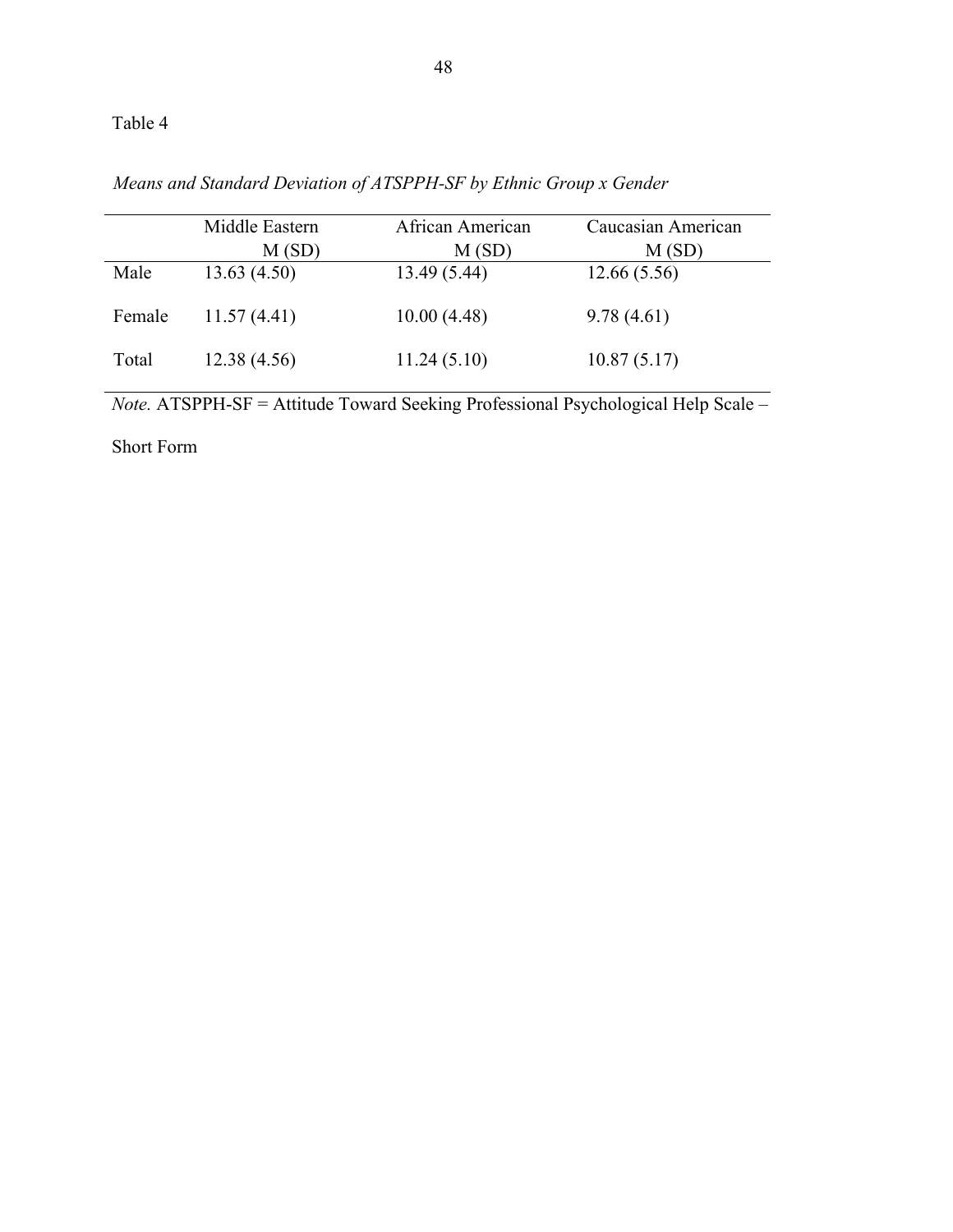|        | Middle Eastern | African American | Caucasian American |
|--------|----------------|------------------|--------------------|
|        | M(SD)          | M(SD)            | M(SD)              |
| Male   | 13.94 (10.57)  | 15.11(7.82)      | 14.44 (9.62)       |
| Female | 16.70(10.64)   | 15.81 (10.20)    | 18.95 (11.71)      |
| Total  | 15.60 (10.64)  | 15.56(9.42)      | 17.24(11.14)       |

*Means and Standard Deviation of CES-D by Ethnic Group x Gender*

*Note.* CES-D = Center for Epidemiologic Studies-Depression Scale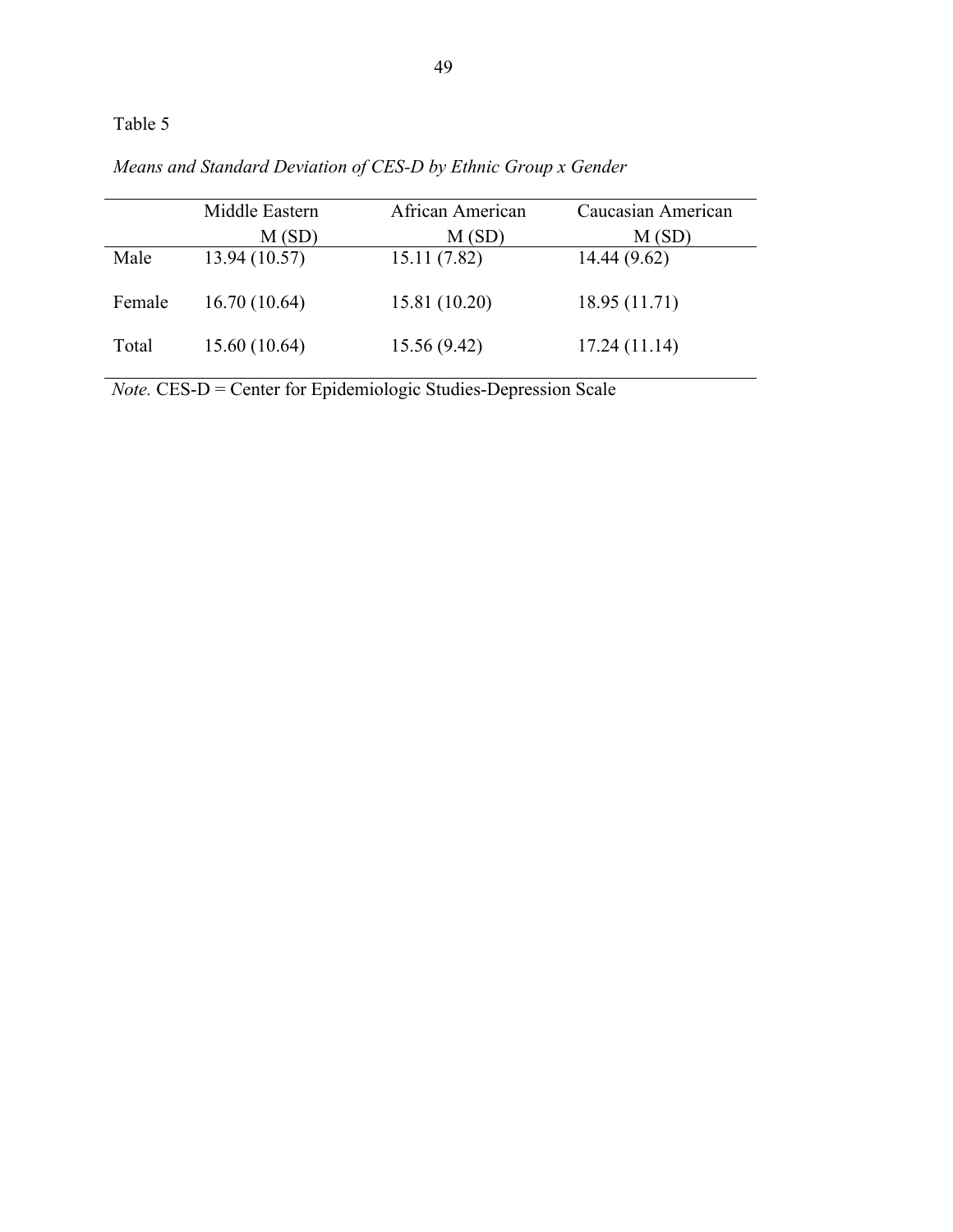|        | Middle Eastern<br>M(SD) | African American<br>M(SD) | Caucasian American<br>M(SD) |
|--------|-------------------------|---------------------------|-----------------------------|
| Male   | 64.50 (10.58)           | 61.38(9.95)               | 60.58(9.73)                 |
| Female | 59.83 (14.42)           | 58.90 (10.73)             | 59.73 (9.47)                |
| Total  | 61.59(12.97)            | 59.78 (10.48)             | 60.05(9.54)                 |

*Means and Standard Deviation of MC-SDS by Ethnic Group x Gender*

*Note.* MC-SDS = Marlowe-Crowne Social Desirability Scale.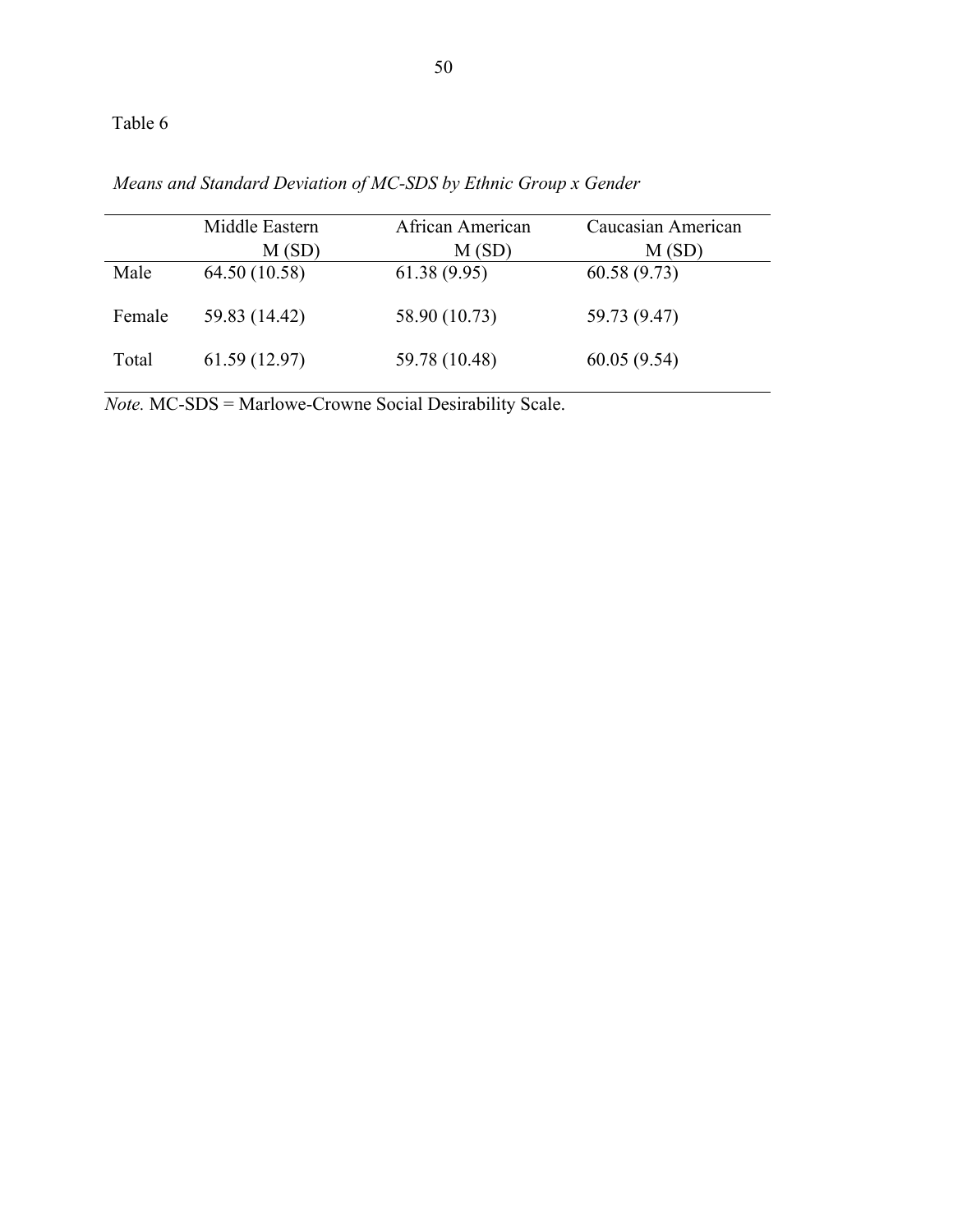| Variables     |     | $\overline{2}$ | 3        | $\overline{4}$ | 5      | 6 |
|---------------|-----|----------------|----------|----------------|--------|---|
| Ethnicity     |     |                |          |                |        |   |
| Gender        | .03 |                |          |                |        |   |
| <b>MEIM-R</b> | .03 | $-.11$         |          |                |        |   |
| ATSPPH-SF     | .06 | $-.28**$       | $-.06$   |                |        |   |
| CES-D         | .02 | $.13*$         | $-.20**$ | .09            |        |   |
| MC-SDS        | .06 | $-11*$         | $.14*$   | $-.11*$        | $-.05$ |   |
|               |     |                |          |                |        |   |

*Overall Correlations Among Central Variables*

*Note.* \**p* < .01, \*\**p* < .001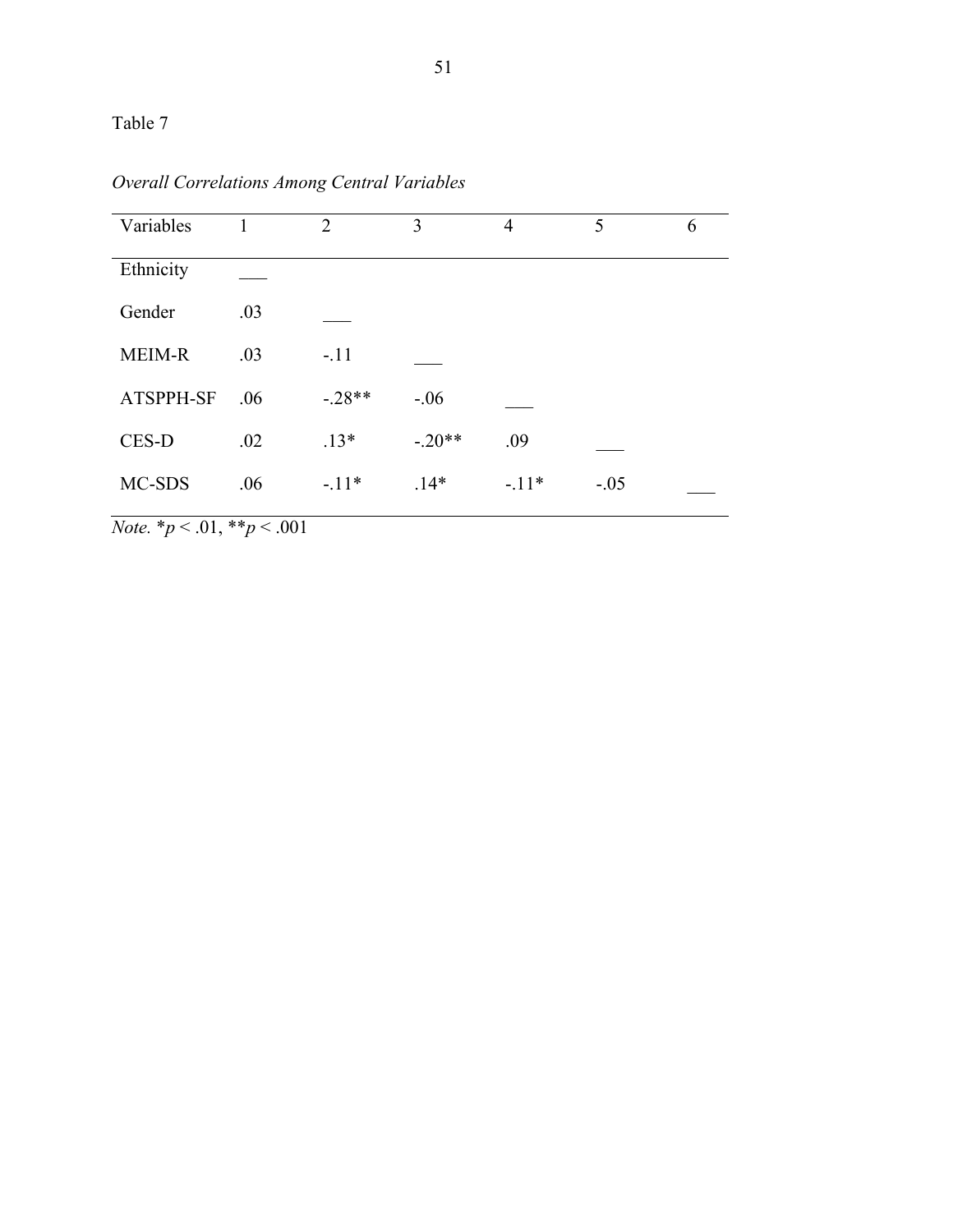*Correlations Among Central Variables Among Middle Eastern College Students*

| Variables     |         | 2      | 3       | 4      | 5 |
|---------------|---------|--------|---------|--------|---|
| Gender        |         |        |         |        |   |
| <b>MEIM-R</b> | $-.08$  |        |         |        |   |
| ATSPPH-SF     | $-.23*$ | $-.06$ |         |        |   |
| CES-D         | .13     | $-.05$ | $.21*$  |        |   |
| MC-SDS        | $-18$   | .17    | $-.25*$ | $-.12$ |   |

*Note.* \**p* < .01, \*\**p* < .001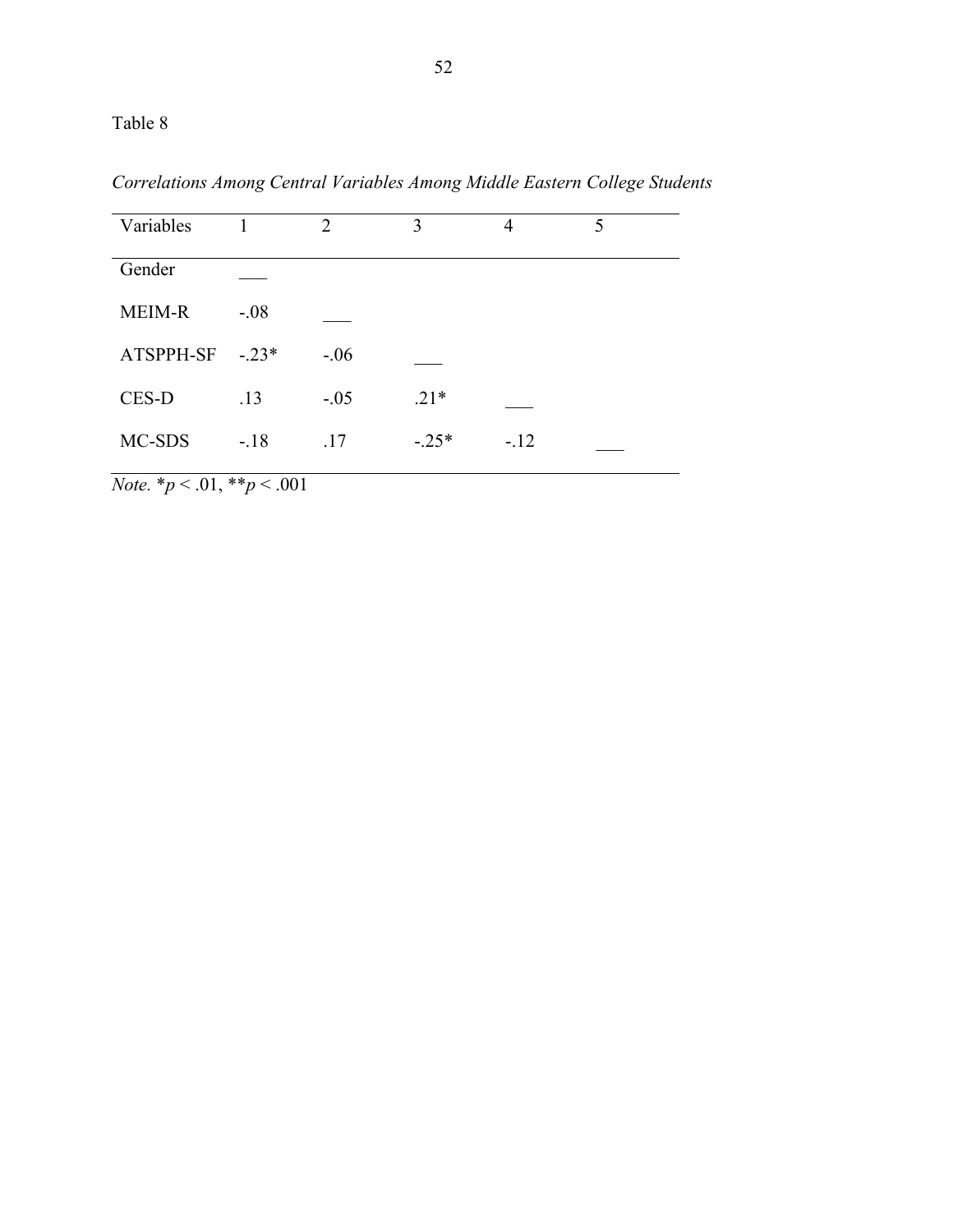|  | Correlations Among Central Variables Among African American College Students |  |  |  |  |  |  |
|--|------------------------------------------------------------------------------|--|--|--|--|--|--|
|--|------------------------------------------------------------------------------|--|--|--|--|--|--|

| Variables     |         | 2       | 3      | 4   | 5 |
|---------------|---------|---------|--------|-----|---|
| Gender        |         |         |        |     |   |
| <b>MEIM-R</b> | $-.14$  |         |        |     |   |
| ATSPPH-SF     | $-33**$ | $-.21*$ |        |     |   |
| CES-D         | .04     | $-.23*$ | .15    |     |   |
| MC-SDS        | $-.11$  | .12     | $-.13$ | .04 |   |

*Note.*  $* p \le 0.05, ** p \le 0.01$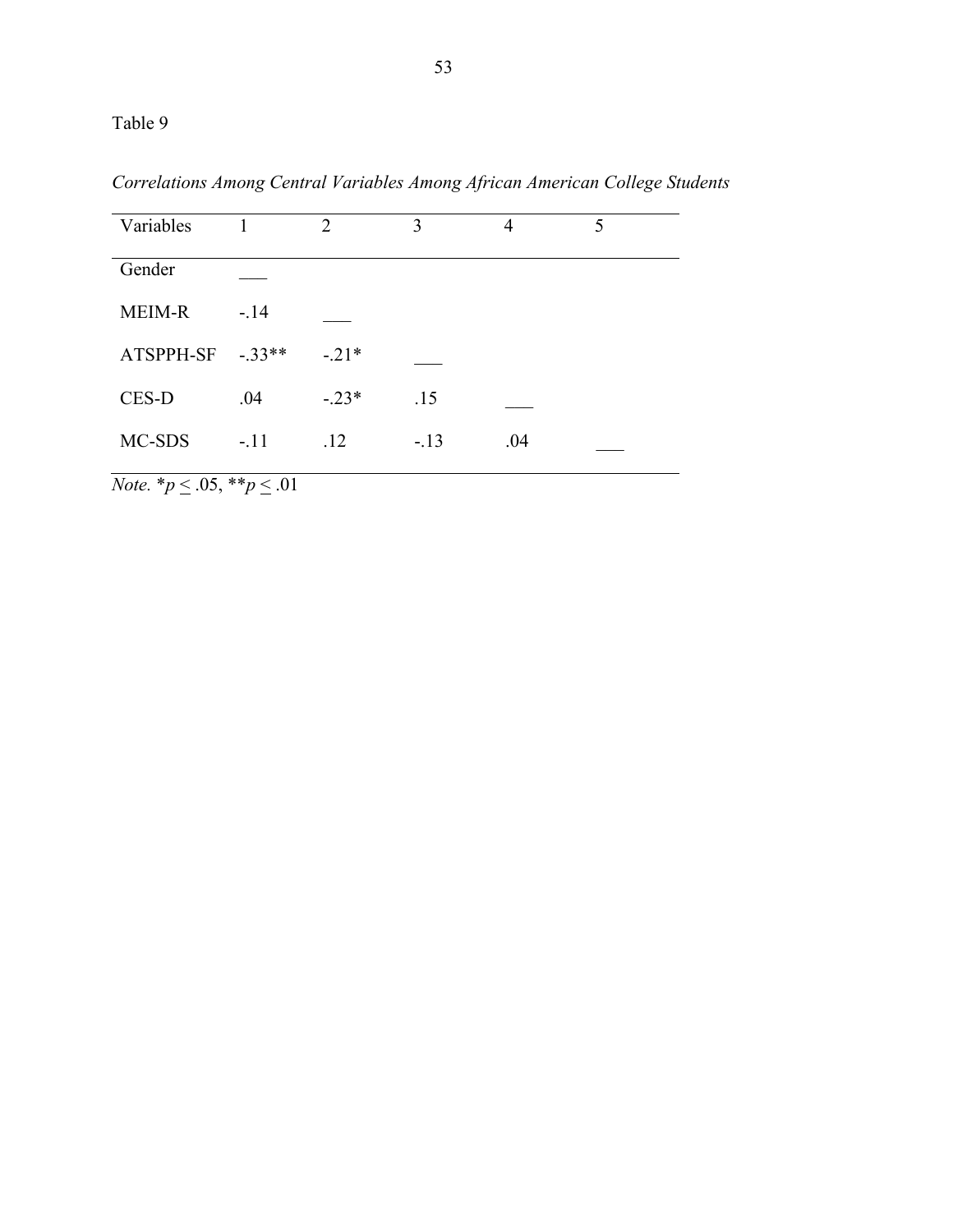| Variables |         | $\overline{2}$ | 3      | 4      | 5 |
|-----------|---------|----------------|--------|--------|---|
| Gender    |         |                |        |        |   |
| MEIM-R    | $-.12$  |                |        |        |   |
| ATSPPH-SF | $-.27*$ | $-.06$         |        |        |   |
| CES-D     | $.20*$  | $-.23*$        | .01    |        |   |
| MC-SDS    | $-.04$  | .12            | $-.01$ | $-.06$ |   |

*Correlations Among Central Variables Among Caucasian College Students*

*Note. \*p < .05, \*\*p < .01*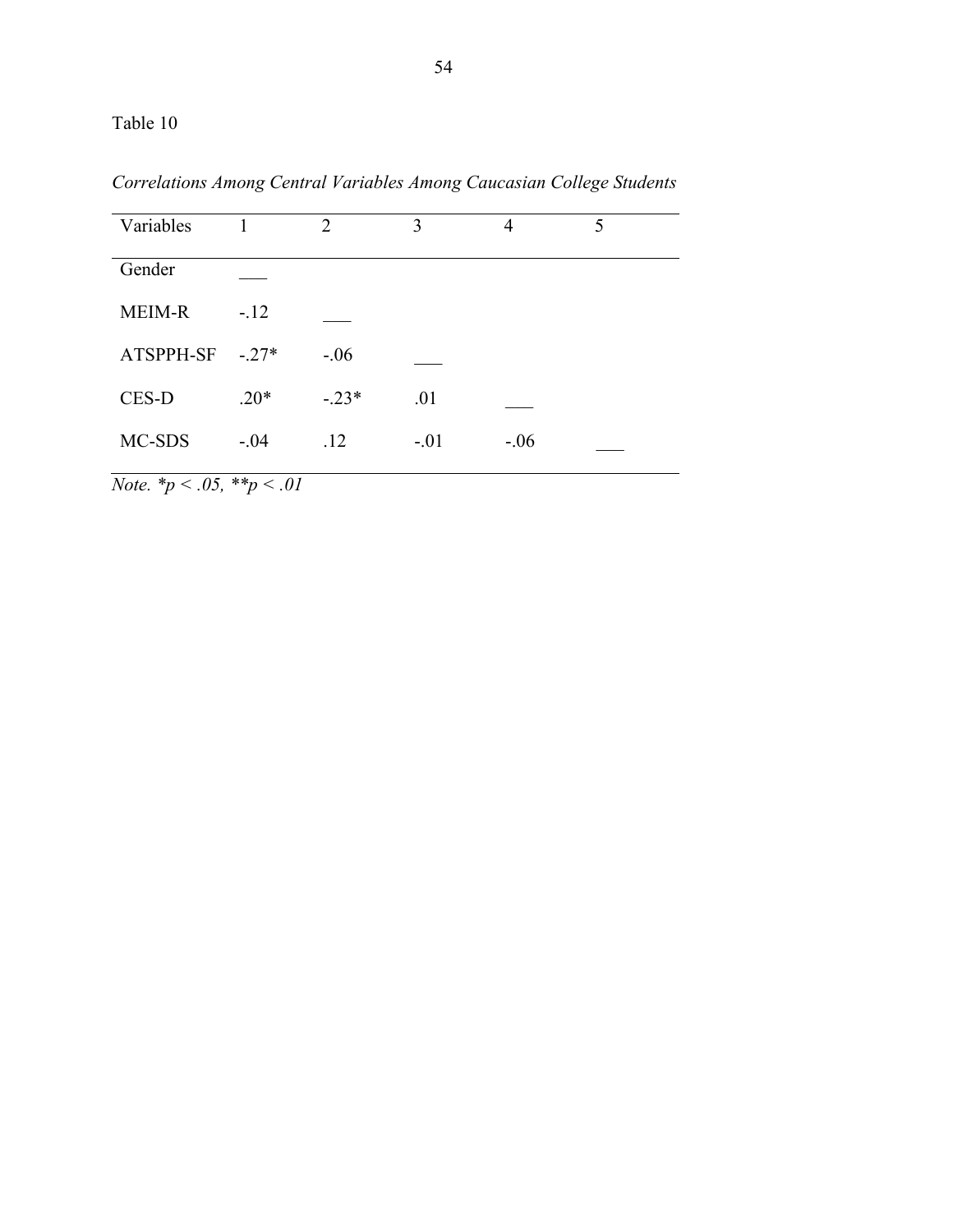| Source                         | SS      | df           | M <sub>S</sub> | $\overline{F}$ |
|--------------------------------|---------|--------------|----------------|----------------|
| Age                            | 422.44  | 1            | 422.44         | 19.81**        |
| Gender                         | 684.15  | 1            | 684.15         | 32.08**        |
| Social<br>Desirability         | 117.64  | $\mathbf{1}$ | 117.64         | $5.52*$        |
| Ethnicity                      | 148.05  | 2            | 148.05         | $3.47*$        |
| Error<br>$\sim$ $ \sim$ $\sim$ | 6760.84 | 317          | 21.33          |                |

*Analysis of Co-Variance for Attitude Toward Seeking Mental Health Services by Ethnicity* 

*Note.*  $^{*}p \leq .05$ ;  $^{**}p \leq .001$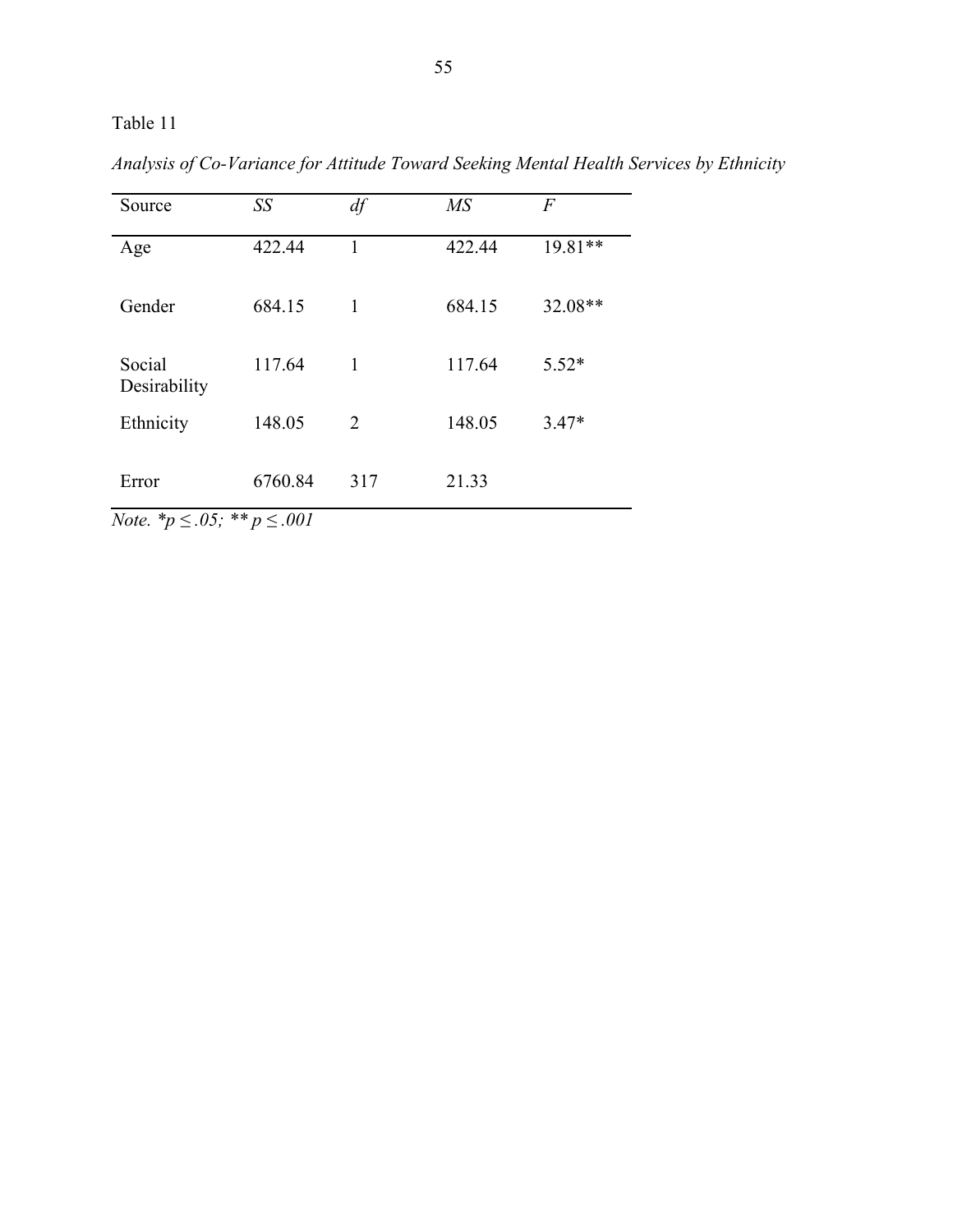| Pairwise Comparisons of Attitude Toward Seeking Mental Health Services by Ethnicity |  |  |
|-------------------------------------------------------------------------------------|--|--|
|                                                                                     |  |  |

|                        |       |                  | Adjusted Mean Differences $(X_i - X_k)$ |     |    |  |  |
|------------------------|-------|------------------|-----------------------------------------|-----|----|--|--|
| Group                  | Mean  | Adjusted<br>Mean | 1.                                      | 2.  | 3. |  |  |
| 1. Middle<br>Eastern   | 12.35 | 12.39            |                                         |     |    |  |  |
| 2. African<br>American | 11.24 | 11.41            | .15                                     |     |    |  |  |
| 3. Caucasian           | 10.87 | 10.71            | .009                                    | .25 |    |  |  |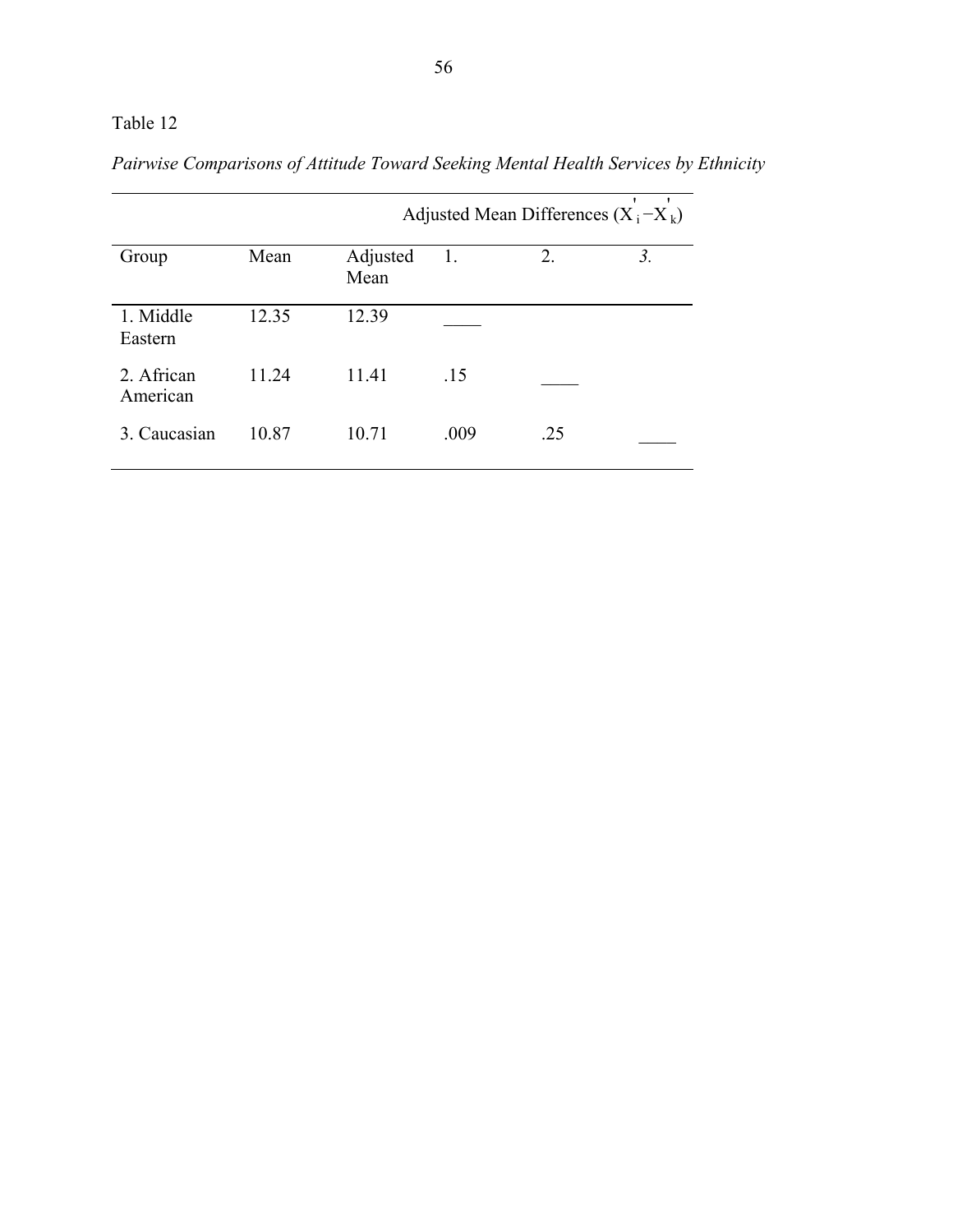| Source                   | SS       | df  | $\overline{MS}$ | F       |
|--------------------------|----------|-----|-----------------|---------|
| Gender                   | 548.60   | 1   | 548.60          | $5.04*$ |
| Social<br>Desirability   | 46.61    | 1   | 46.61           | .428    |
| Ethnicity                | 211.92   | 2   | 211.92          | -97     |
| Error<br>$ -$<br>$\cdot$ | 34595.44 | 318 | 108.79          |         |

*Analysis of Co-Variance for Depression by Ethnicity*

*Note.*  $*$ *p*  $\leq .05$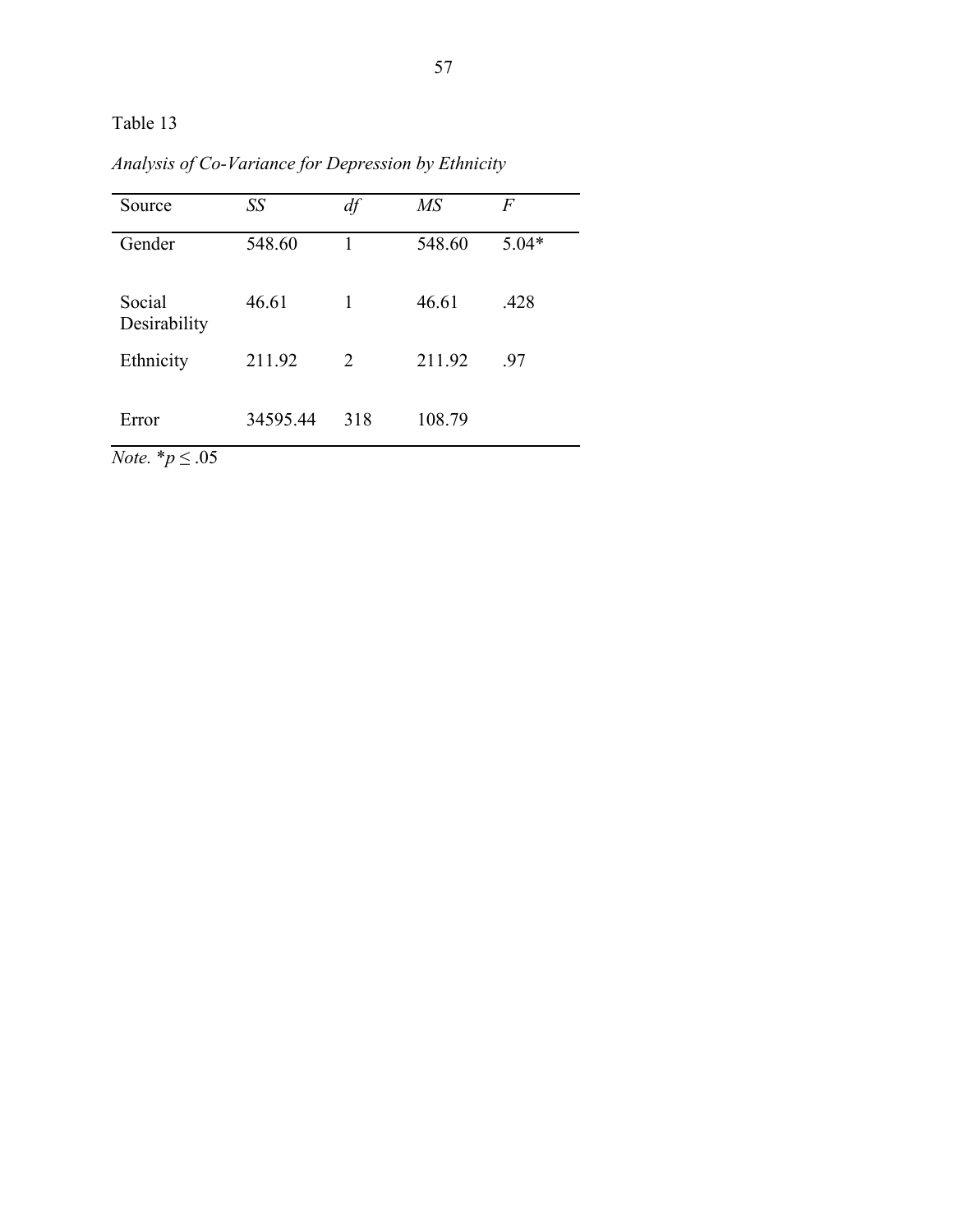*Negative Attitudes Toward Seeking Mental Health Services related to Symptoms of Depression in Middle Eastern College Students*

|                  | Model 1          |      |     |                  | Model 2 | Zero-<br>Order $r$ |               |
|------------------|------------------|------|-----|------------------|---------|--------------------|---------------|
| Variable         | $\boldsymbol{B}$ | SEB  | β   | $\boldsymbol{B}$ | SEB     | β                  | <b>ATSPPH</b> |
| Gender           | 2.76             | 2.31 | .13 | 3.99             | 2.31    | .18                | $-.225*$      |
| <b>ATSPPH</b>    |                  |      |     | .59              | .25     | $.25*$             |               |
| $R^2$            |                  | .02  |     |                  | $.08*$  |                    |               |
| $\boldsymbol{F}$ |                  | 1.42 |     |                  | $3.56*$ |                    |               |

*Note.*  $* p < .05$ .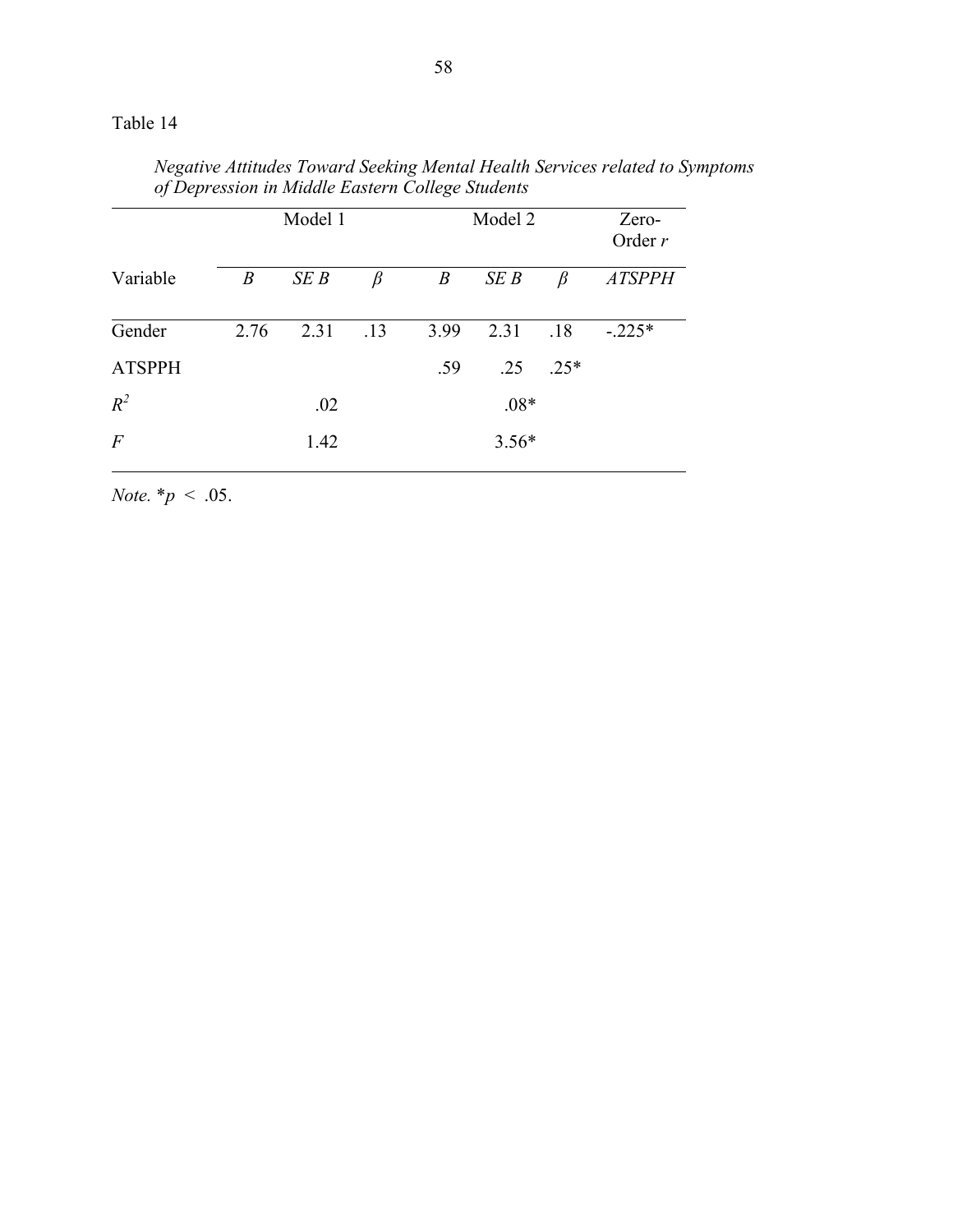*Negative Attitudes Toward Seeking Mental Health Services related to Symptoms of Depression in African American College Students*

|                | Model 1          |      |     |                  | Model 2 | Zero-<br>Order $r$ |               |
|----------------|------------------|------|-----|------------------|---------|--------------------|---------------|
| Variable       | $\boldsymbol{B}$ | SEB  | β   | $\boldsymbol{B}$ | SEB     | β                  | <b>ATSPPH</b> |
| Gender         | .70              | 1.94 | .04 | 1.87             | 2.03    | .10                | $-.329**$     |
| <b>ATSPPH</b>  |                  |      |     | .34              | .19     | .18                |               |
| $R^2$          |                  | .001 |     |                  | .031    |                    |               |
| $\overline{F}$ |                  | .13  |     |                  | 1.61    |                    |               |

*Note.* \**p* < .05. \*\*p < .01,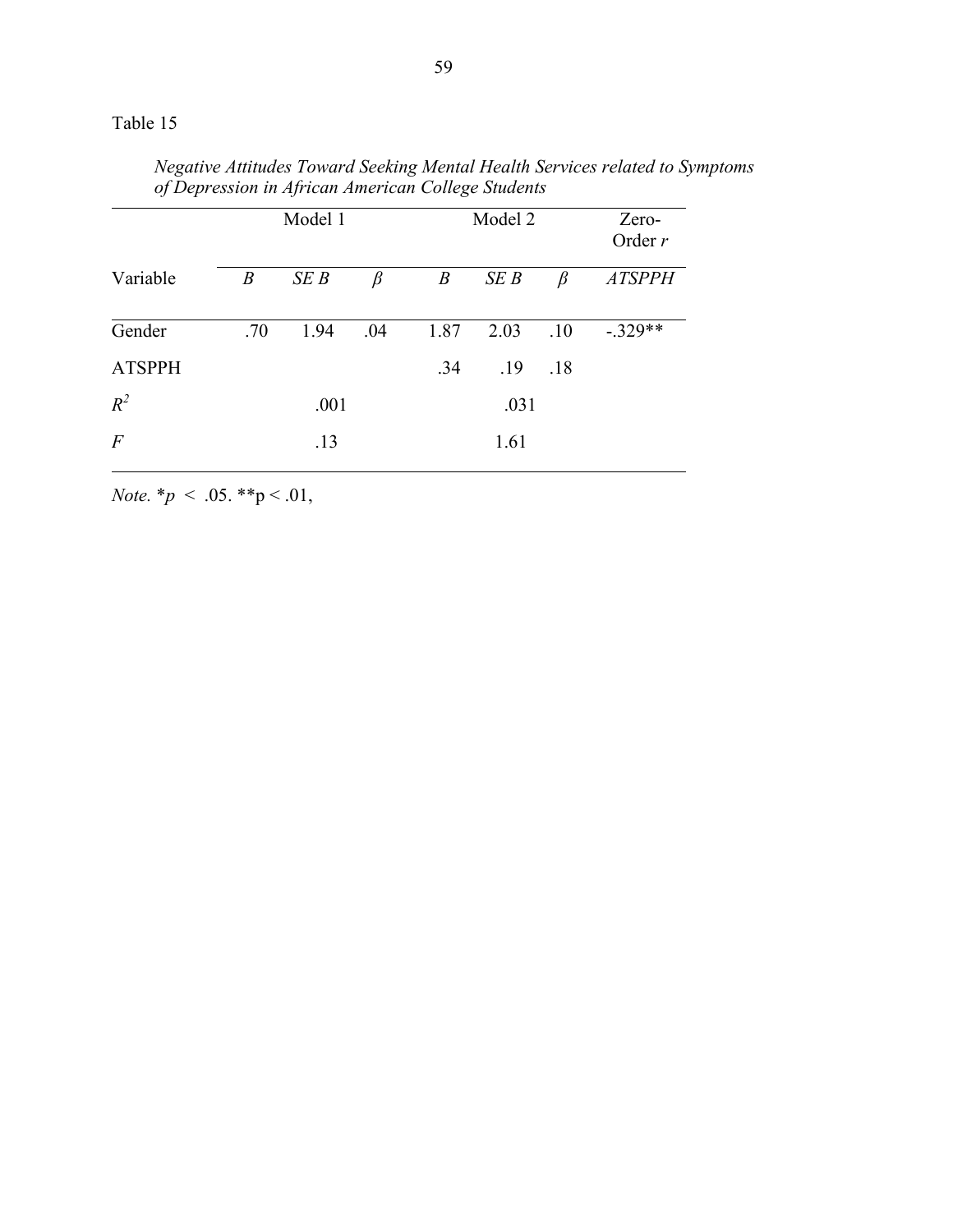*Negative Attitudes Toward Seeking Mental Health Services related to Symptoms of Depression in Caucasian College Students*

|                  | Model 1          |         |         | Model 2          | r    |         |               |
|------------------|------------------|---------|---------|------------------|------|---------|---------------|
| Variable         | $\boldsymbol{B}$ | SEB     | $\beta$ | $\boldsymbol{B}$ | SEB  | $\beta$ | <b>ATSPPH</b> |
| Gender           | 4.51             | 1.97    | .20     | 4.90             | 2.05 | .21     | $-.271**$     |
| <b>ATSPPH</b>    |                  |         |         | .14              | .19  | .06     |               |
| $R^2$            | .039             |         |         |                  | .043 |         |               |
| $\boldsymbol{F}$ |                  | $5.26*$ |         |                  | 2.86 |         |               |

*Note.* \**p* < .05. \*\* p < .001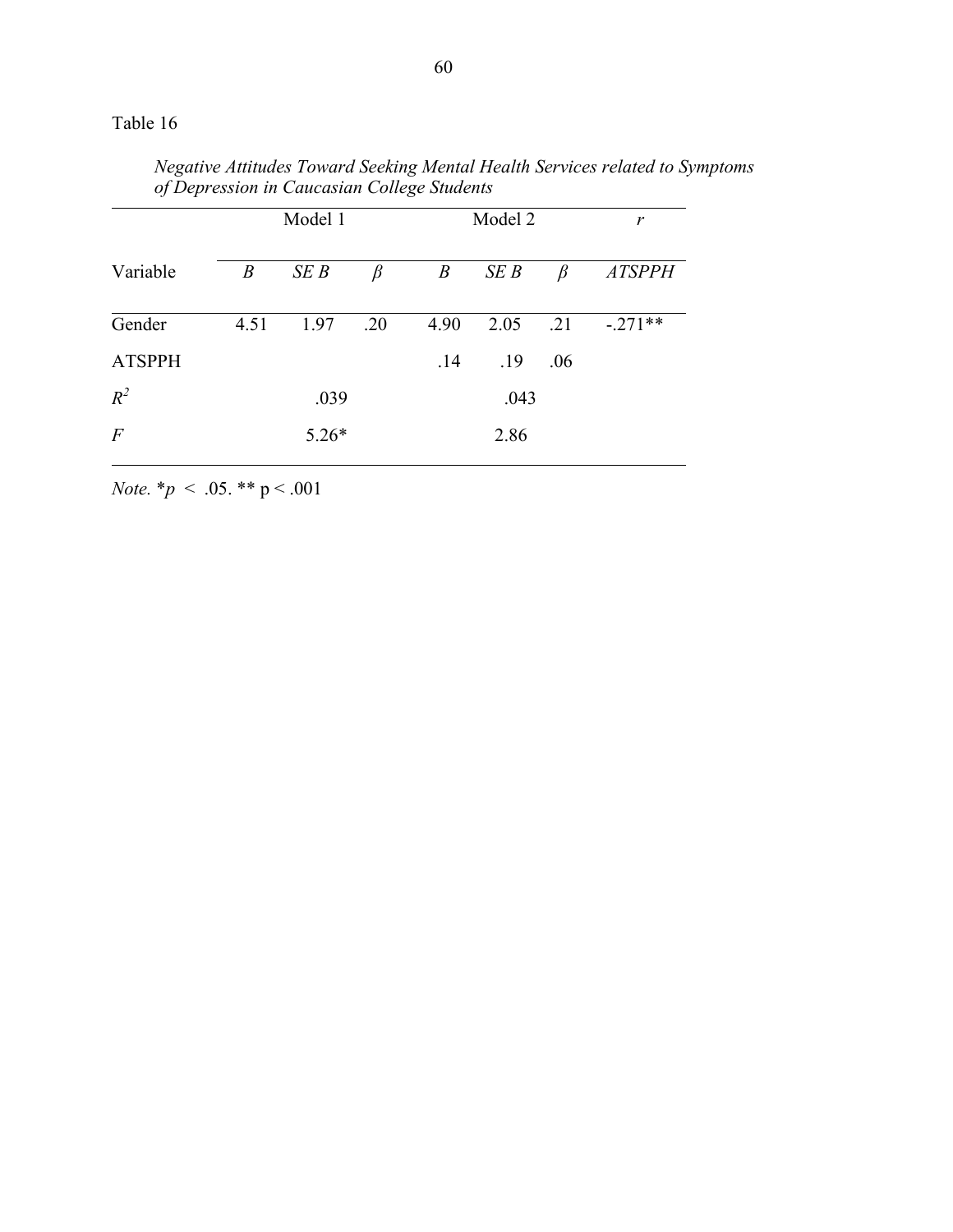|                     | Depression Symptoms |              |        |        |        |        |                  |  |  |
|---------------------|---------------------|--------------|--------|--------|--------|--------|------------------|--|--|
| Predictor           | $R^2$               | $\Delta R^2$ | B      | S.E. B | Beta   | t      | $\boldsymbol{p}$ |  |  |
| Step 1              | .03                 | $-.01$       |        |        |        |        |                  |  |  |
| Age                 |                     |              | .16    | .40    | .05    | .41    | .68              |  |  |
| Gender              |                     |              | 2.36   | 2.41   | .11    | .98    | .22              |  |  |
| Social Desirability |                     |              | $-.08$ | .09    | $-.09$ | $-.85$ | .40              |  |  |
| Step 2              | .03                 | $-.02$       |        |        |        |        |                  |  |  |
| Ethnic Identity     |                     |              | $-.07$ | .31    | $-.02$ | $-.21$ | .83              |  |  |

*Ethnic Identity related to Symptoms of Depression in Middle Eastern College Students*

*Note.*  ${}^*p \leq .05$ ;  ${}^{**}p \leq .01$ ;  ${}^{***}p \leq .001$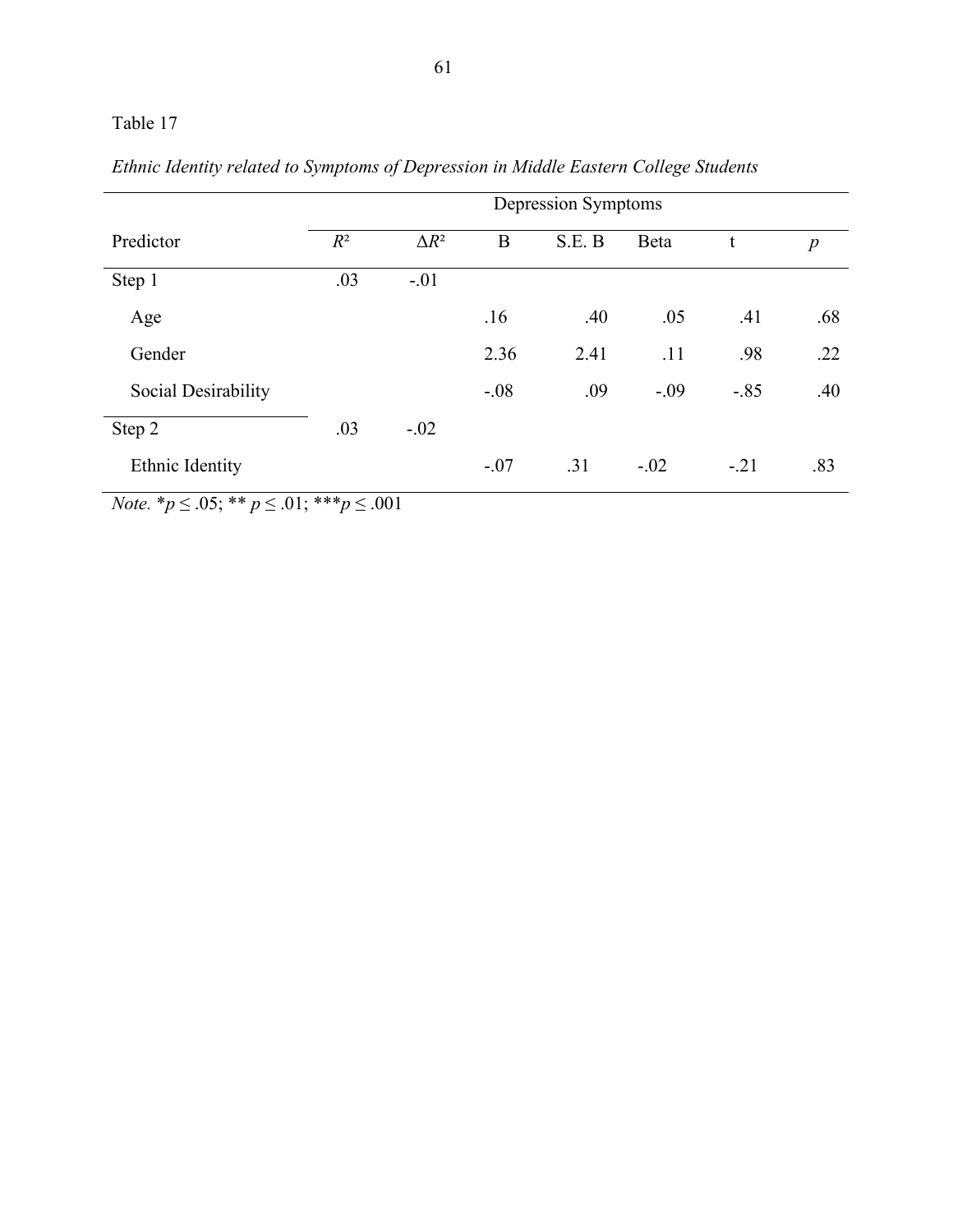|                     | Depression Symptoms |              |        |        |        |         |                  |  |  |
|---------------------|---------------------|--------------|--------|--------|--------|---------|------------------|--|--|
| Predictor           | $R^2$               | $\Delta R^2$ | B      | S.E. B | Beta   | t       | $\boldsymbol{p}$ |  |  |
| Step 1              | .05                 | .02          |        |        |        |         |                  |  |  |
| Age                 |                     |              | $-.59$ | .38    | $-.22$ | $-2.13$ | .04              |  |  |
| Gender              |                     |              | .49    | 1.93   | .03    | .03     | .80              |  |  |
| Social Desirability |                     |              | .10    | .09    | .11    | .12     | .30              |  |  |
| Step 2              | .08                 | .04          |        |        |        |         |                  |  |  |
| Ethnic Identity     |                     |              | $-.43$ | .23    | $-.19$ | $-.19$  | .06              |  |  |

*Ethnic Identity related to Symptoms of Depression in African American College Students*

*Note.*  ${}^*p \leq .05$ ;  ${}^{**}p \leq .01$ ;  ${}^{***}p \leq .001$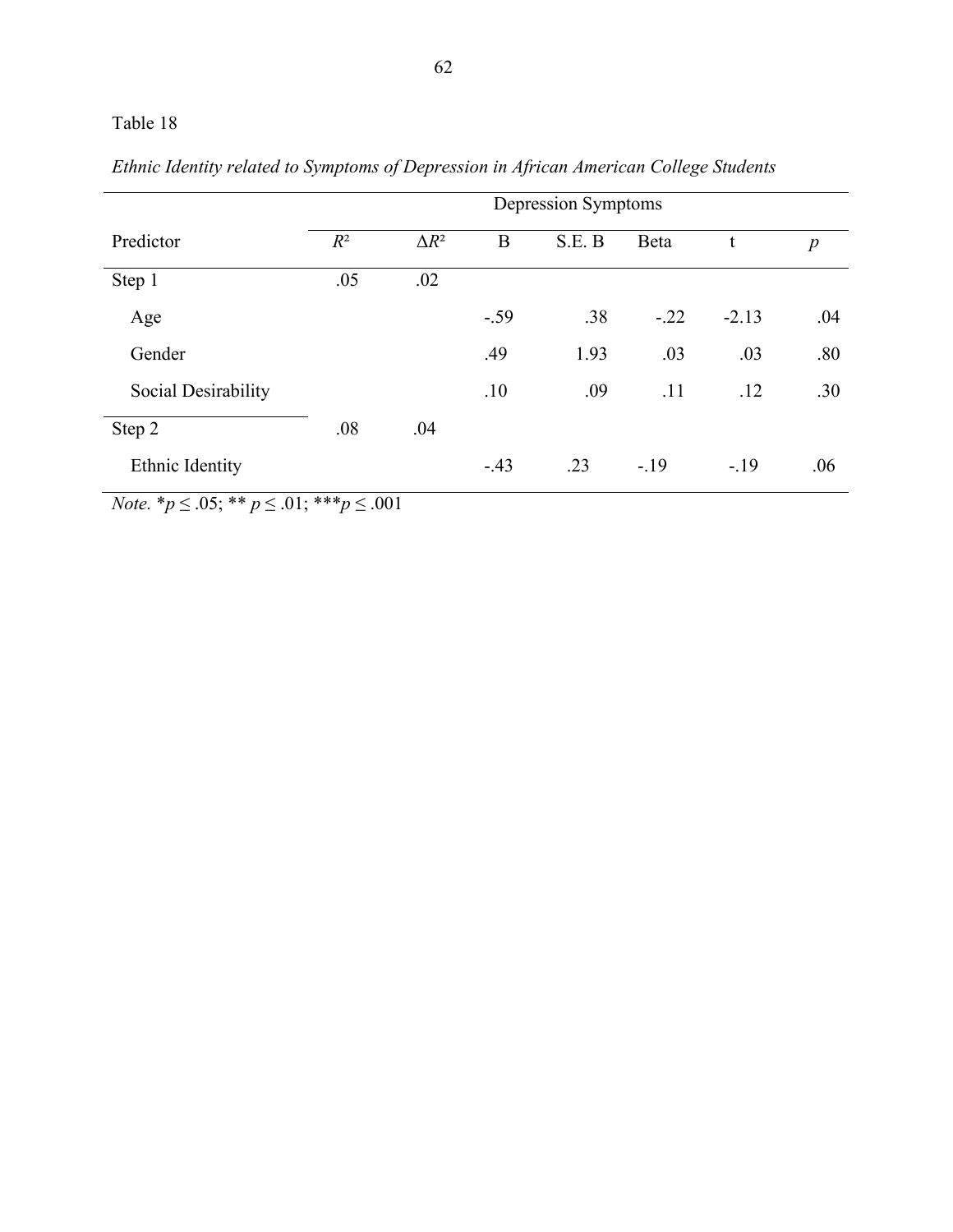|                     | Depression Symptoms |              |        |        |        |         |                  |  |
|---------------------|---------------------|--------------|--------|--------|--------|---------|------------------|--|
| Predictor           | $R^2$               | $\Delta R^2$ | B      | S.E. B | Beta   | t       | $\boldsymbol{p}$ |  |
| Step 1              | .04                 | .02          |        |        |        |         |                  |  |
| Age                 |                     |              | $-.17$ | .31    | $-.05$ | $-.55$  | .58              |  |
| Gender              |                     |              | 4.58   | 1.99   | .20    | 2.30    | .02              |  |
| Social Desirability |                     |              | $-.05$ | .10    | $-.05$ | $-.52$  | .61              |  |
| Step 2              | $.08*$              | $.05*$       |        |        |        |         |                  |  |
| Ethnic Identity     |                     |              | $-41$  | .18    | $-.20$ | $-2.33$ | .021             |  |

*Ethnic Identity related to Symptoms of Depression in Caucasian College Students*

*Note.* \* $p \le 0.05$ ; \*\*  $p \le 0.01$ ; \*\*\* $p \le 0.001$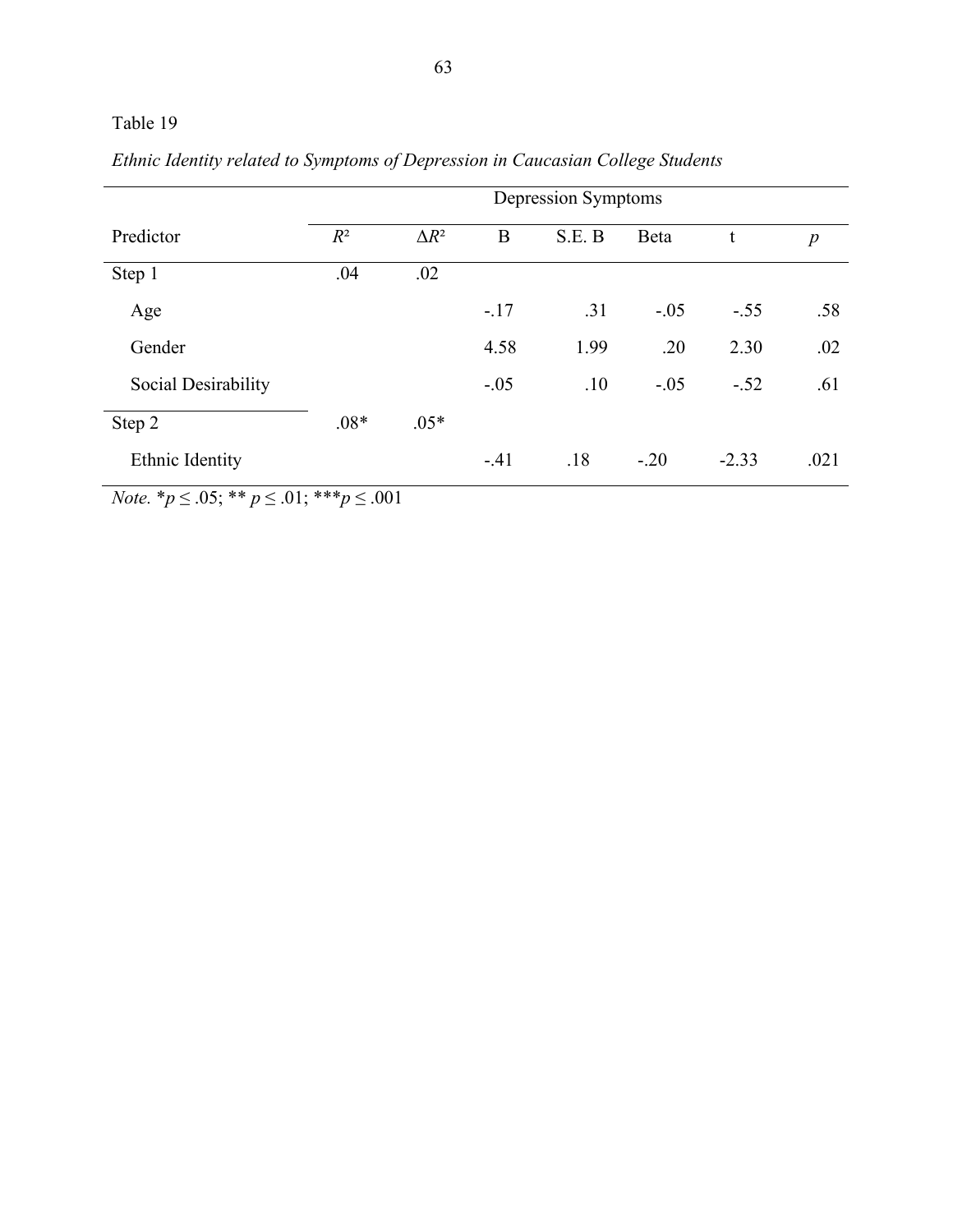Table 20

| Source                 | SS      | df  | $\overline{MS}$ | F     | $\boldsymbol{p}$ |
|------------------------|---------|-----|-----------------|-------|------------------|
| Age                    | 106.18  |     | 106.18          | 4.96  | .027             |
| Social<br>Desirability | 88.25   | 1   | 88.25           | 4.12  | .043             |
| Ethnicity              | 1019.39 | 2   | 509.70          | 23.81 | .000             |
| Error                  | 6807.52 | 318 | 21.41           |       |                  |

*Analysis of Co-Variance for Ethnic Identity by Ethnicity*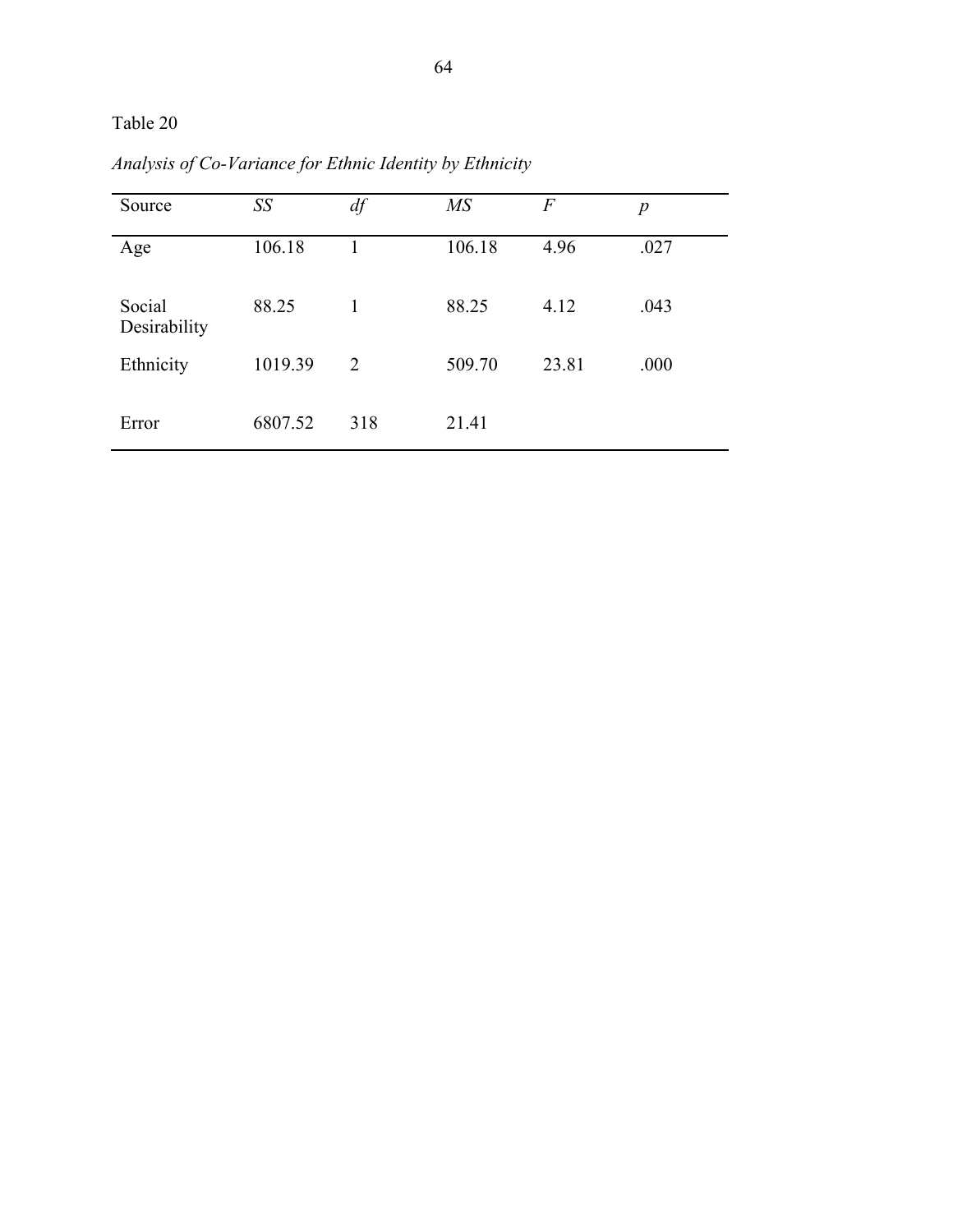## Table 21

|                        |       | Adjusted Mean Differences $(X_i - X_k)$ |      |      |    |
|------------------------|-------|-----------------------------------------|------|------|----|
| Group                  | Mean  | Adjusted<br>Mean                        | 1.   | 2.   | 3. |
| 1. Middle<br>Eastern   | 23.91 | 23.84                                   |      |      |    |
| 2. African<br>American | 22.29 | 22.24                                   | .019 |      |    |
| 3. Caucasian           | 1948  | 19.56                                   | .000 | .000 |    |

# *Pairwise Comparisons of Ethnic Identity by Ethnicity*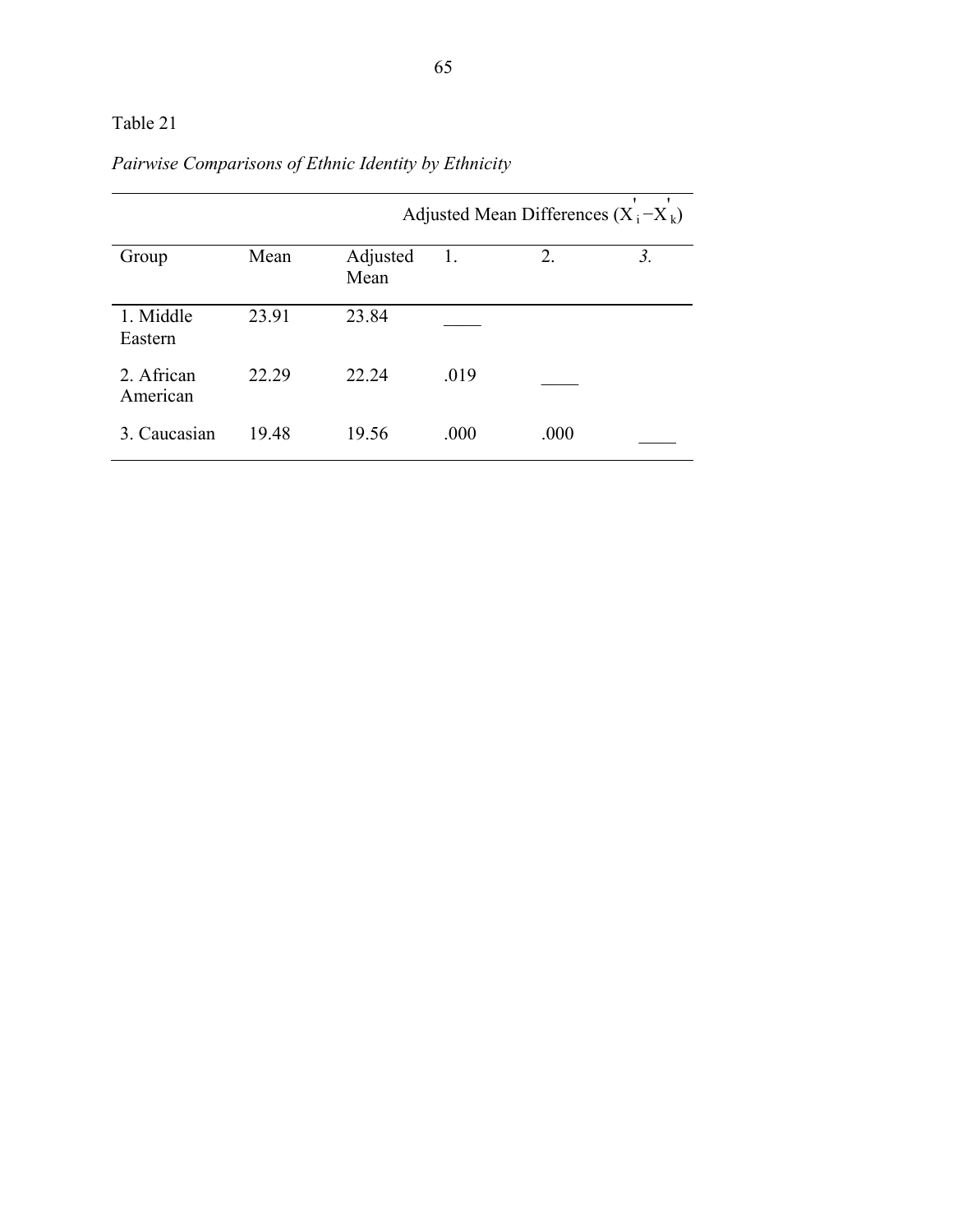Figure 1. Hypothesis 1: Relationship between Ethnicity and Depression, Mediated by Stigma and Negative Attitudes Toward Seeking Mental Health Services

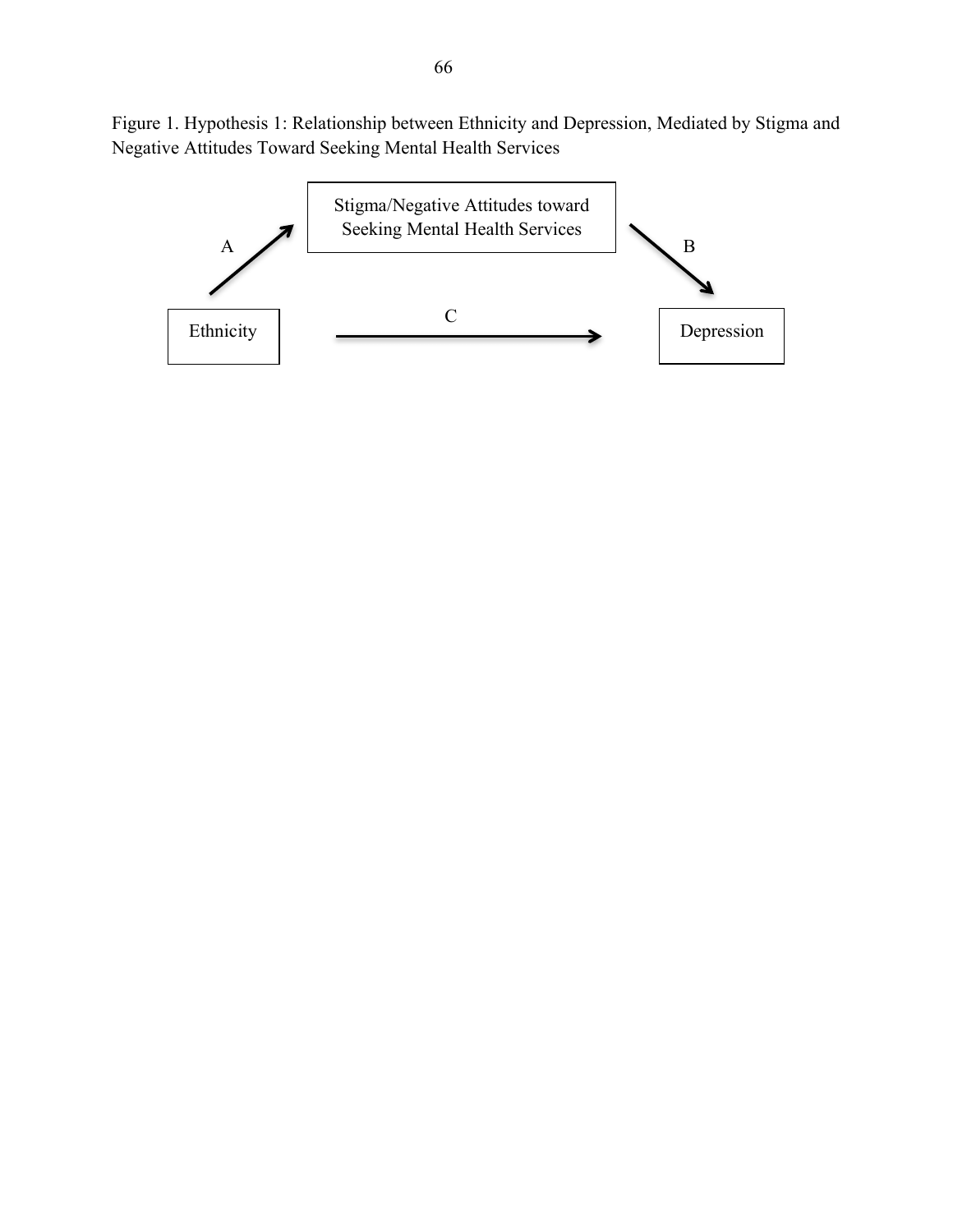#### **ABSTRACT**

## **ETHNICITY, CULTURE, AND MENTAL HEALTH AMONG COLLEGE STUDENTS OF MIDDLE EASTERN HERITAGE**

by

## **HASTI ASHTIANI RAVEAU**

#### **December 2013**

**Advisor:** Dr. Rita Casey

**Major:** Psychology (Clinical)

**Degree:** Master of Arts

Depression is a significant mental health issue in American college students. However, as is the case for other minority students, this topic has been little studied in students of Middle Eastern background. Stigma and negative attitudes toward seeking mental health services are a big part of Middle Eastern culture, which reduces the chances that this population will seek treatment when they need it. In addition, it is important to study the relationship between ethnic identity and psychological functioning, because ethnic identity could serve as a protective factor against depression in persons of Middle Eastern descent. A strong cultural identity is thought to have that effect for persons of other minority groups in this country. The current study explored depression symptoms in Middle Eastern, African American, and Caucasian college students. No group differences were found in level of depression symptoms. As expected, Middle Eastern college students had more negative attitudes toward seeking mental health services than African American and Caucasian students. Among the African Americans and Caucasians, stronger ethnic identity was associated with lower presence of depression symptoms when controlling for gender, age, and social desirability; however, this relationship was not significant among the Middle Eastern and African American students. Research on minority college students could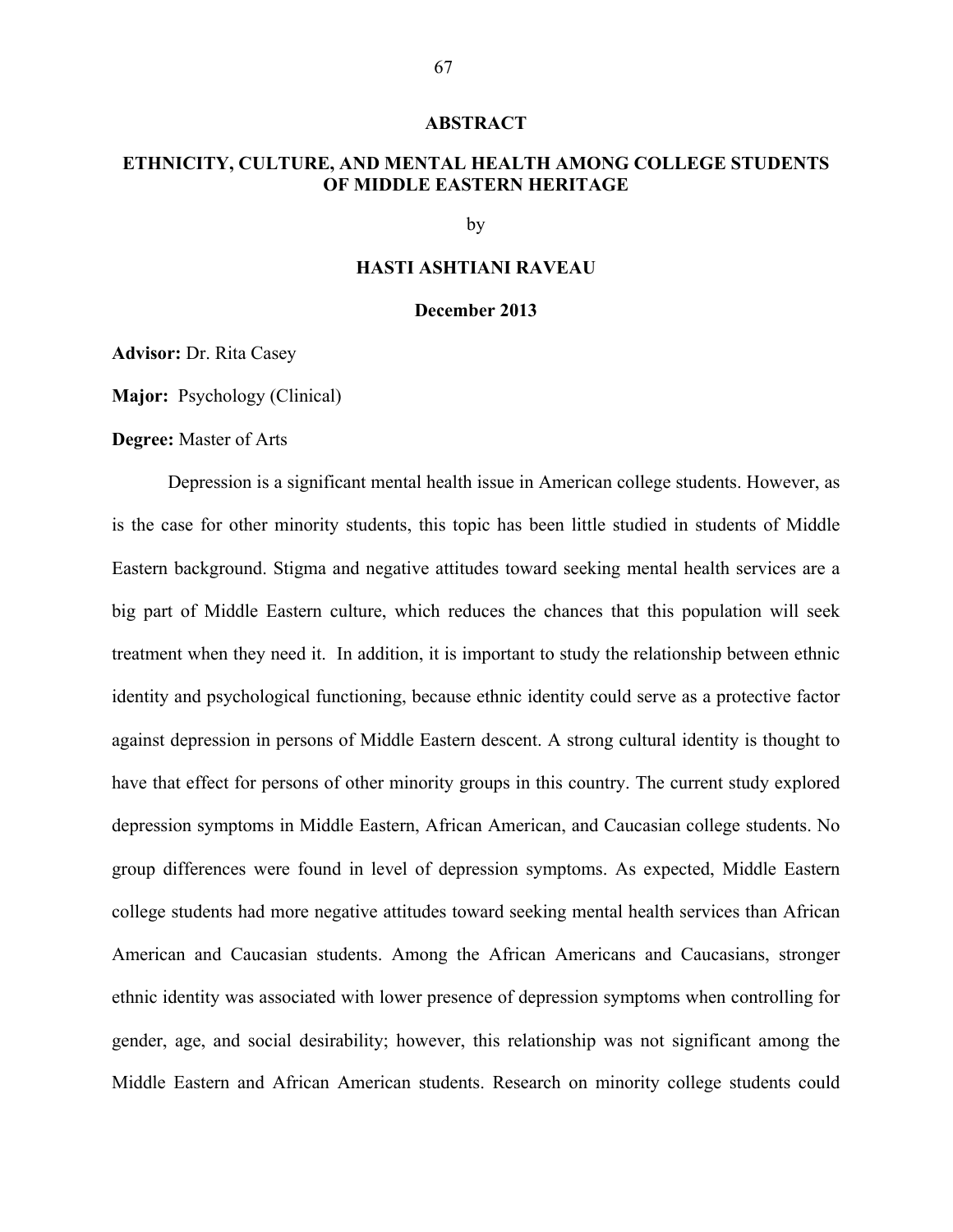provide greater insight into their current needs, allowing policy makers to implement appropriate interventions for minority individuals. These findings indicate that Middle Eastern students may have characteristics related to their mental health that are not well represented by most research in the more commonly studied ethnic groups among American college students.